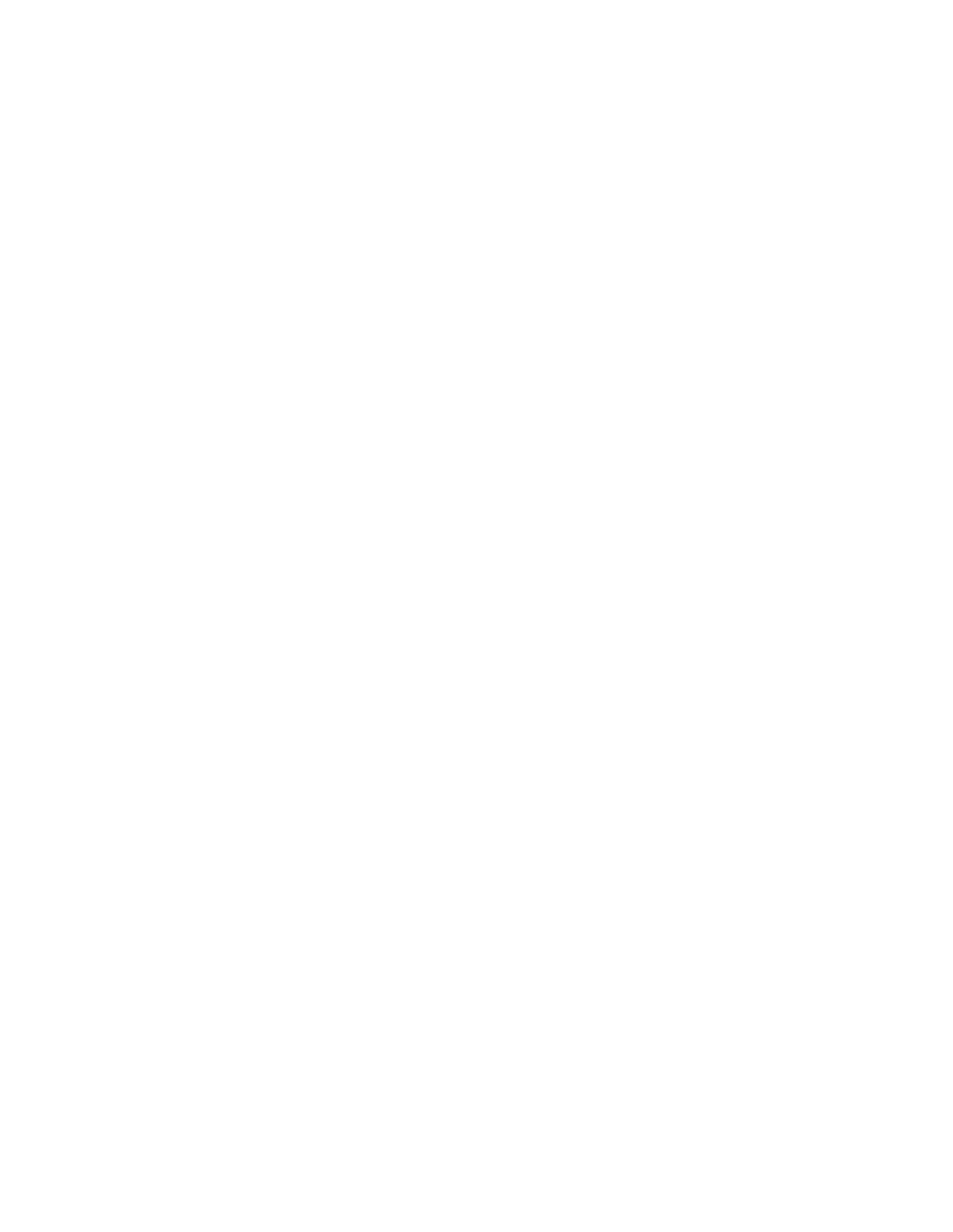### **ABSTRACT**

Boreal caribou *Rangifer tarandus* are nationally listed as Threatened. Land use jurisdictions, including communities and land claim organizations, will have to identify, steward and monitor boreal caribou habitat both for land use planning in the Deh Cho Region (southern Northwest Territories (NWT)) and for recovery planning in the NWT. Mapping current distribution (occupation) and potential habitat use (occurrence) for boreal caribou is a first step for both land use planning and recovery planning. We modeled occurrence at the landscape scale using generalized additive model analysis and Akaike Information Criterion with habitat information from spectral classification and habitat attributes such as cutlines, fire -history and elevation. The Deh Cho First Nations database of lifetime harvest kill sites and sightings from an aerial survey in March 2002 revealed that boreal caribou occupation has not changed at the regional level. Observations of boreal caribou fit relatively well with occurrence predicted from the modeling. Boreal caribou were strongly associated with black spruce and lichen on uplands and in lowlands.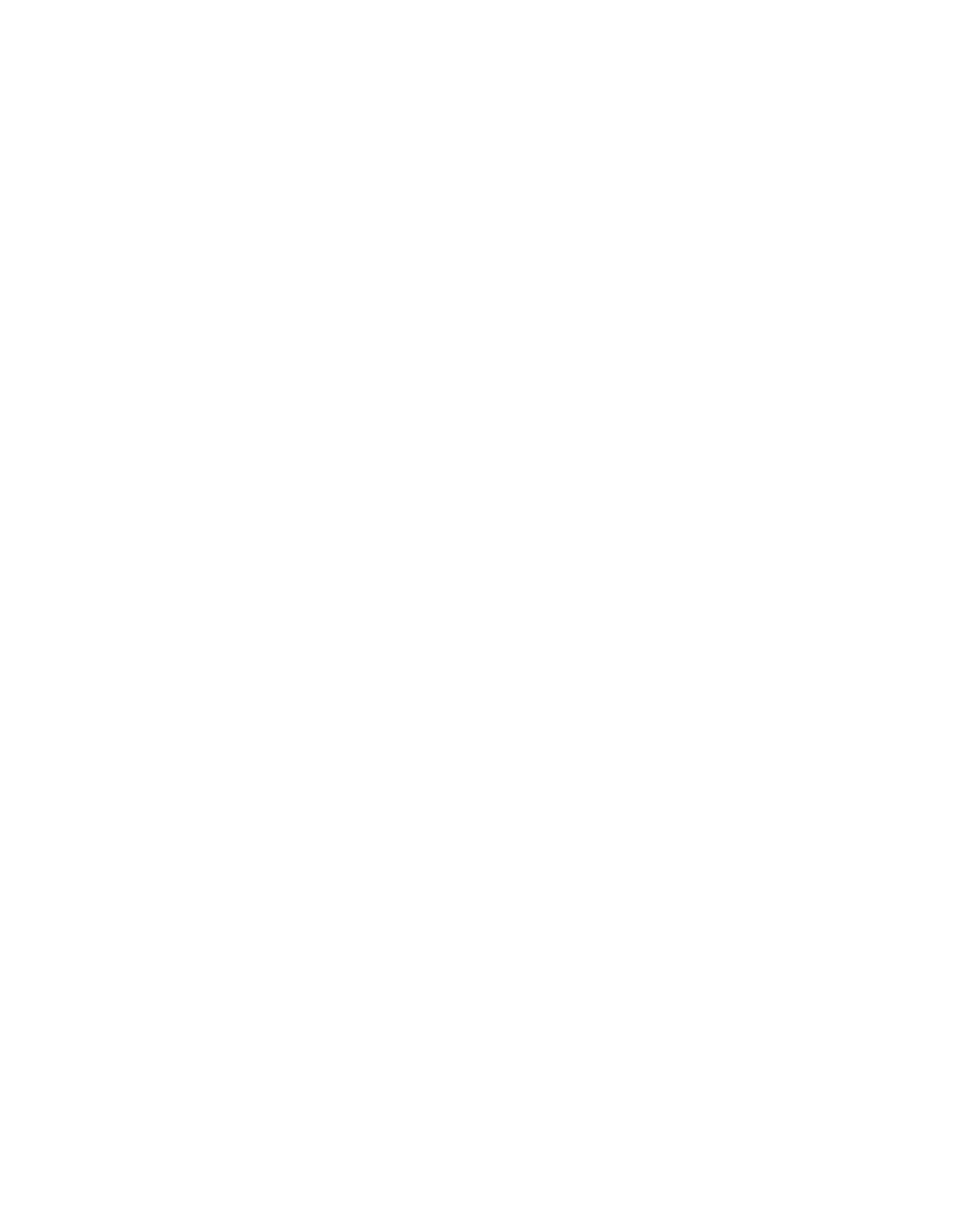| <b>TABLE OF CONTENTS</b> |  |  |
|--------------------------|--|--|

| Analysis with availability defined as the area visually sampled25 |  |
|-------------------------------------------------------------------|--|
|                                                                   |  |
|                                                                   |  |
|                                                                   |  |
|                                                                   |  |
|                                                                   |  |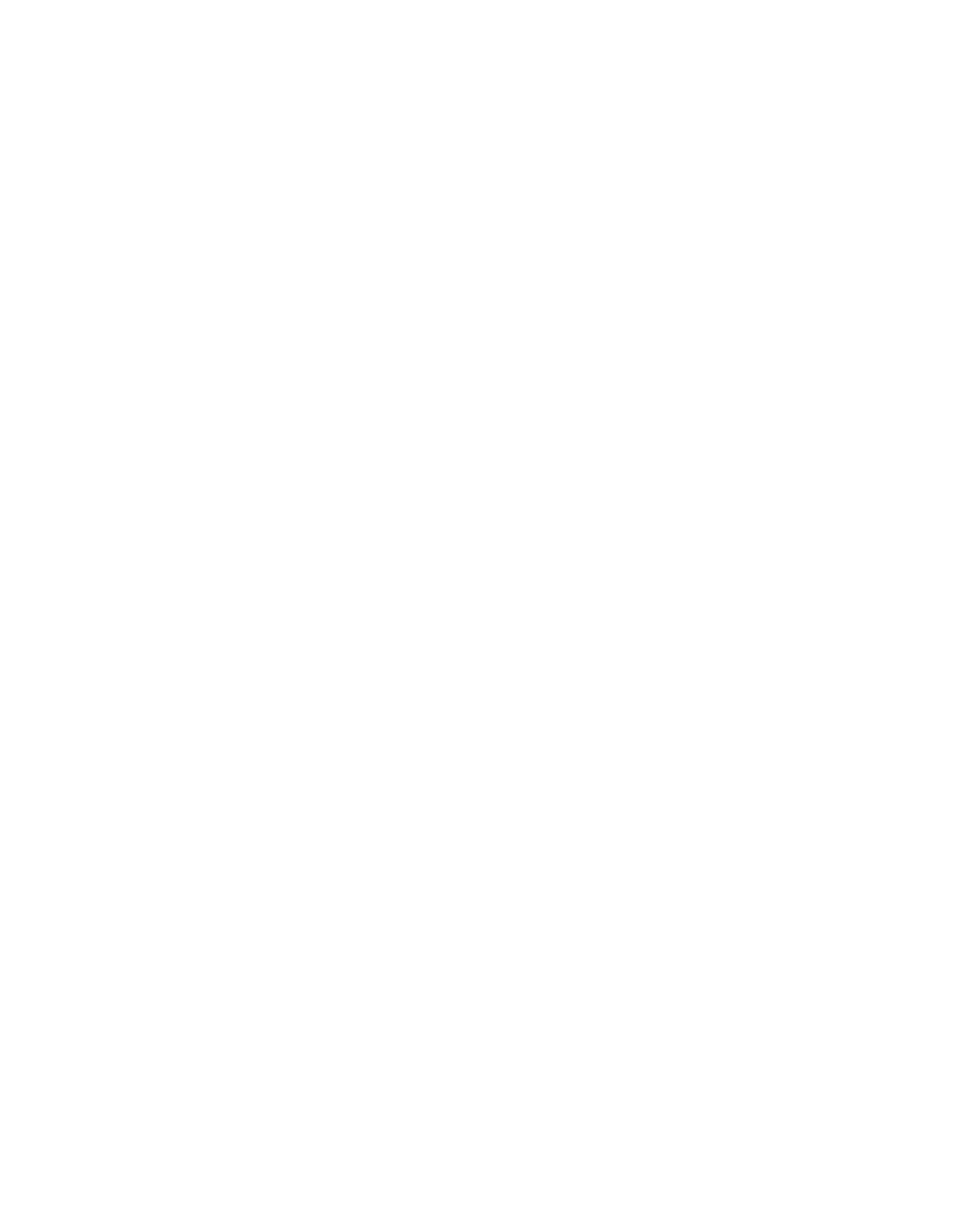### **LIST OF FIGURES**

- Figure 1: The Deh Cho, NWT, with the 10 x 10 km grid, the high (dark), moderate (medium) and low (light) probability of occurrence based on the preliminary model, flight lines for March 2002 and caribou sightings (circles). .....................................................................................................................13
- Figure 2: Proportional abundance of habitat types for areas surveyed and not surveyed in the Deh Cho study area, NWT, March 2002............................14
- Figure 3: Variogram of spatial autocorrelation of caribou presence and absence as a function of distance (km) between grid cells. Variograms from the data (Empirical) and (Exponential and Spherical) theoretical models are also shown. .........................................................................................................15
- Figure 4: Predicted probability of occurrence for each of the significant habitat predictor variables. The range of the x-axis represents the approximate observed range of each variable. All values of other variables were standardized to mean values for predictions (and absence of bison and moose). 95% confidence limits are given on predicted lines.......................22
- Figure 5: Probability of occurrence as a function of number of harvested caribou found per grid cell from the model described in Table 3. All other variables were standardized to mean values. .............................................................23
- Figure 6: Probability of occurrence as a function of length of seismic cutlines from the model described in Table 3 (with seismic cutlines added). All other variables were standardized to mean values...............................................25
- Figure 7: Predicted probability of occurrence of boreal caribou from the 2002 model, Deh Cho, NWT.................................................................................29
- Figure 8: Predicted probability of occurrence and observations from 2002 aerial transects, Deh Cho, NWT, March 2002. ......................................................30
- Figure 9: Proportion black spruce and lichen in grid cells, Deh Cho, NWT, March 2002.............................................................................................................31
- Figure 10: Presence of bison and moose compared to predicted caribou distribution, Deh Cho, NWT, March 2002. ...................................................32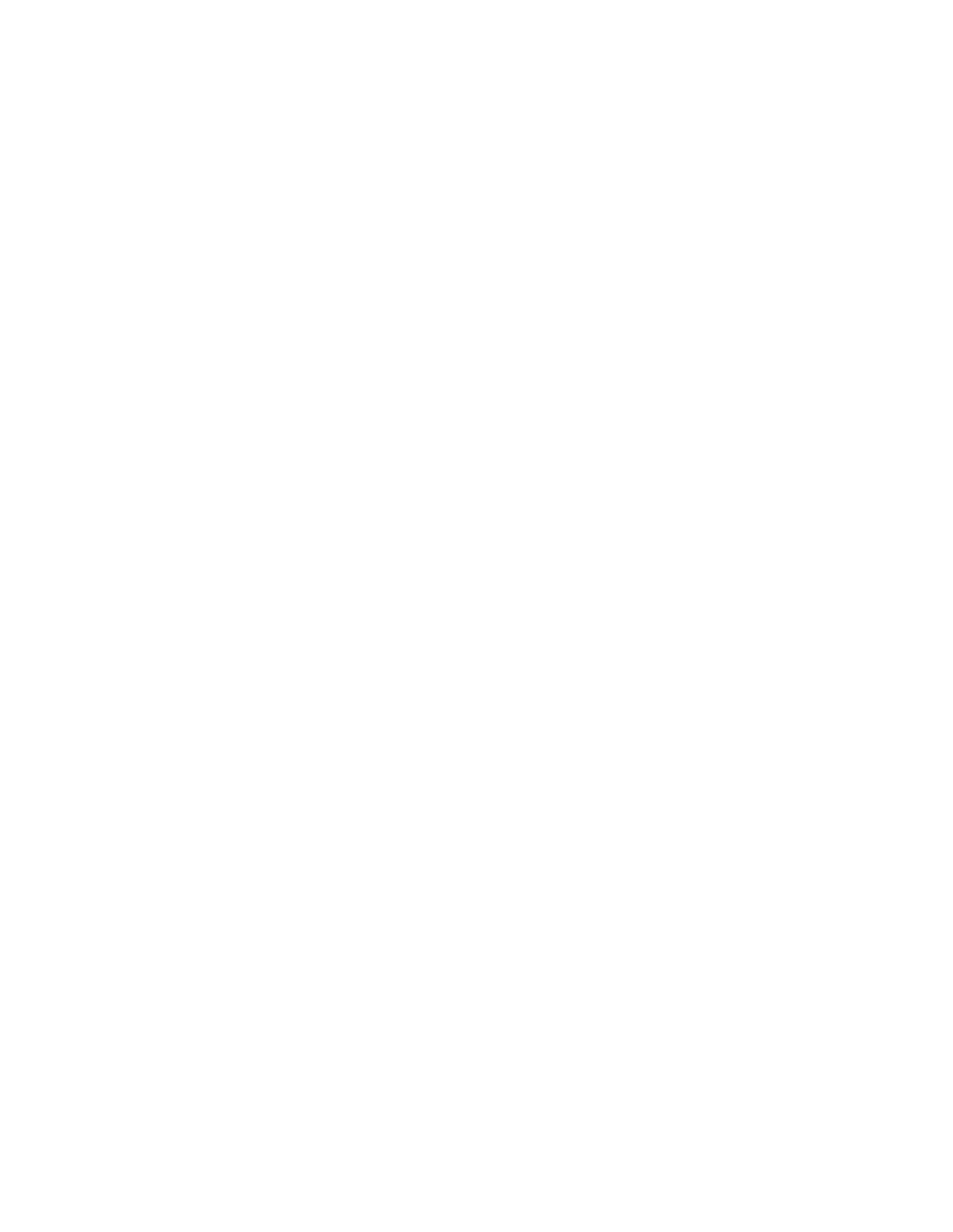# **LIST OF TABLES**

| Table 1: Habitat variables used in the boreal caribou occurrence model6          |
|----------------------------------------------------------------------------------|
|                                                                                  |
|                                                                                  |
| Table 4: Logistic model results with availability defined by aerial survey strip |
| Table 5: Presence and absence of caribou for cells surveyed in 2001 and 2002     |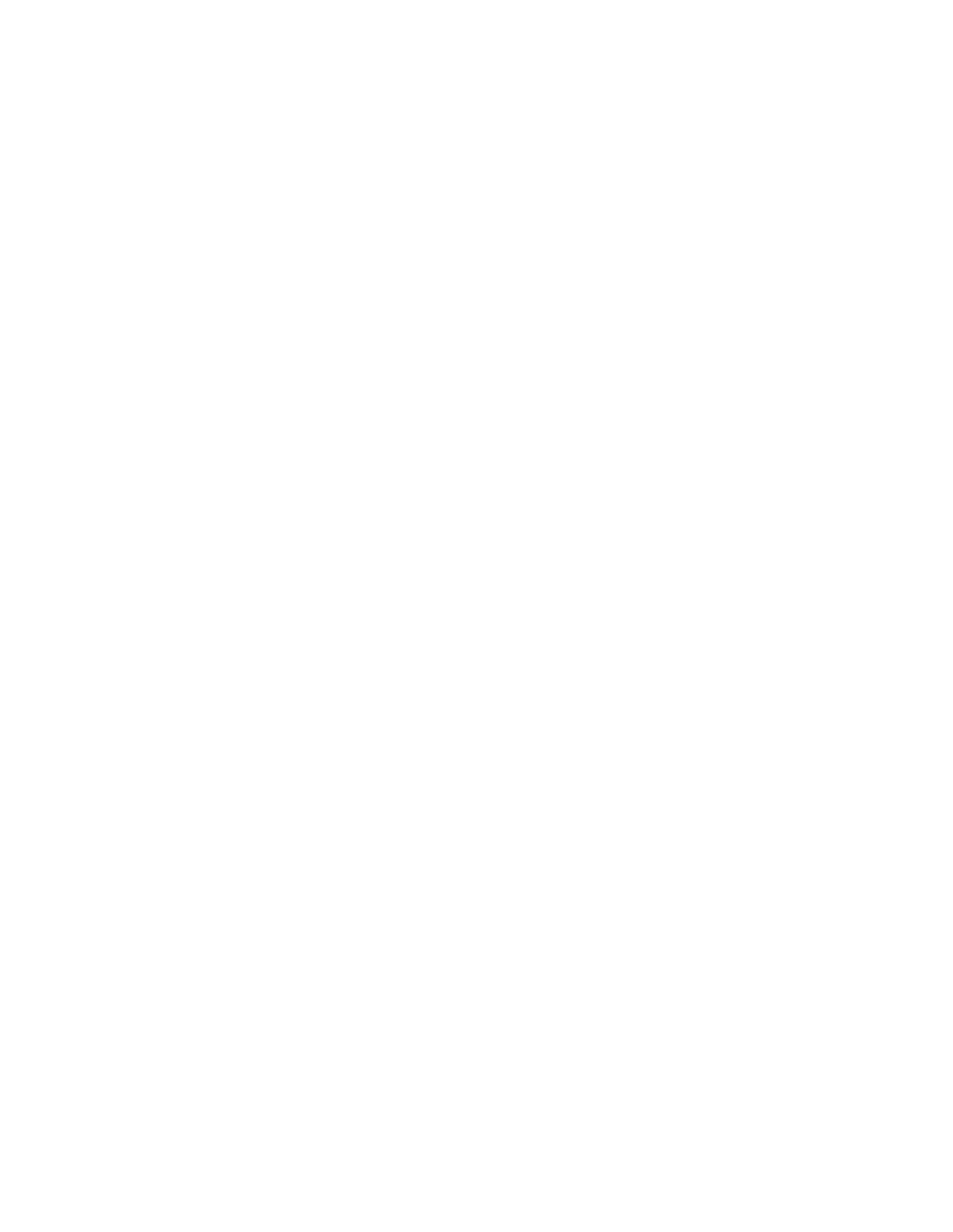#### **INTRODUCTION**

COSEWIC lists boreal caribou *Rangifer tarandus* in Canada as Threatened, and categorizes boreal caribou within the NWT as Data Deficient (Thomas and Gray 2002). Based on local information and data from the provinces, boreal caribou are likely distributed in the boreal plains ecozone. About 40% of the NWT's boreal plains are in the Deh Cho region. As the Deh Cho region's coniferous-lichen forests are relatively productive, the region may hold a large proportion of the NWT's boreal caribou. Residents of the Deh Cho communities have extensive information on where boreal caribou are found (Deh Cho First Nations 2002). That information can be used in an initial step towards mapping boreal caribou occupancy and potential habitat use (occurrence). Describing occupancy and occurrence are tasks identified in national recovery planning and in the Department of Resources, Wildlife and Economic Development's (RWED) priorities for boreal caribou. The federal Species at Risk Act requires jurisdictions to identify critical habitat. In this report, we use the term 'critical habitat' as habitat of high value (high probability of occurrence) to boreal caribou, however, we recognize that further definition and justification will be needed.

In 2001, we began a project with Deh Cho First Nations to enable land use jurisdictions (including communities and land claim organizations) to identify, steward and monitor boreal caribou habitat as a conservation contribution to land use planning in the Deh Cho region and recovery planning in the NWT and Canada. The projects' goal was met through the following objectives:

1) To map boreal caribou occupied habitat and occurrence (potential habitat) in the Deh Cho region (this report).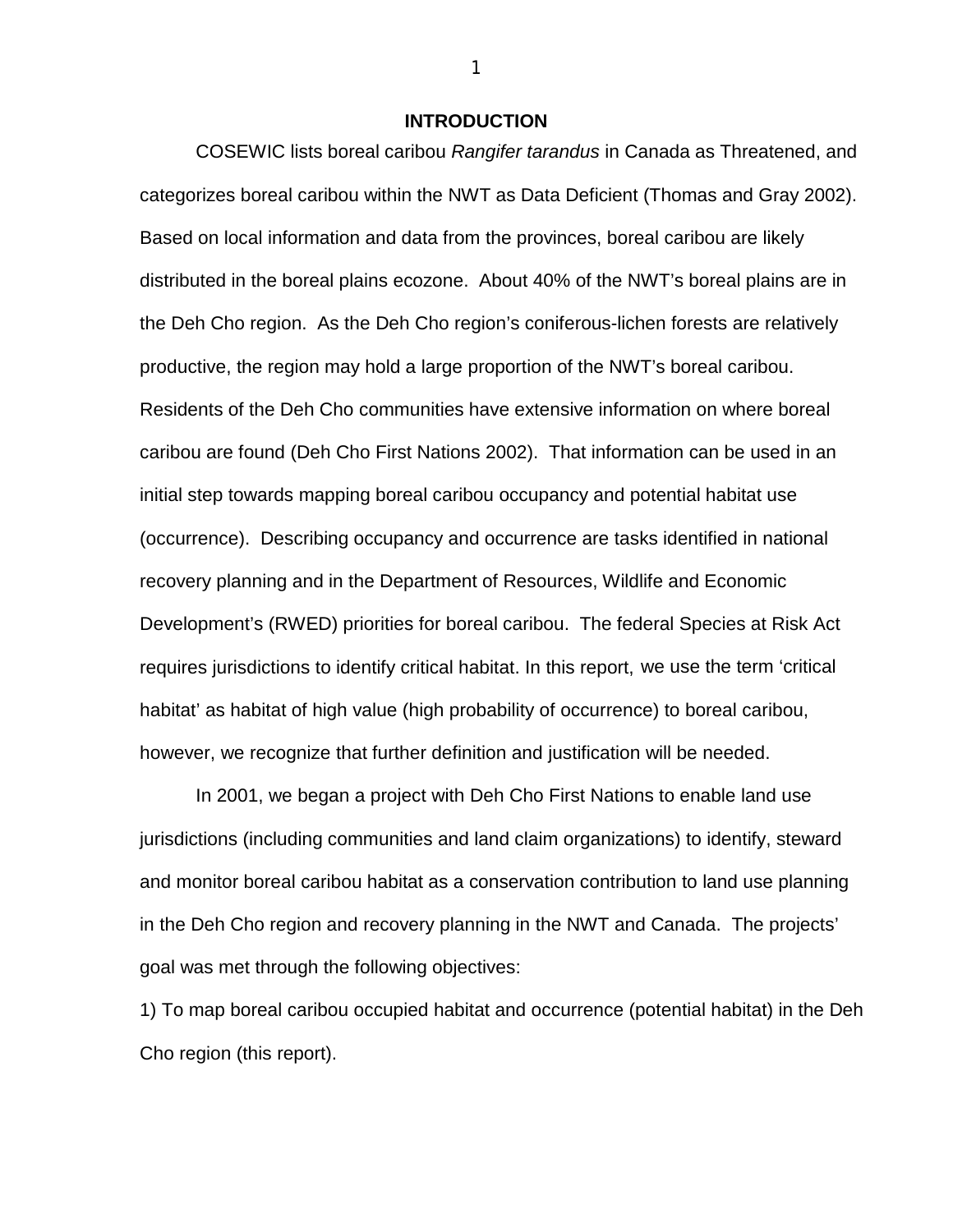2) To predict and identify high value boreal caribou habitats and boreal caribou habitats at risk in the Deh Cho region (this report).

3) To complement and support land use planning in the Deh Cho region.

4) To develop outreach materials (brochures, posters) about boreal caribou and the significance of their habitat stewardship in community-based land use planning in the Deh Cho region and as a model for elsewhere in the NWT.

Our approach is to use Geographic Information Systems (GIS) modeling to relate caribou location data to environmental data. A combination of information from the Deh Cho First Nations (DCFN) and field sampling for caribou locations provided caribou location data. Environmental data included forest cover types classified from Landsat imagery; elevation; buffered distances from linear developments such as roads and seismic lines; and forest stand age classes. The output data is polygon maps with ordinal categories of high to low value habitat and the relative degree of risk to those habitats. The approach is inductive and analytical as we did not assume to know caribou habitat requirements but instead used the Deh Cho First Nations knowledge, forest cover mapping and field validation to objectively determine the ecological requirements for boreal caribou at a landscape scale.

 Initially, we were going to hold a workshop in February 2002 with Deh Cho community representatives to discuss the project, obtain boreal caribou information and receive nominations for follow-up interviews in March 2002. We realized however, that this task was inappropriate given the existing demands on the communities for meetings and workshops on accelerated land and self–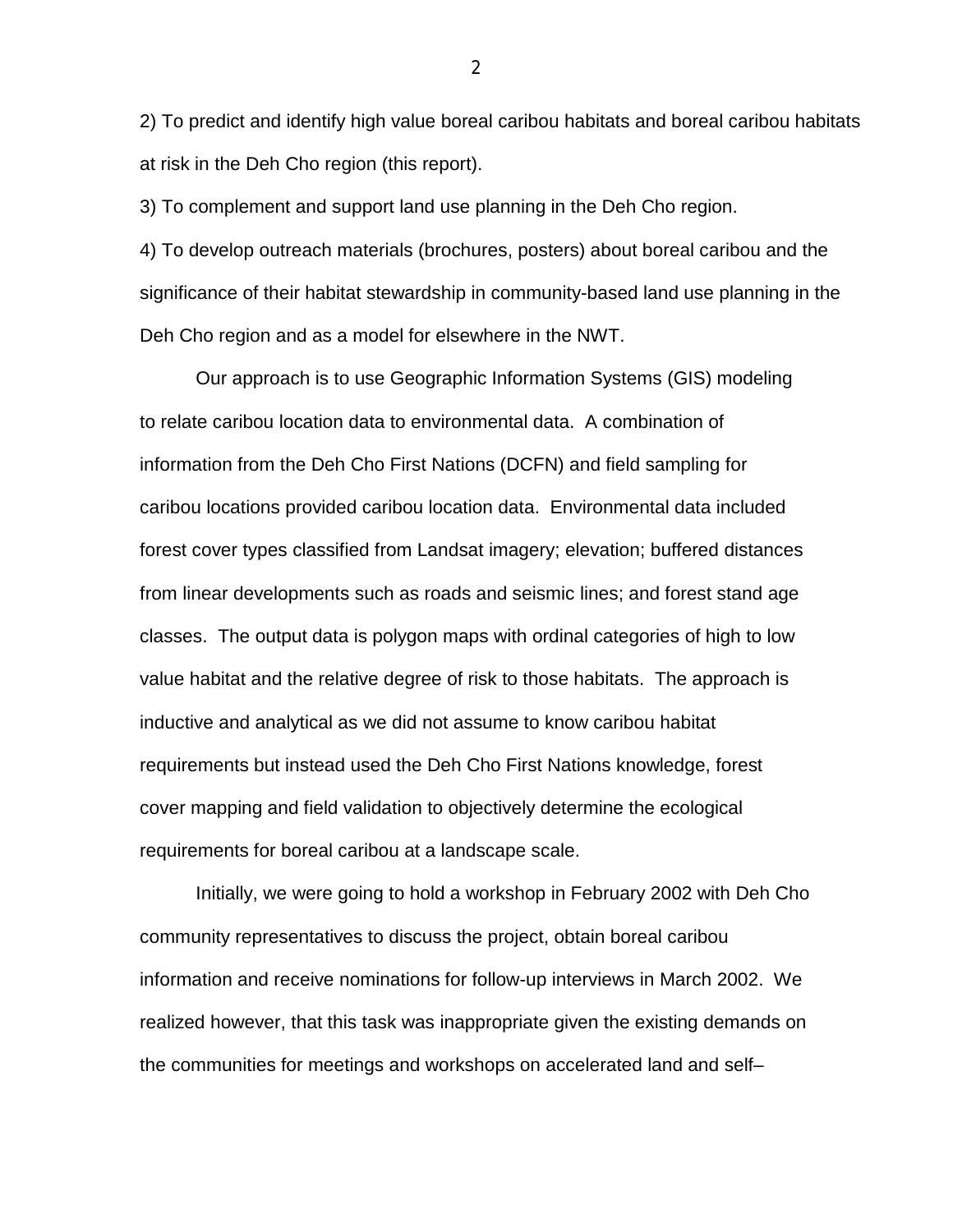government negotiations and oil and gas development in the Deh Cho region. Additionally, Deh Cho elders had already contributed their information through traditional land use mapping and we heard that it was more appropriate to return to the communities when this mapping project was further advanced.

In this report, we describe mapping historic and current caribou occupation and how we have used the available information and GIS modeling to describe boreal caribou occurrence in the Deh Cho region. We describe a broad-scale model to predict boreal caribou distribution in the Deh Cho region. This model integrates habitat variables (vegetation), geographic variables (land elevation), and observations from Deh Cho residents.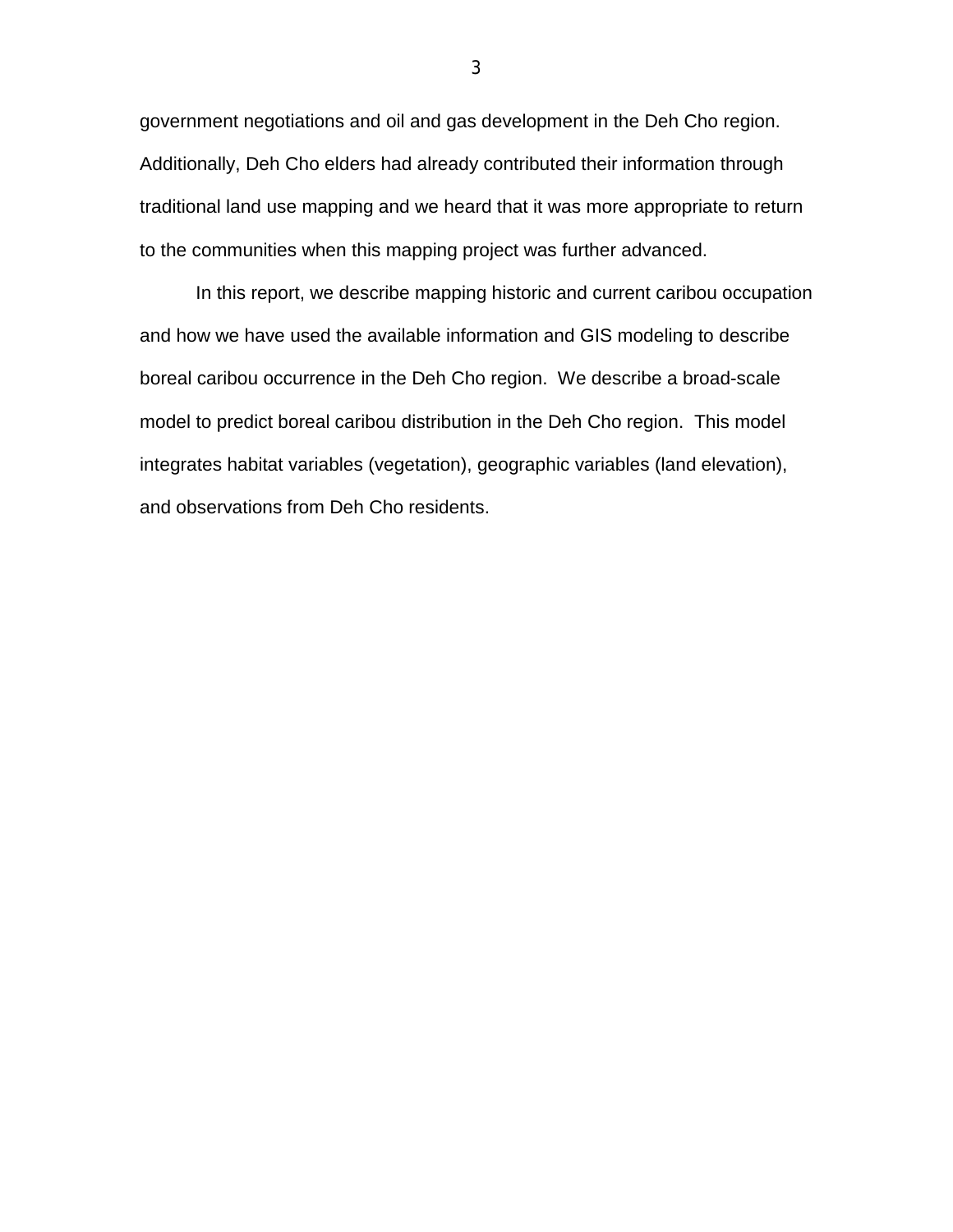#### **METHODS**

We divided the Deh Cho study area into approximately 1700 10X10 km cells. For each cell, we used RWED's Forest Management's Standard Maximum Likelihood Supervised Classification type to classify habitat from Landsat Tm 5 & 7 acquired between the summer of 1993 and 2000 (RWED-Forest Management's Northwest Territories Land Cover Classification Version 1:2002). In some cases, full analysis of cells was not possible due to cloud cover. We used only the cells in which at least half of the area was classified in the analysis. Of the remaining cells, the proportional abundance of each habitat class was determined by dividing the area of each habitat type by the total area classified for each cell.

The Deh Cho First Nations contributed a database identifying 1070 boreal caribou harvest sites from within living memory (covering about 60 years) for Fort Simpson, Nahanni Butte, Trout Lake, Jean Marie River, Kakisa, and West Point. The database identified harvest sites within 304 of the 10 x 10 km cells.

A preliminary model for the Deh Cho study area was based on boreal caribou sightings from the 2001 surveys of the Bison Surveillance Zone that covered 194 of the 10X10 km cells. We used the caribou sightings from the 2001 Bison Surveillance Zone (John Nishi pers. comm.) as input to a logistics model. The sightings were overlaid on the 10 km x 10 km grid with the RWED Forest Management vegetation layer to assess cell vegetation attributes. The logistics model took the vegetation attributes associated with the presence or absence of caribou sightings and extrapolated across the Deh Cho region to produce a draft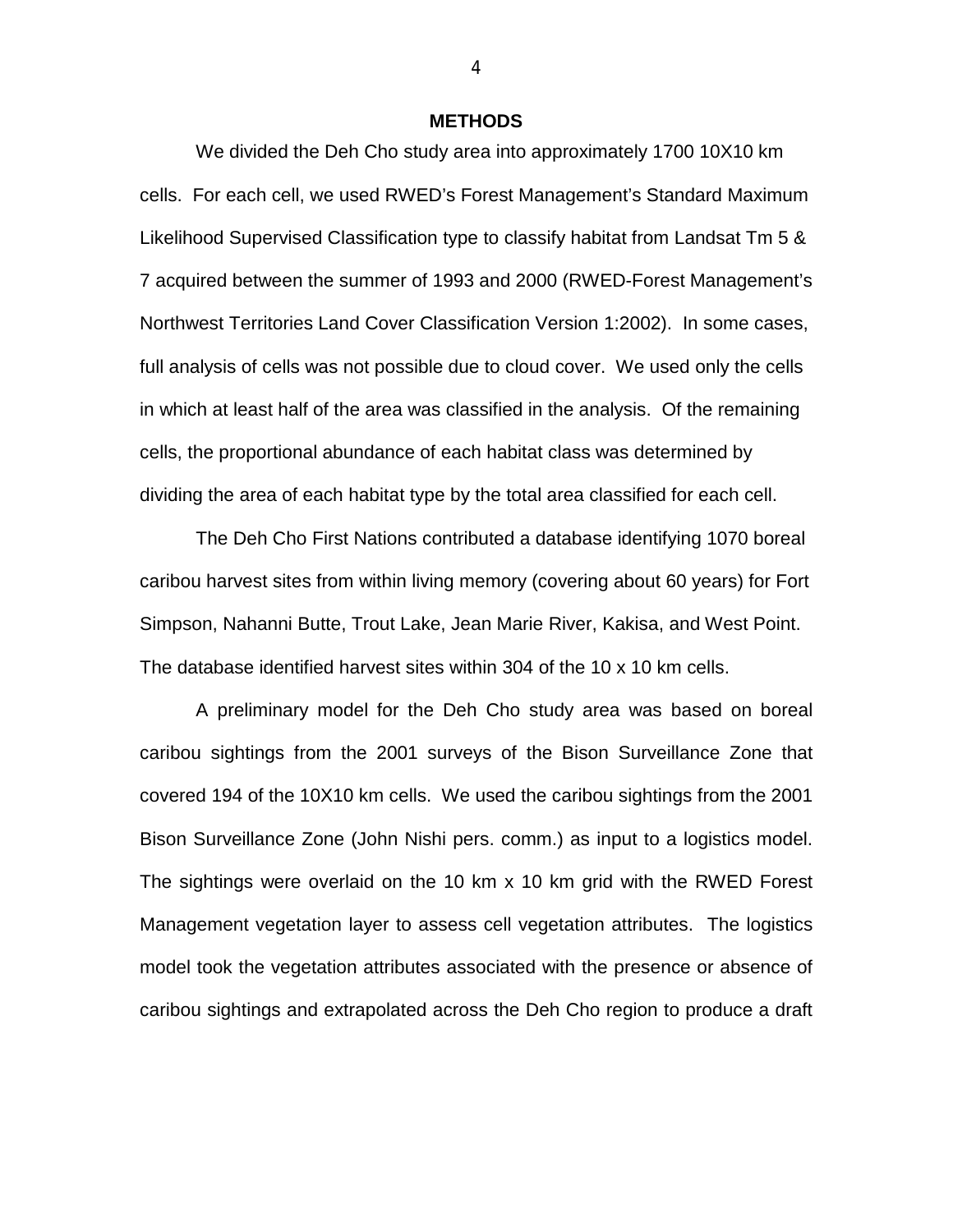'occurrence' map ranking the probability of the presence of caribou as low, medium or high.

In March 2002, when snow cover would allow us to record tracks, we tested the preliminary model by sampling the area for boreal caribou presence or absence. We systematically sampled across the Deh Cho region. We also sampled the 10x10 km cells roughly in proportion to the stratification based on high, medium, and low probability of caribou presence. We standardized the sampling by flying across the center of each cell at about 75 m above ground level at 150 km/h, which gave us approximately 10% coverage of each cell. Two back seat observers passed observations to a front seat recorder and navigator. The front seat recorder also visually averaged each cell as having either uniform or patchy cover, and closed or open cover. We recorded caribou sign as feeding craters, tracks and single trails and also noted when we saw moose and bison or their tracks.

## **Habitat Variables**

The variables considered for prediction of boreal caribou occurrence can be broken down into five types: survey, habitat, geographic, ecological, and anthropogenic (Table 1). Each variable was summarized in terms of area (habitat variables) or related measures for each of the study area cells.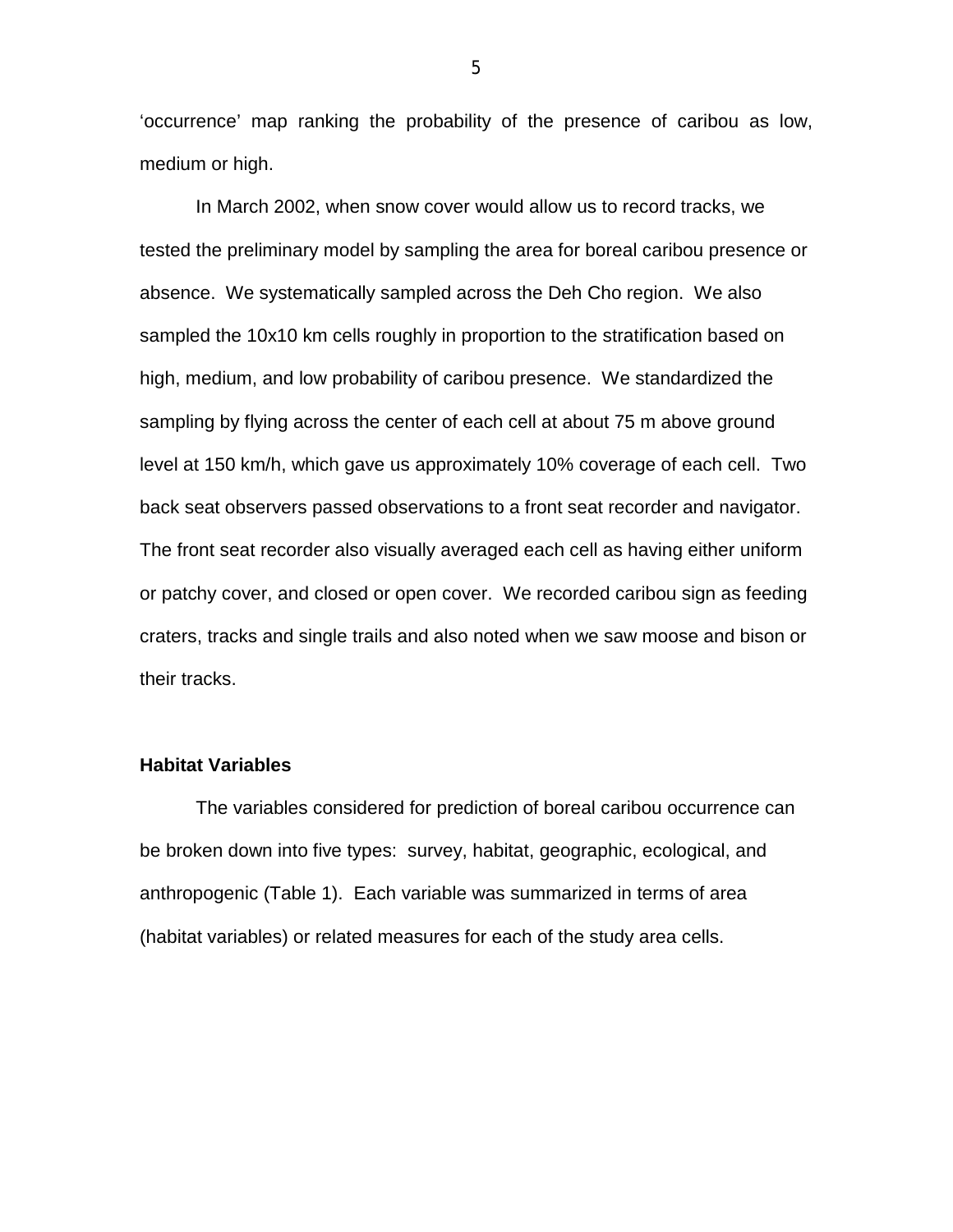**Table 1:** Habitat variables used in the boreal caribou occurrence model.

| <b>Variable</b>              | <b>Description</b>                   |
|------------------------------|--------------------------------------|
| <b>Survey</b>                |                                      |
| Canopy closure               | Canopy closure observed in cells     |
| <b>Habitat</b>               |                                      |
| blacksp                      | black spruce-lichen                  |
| decid                        | deciduous                            |
| firereg                      | fire regeneration/sparsely vegetated |
| herb                         | herbaceous                           |
| jackpine                     | jackpine                             |
| lichen                       | lichen                               |
| low shrub                    | low shrubland                        |
| sphag                        | Sphagnum moss with scattered spruce  |
| mixfor                       | mixed forest                         |
| tallshrub                    | tall shrub or young deciduous        |
| wet                          | wetlands                             |
| whitespr                     | white spruce                         |
| firelshr                     | fire regeneration/low shrub          |
| Geographic                   |                                      |
| Elevation                    | elevation in meters                  |
| <b>Ecological</b>            |                                      |
| Years since fire             |                                      |
| bimoose                      | presence/absence of bison or moose   |
| <b>Anthropogenic</b>         |                                      |
| Seismic line length per cell |                                      |
| harvest-site                 | harvests found per grid cell         |

The data for some variables (canopy closure, years since fire, seismic line length) was incomplete with data missing for some cells (see Results). Incomplete variables were considered after a model was developed for the variables for which we had information for all cells. Cutline information was derived from National Topographic Database (NTDB) data, which was variably available at 1:250K and 1:50K scales. The 250K scale was used first then filled in with 50K where available. Sixteen 250K sheets and twenty-five 50K sheets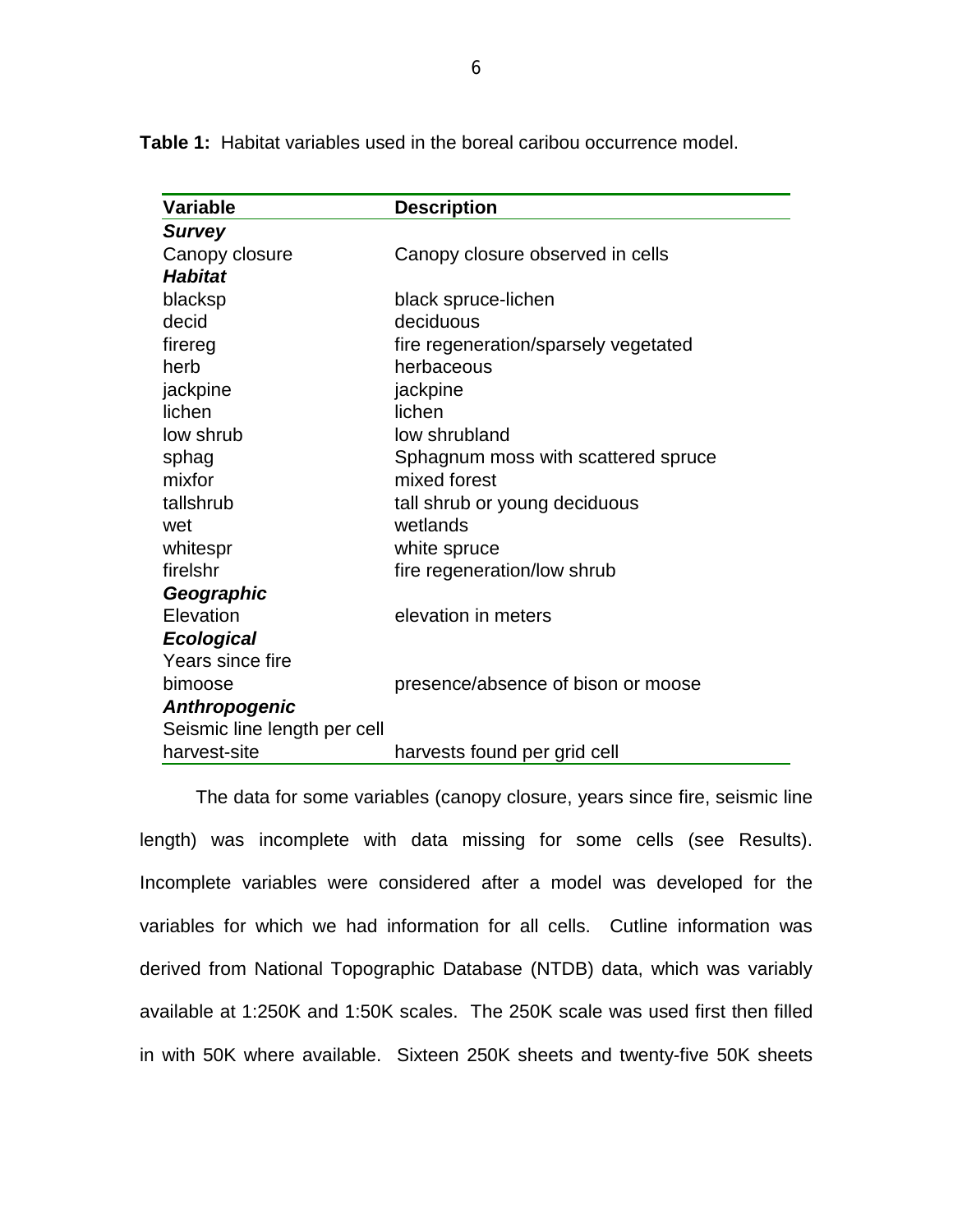were used. An additional five 50K sheets were available but contained no cutline layer. The data used does not reflect all current/recent intensive seismic activity in the Deh Cho region, nor does it reflect that some of the cutlines in NTDB are quite grown over due to their age.

### **Data screening**

One potential concern with the data set was that some habitat variables were correlated. This could create issues of multicollinearity and redundancy if correlated variables were used in similar model runs. Of these issues, variable redundancy was most topical since the procedures in SAS had automatic routines to detect strong cases of multicollinearity (Tabachnick and Fidell 1996). Redundancy causes more predictor variables to be entered into the model than is necessary given that the variables are structurally related. We used Principal Components Analysis to assess the degree of independence among habitat predictor variables (Tabachnick and Fidell 1996), and to assign variables to potential groups based upon relatedness. If predictor variables were determined to be similar, they were potentially pooled in subsequent analyses.

### **Habitat modeling**

The 2002 aerial search for caribou presence and absence was relatively standardized and we assume that each cell received a similar degree of effort. The actual sample unit used to determine the presence and absence of caribou was the area of each cell surveyed, which was a 0.5 km strip on either side of the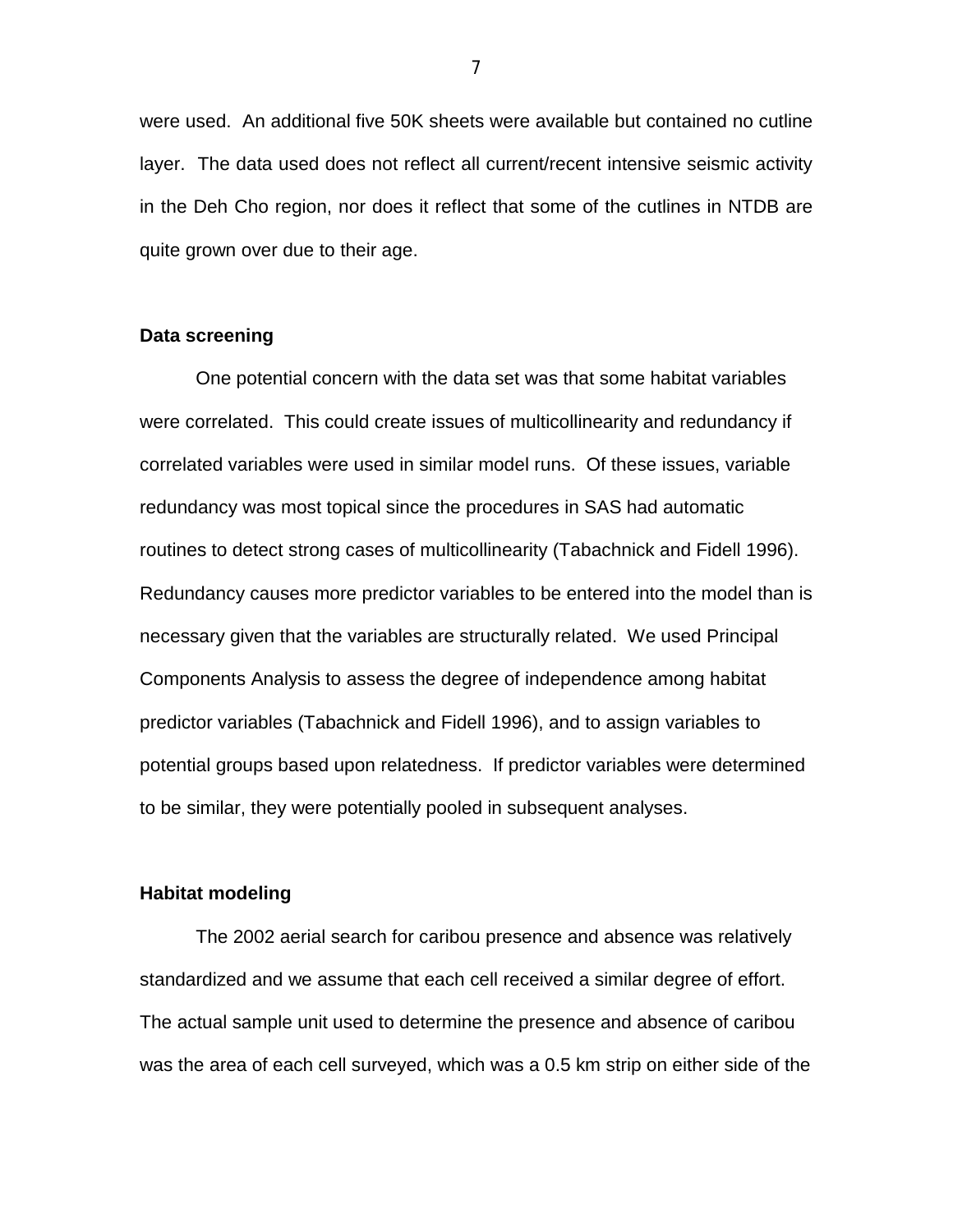plane for a total sample area of approximately 1 km X 10 km (). The principal analysis considered availability of habitat for caribou to be the entire 10X10 km cell, which assumes that caribou select habitat at a broader scale than the area surveyed for presence and absence. An additional analysis limited availability to the area sampled (1 km X 10 km) to assess the sensitivity of the analysis to the definition of availability.

The presence/absence data was modeled using logistic regression (McCullagh and Nelder 1989). The proportional abundance data for each habitat variable was standardized by its associated mean and variance to ensure that each predictor was on the same scale. As an initial step, generalized additive models were used to assess the linearity of the relationship between habitat predictor variables and the response presence/absence data (Bio et al. 1998). Generalized additive models attempt to fit a linear term and a cubic spline term in which the data is smoothed to the best fitting non-linear curve (Hastie and Tibshirani 1990). The significance of the linear and spline terms was evaluated to determine if non-linear trends existed. A generalized cross validation procedure was used to select values for smoothing parameters. If non-linear trends existed, the general shape of the non-linear curve was noted for future use in building the logistic model. Each predictor variable was evaluated separately in the analysis. SAS PROC GAM was used for this analysis (SAS Institute 2000).

Generalized additive modeling provides a useful tool to explore data for non-linear terms. However, it is more difficult to evaluate overall model fit. For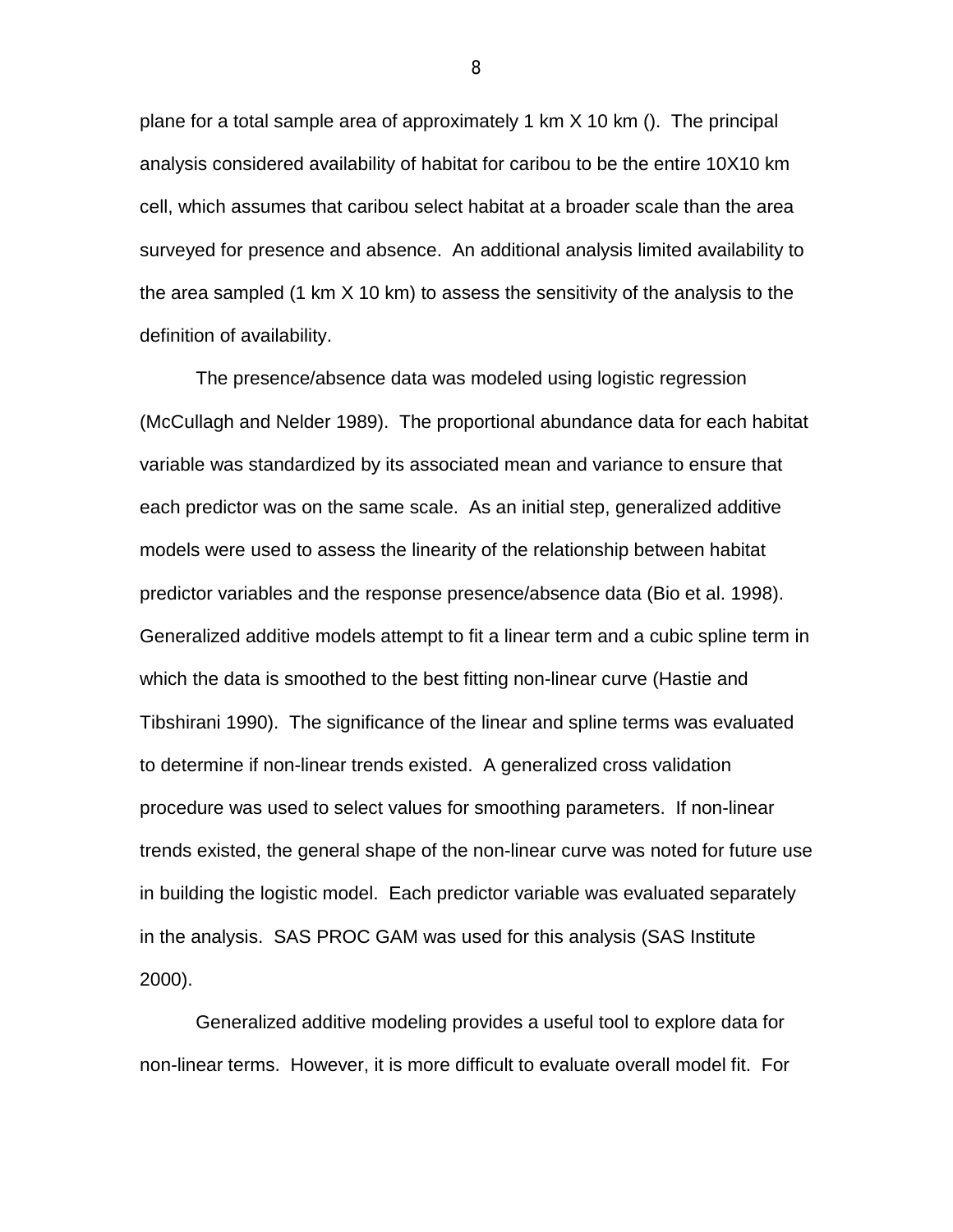this reason, logistic regression with linear and higher order polynomial terms was used to produce estimated probabilities of occurrence and provide robust evaluation of predictor significance (Manly et al. 1993). A type 3 analysis, which is not sensitive to the order of predictor terms in the model, was used to evaluate parameter significance (SAS Institute 2000). The general method of model building was based upon significant terms from the generalized additive model analysis. In addition, linear terms and higher order polynomial terms were reevaluated using the logistic model to verify generalized additive model findings.

The building of the model was complex in that there were habitat, geographic (elevation), ecological (presence of bison and moose), as well as human–related variables (historic harvest locations observed by the Deh Cho) that all could potentially predict caribou distribution. In many cases there were a priori hypothesis about predictor variables allowing the building of several "candidate" models that potentially explained caribou distribution. We used Akaike Information Criterion (AIC) to evaluate the sets of candidate models. The AIC or information theoretic approach is a different paradigm for model selection than traditional model selection based on significance tests (Anderson et al. 2000) and uses completely different methods to evaluate the usefulness of models. The AIC approach is basically an optimization score that attempts to minimize model bias while maximizing model precision. It evaluates model terms in regard to how much they contribute in terms of minimizing bias while not sacrificing precision.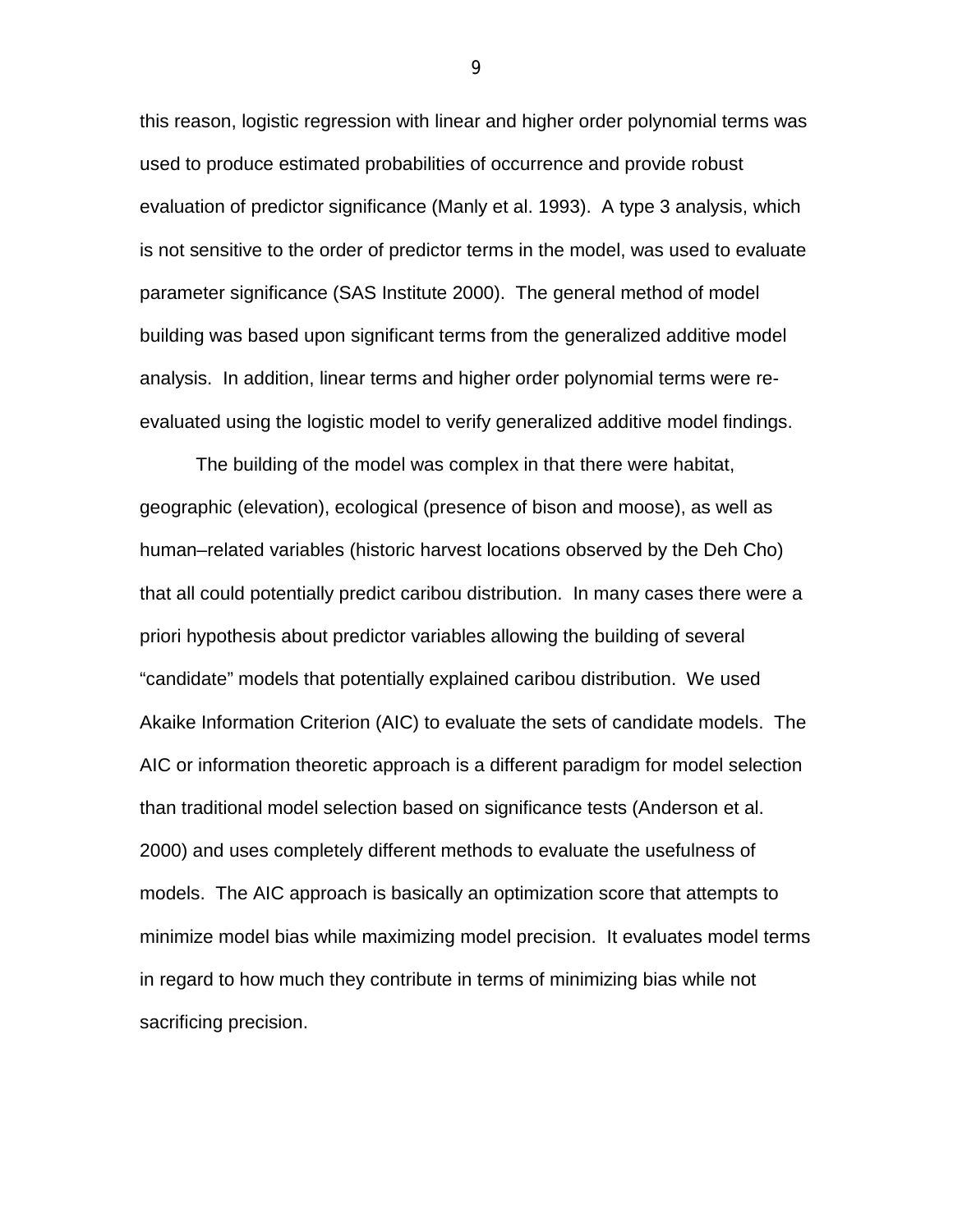Models were evaluated using the sample size corrected Akaike Information Criterion (AICc) index of model fit. The model with the lowest AICc score was considered the most parsimonious thus optimizing the tradeoff between bias and precision (Burnham and Anderson 1992). The difference between any given model and the most supported (∆AICc) was also used to evaluate the relative fit of models when their AICc scores were close. In general, any model with an ∆AICc score of less than 2 was most supported by the data. SAS PROC GENMOD and LOGISTIC were used for this analysis (SAS Institute 2000).

The degree of significance of model parameters and the AIC criteria do not evaluate how well the model predicts caribou distribution. Receiver Operating Characteristic (ROC) curves were used to compare the predictive ability of models (Cummings 2000). A ROC curve considers how well a model predicts presence or absence through a range of probability cutpoints. A cutpoint was the probability level in which presence or absence was declared in each cell. The ROC score varies between 0.5 and 1. A score of 0.5 would correspond to a model with no predictive ability and a score of 1 would correspond to a model with perfect predicative ability. Models with scores of greater than 0.7 are considered to be of "useful" predictive ability (Boyce et al. In press). In addition, the goodness of fit test of Hosmer and Lemeshow (2000) was used to evaluate overall fit.

One potential issue with the data set was spatial autocorrelation due to sampling neighboring cells. Two strategies were used to confront this issue.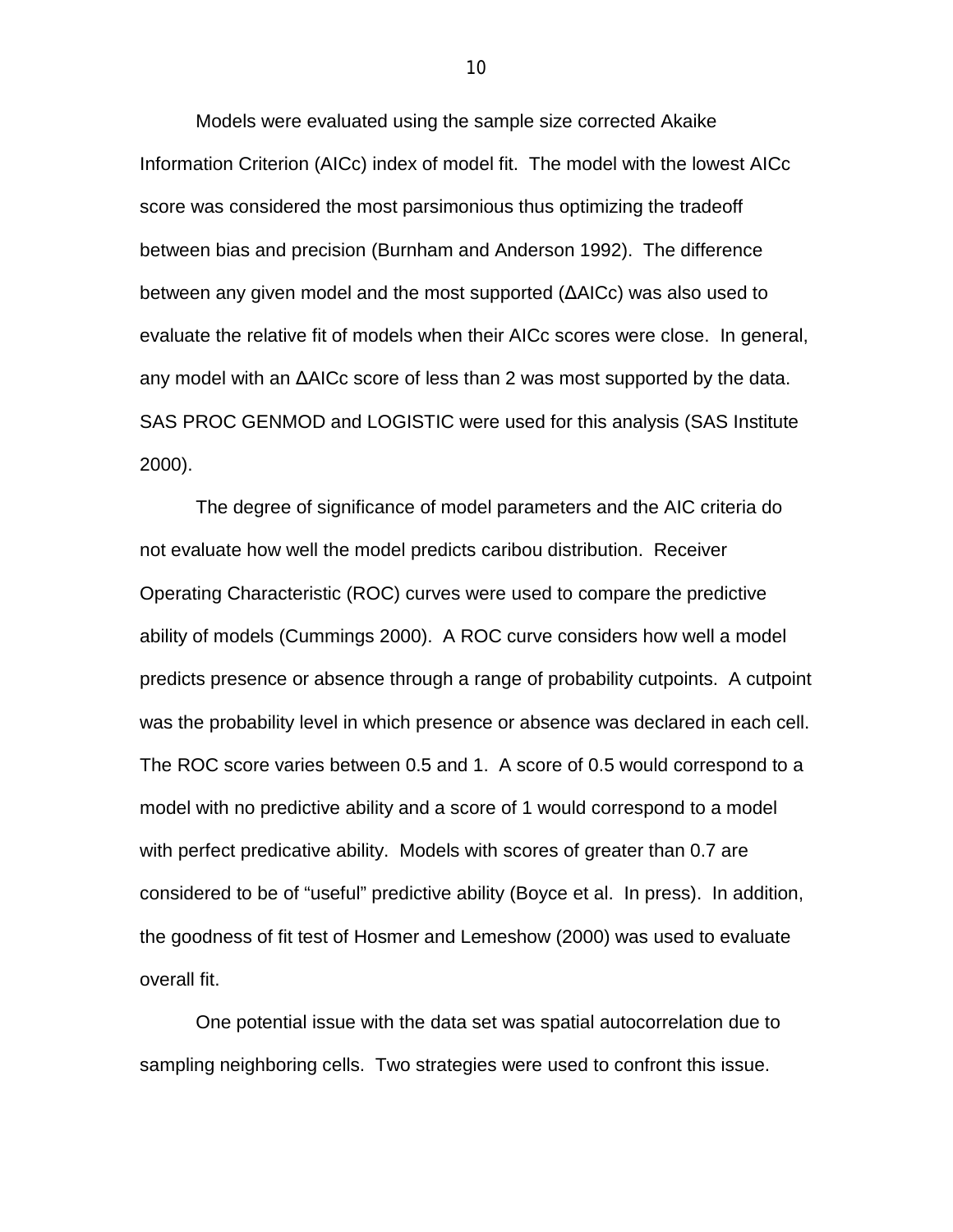First, variograms which offer a spatial representation of the degree of correlation as a function of distance between sampling units, were plotted to allow graphical evaluation of the degree of autocorrelation in the data set (Isaaks and Srivastava 1989). If spatial autocorrelation was evident, a generalized linear mixed model with a spatial covariance model was used (in lieu of generalized linear models) to adjust variances, compute over–dispersion parameters, and test the statistical significance of the observed autocorrelation (Gumpertz et al. 2000; Milliken and Johnson 2002). In this case the GLIMMIX macro in program SAS was used for data analysis (Littell et al. 1996). Second, the most supported AICc model was further evaluated for significance using bootstrap methods (Manly 1997). For this, the data was randomly re-sampled 1000 times to allow estimation of standard errors of regression parameters and further evaluation of parameter significance.

The model's output was seven probability classes for predicting the occurrence of caribou. We combined the classes that had a probability of occurrence of higher than 50 % to identify and predict high-value boreal caribou habitat. Combining the classes was based on assigning any observation (cell) with a probability above the 75th quantile as having a relatively high probability of caribou occurrence (i.e. 75% of the observations are below this cutoff point and 25% are above). The cutoff for the 75th quantile is 0.513, which is close to the value of 0.5. We also aggregated cells into contiguous blocks based on probability class with the Dissolve geoprocessing operation of ArcGIS 8.2.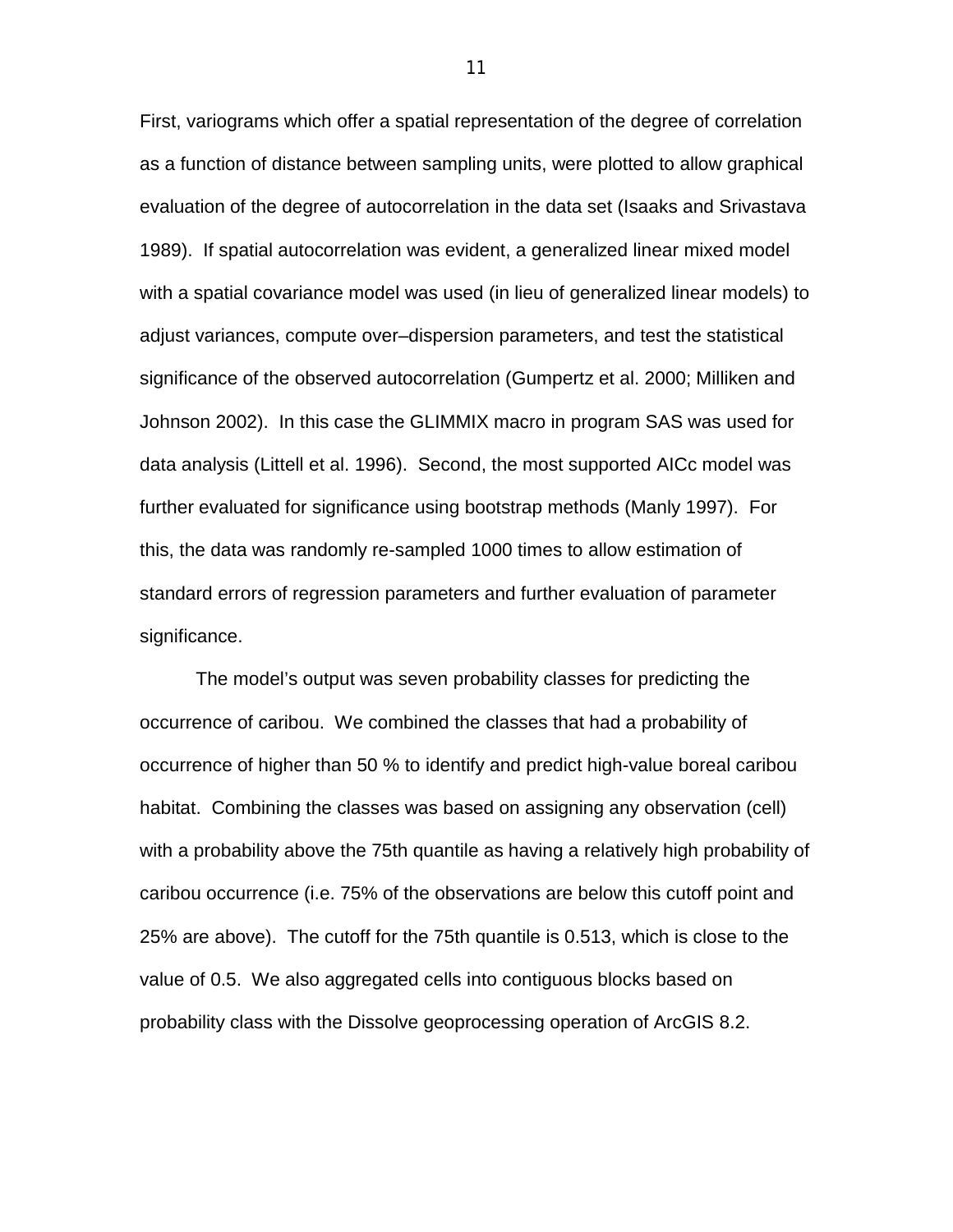#### **RESULTS**

#### **Mapping boreal caribou occupation**

 We sampled 618 of 1478 possible cells between 5 and 15 March 2002 using a fixed-wing aircraft and community observers from Ft Simpson, Wrigley, Trout Lake, Kakisa and Ft Providence. Flying time including ferry times was 57 hours. Of those cells, 605 had adequate habitat data for consideration in the model. Caribou sign (tracks, trails, feeding craters and caribou themselves) occurred in 33% of cells. We counted 86 caribou in 14 cells and 111 cells had caribou feeding craters. We used feeding craters and caribou sightings in the model but not tracks or trails. Feeding craters were distinctive and likely represent selection of a habitat rather than just traveling through an area.

The map of occupation (Figure 1) suggests that boreal caribou are widespread across the Deh Cho region. In the northeastern part of the Deh Cho region, extensive sign (tracks, feeding craters) from barren-ground caribou likely masked the presence of the boreal caribou. Boreal caribou are known in the area based on local ecological knowledge of people from Wrigley. It was the first time for some 20 years that barren–ground caribou had wintered in the area (T. Lennie pers. comm).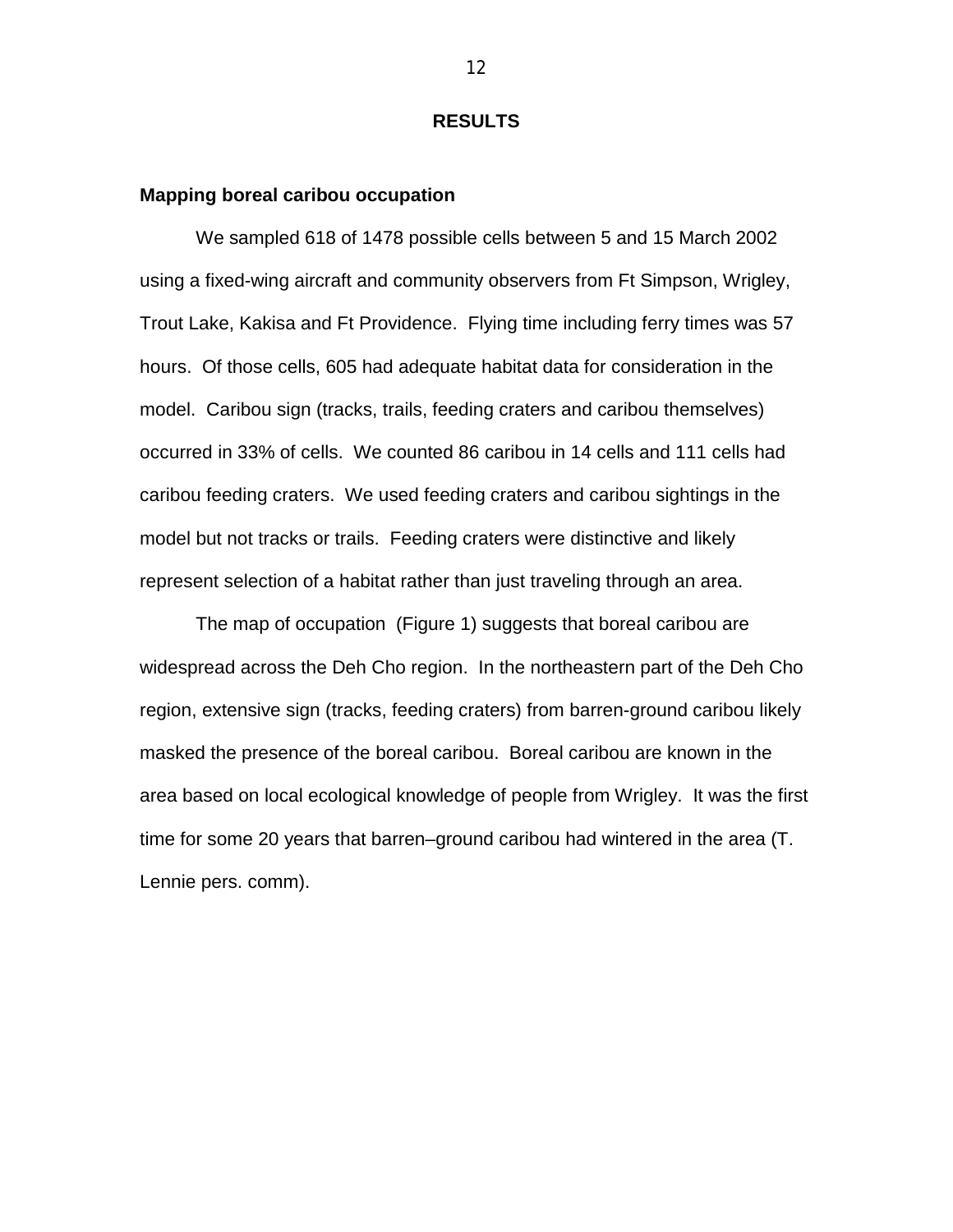

**Figure 1:** The Deh Cho, NWT, with the 10 x 10 km grid, the high (dark), moderate (medium) and low (light) probability of occurrence based on the preliminary model, flight lines for March 2002 and caribou sightings (circles).

## **Predicting boreal caribou occurrence**

**Data screening:** To apply the habitat model to the entire study area we have to demonstrate a similar relative abundance of habitat types in areas surveyed and areas not surveyed. A comparison of the proportional abundance of habitat types in each cell for the areas surveyed and not surveyed revealed a general correspondence for most habitat types (Figure 2). Proportional abundance is the proportion of each cell occupied by a given habitat type.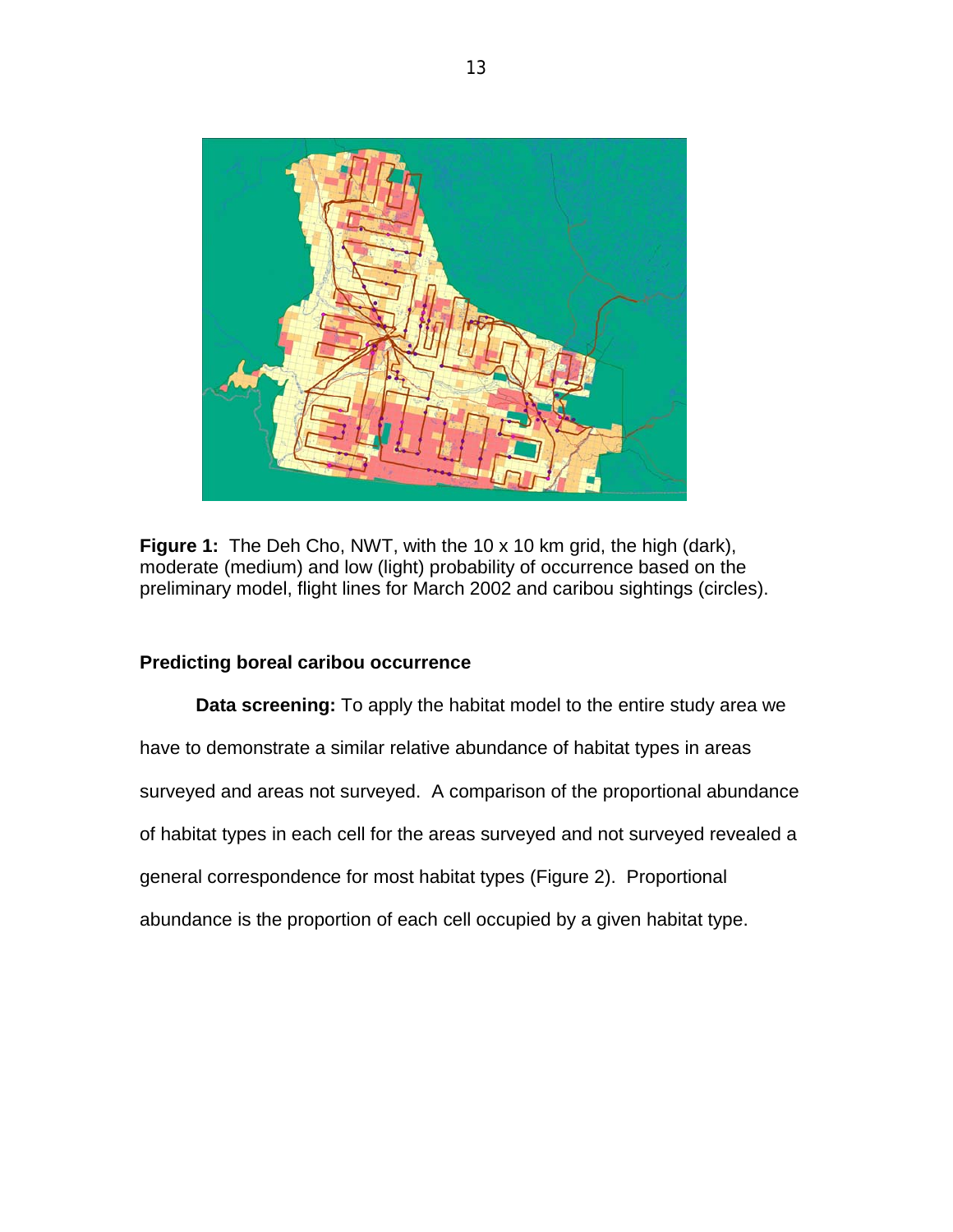

**Figure 2:** Proportional abundance of habitat types for areas surveyed and not surveyed in the Deh Cho study area, NWT, March 2002.

Black spruce and low shrub categories are the most common categories in the Deh Cho Study area (Figure 2). Abundance of different habitat types were likely interrelated and thus we used principal components analysis to minimize the degree of correlation of habitat types (when entered in the logistic model) and help guide the pooling of model parameters. For this, the proportions of habitat type in each cell were used as model inputs and similarities were assessed graphically using principal components plots. From this it was found that low shrubland-wetlands-jackpine, fireregeneration/sparsely vegetated-lichen-fire regeneration/low shrub, white spruce-mixed forest, and tall shrub-herbaceous were related to some degree. The analysis also suggested that sphagnum, black spruce-lichen and deciduous types were unique. These poolings of variables were used to guide the formulation of parsimonious habitat models.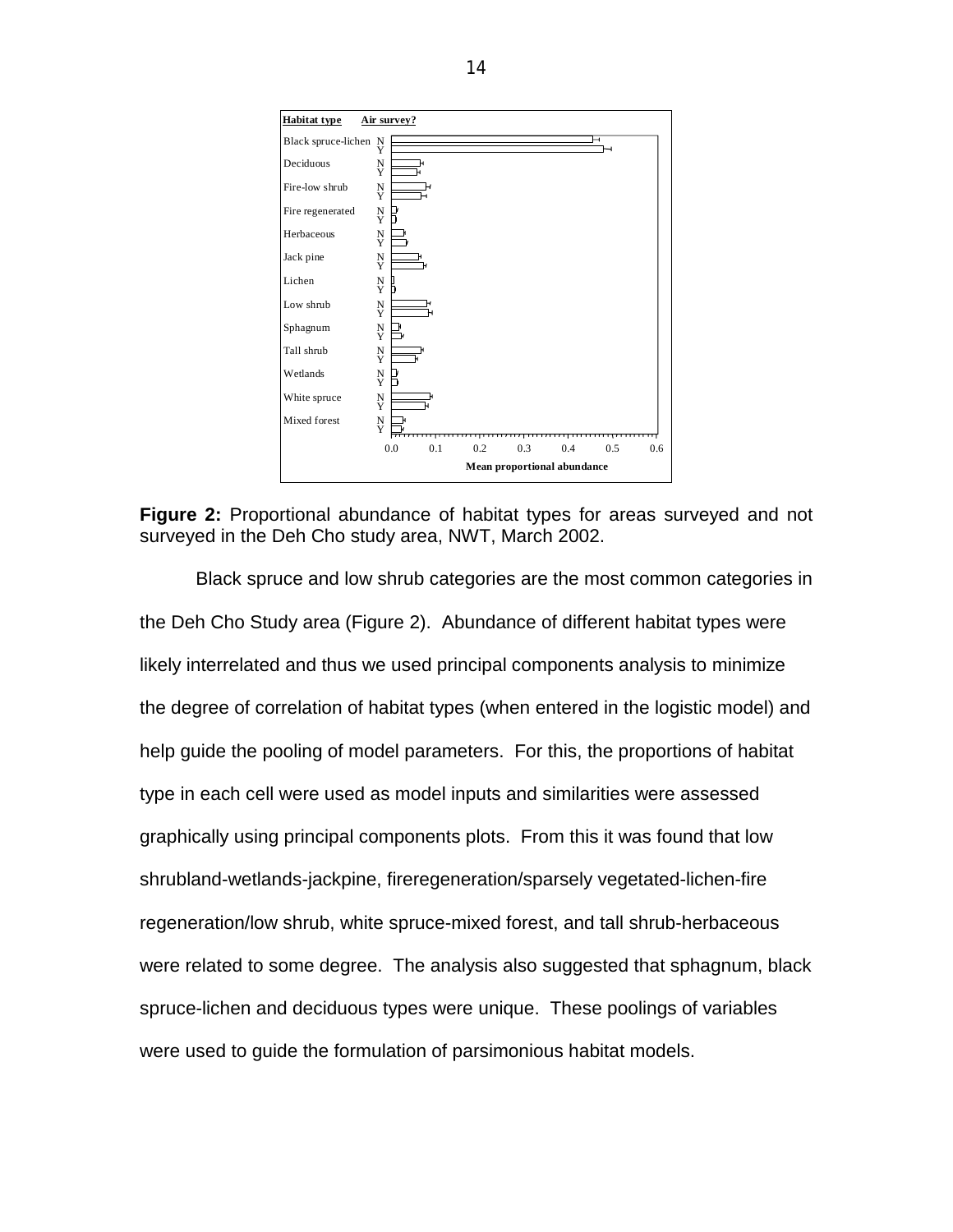As mentioned earlier, one potential issue with this data set was spatial autocorrelation potentially creating non-independence of sampling cells leading to negatively biased variance estimates and overfitting of the model to the data. The data were screened using a variogram to determine the relative degree of spatial autocorrelation. The variogram is an index of the relative spatial correlation of the presence and absence values of grid cells as a function of the distance they are separated. Theoretically it should be 0 at the origin, then increase as separation distance of cells increases and asymptote when there is no spatial autocorrelation.



**Figure 3**: Variogram of spatial autocorrelation of caribou presence and absence as a function of distance (km) between grid cells. Variograms from the data (Empirical) and (Exponential and Spherical) theoretical models are also shown.

The empirical variogram suggests potential autocorrelation at distance of 40-80 kilometers; however, this effect is partially offset by the large value of the variogram (approximately 1) close to the origin (Figure 3). Failure of the variogram to intersect the origin (termed the nugget effect) usually is caused by a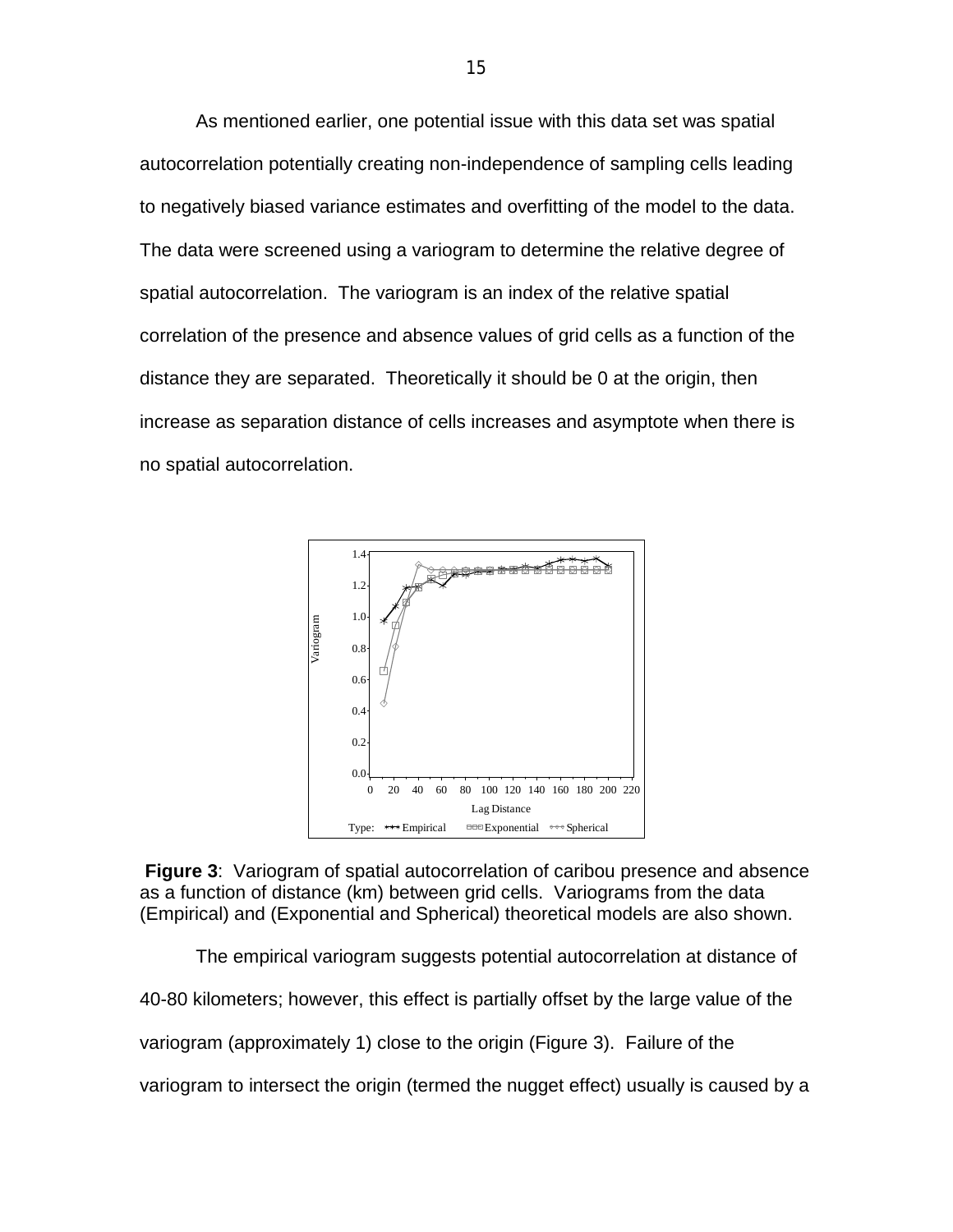great deal of short-scale variability in autocorrelation potentially due to both natural variation and sampling variation. If the nugget effect is large, as it is in this case, then the actual degree of spatial autocorrelation that can be measured or accounted for is compromised (Isaaks and Srivastava 1989; Littell et al. 1996).

Various theoretical spatial covariance models were fitted to the data using a generalized linear mixed model (GLMMIX macro in SAS). The exponential covariance model best fit the data, however, the degree of estimated dispersion in the data set was not large (with all over–dispersion parameter estimates being less than 1). Smaller scale sampling variation probably precluded efficient modeling of spatial variation using this approach. As an alternative, a more general bootstrap approach was used to partially account for autocorrelation. With this approach, the data was randomly resampled and the regression model (described next) rerun with each data set. Each resampled data set was a pseudo "random" sample of the data thereby partially mitigating nonindependence of sample units (Manly 1997).

#### **Model Building**

The generalized additive model analysis revealed significant linear terms for black spruce, deciduous, lowshrub, tallshrub, wetlands, and white spruce habitat classes, elevation, and harvests per cell (at  $\alpha$ =0.1). Significant non-linear spline terms were found for the fire regenerated, herbaceous, lichen, sphagnum, mixed forest, and white spruce habitat variables, as well as for elevation and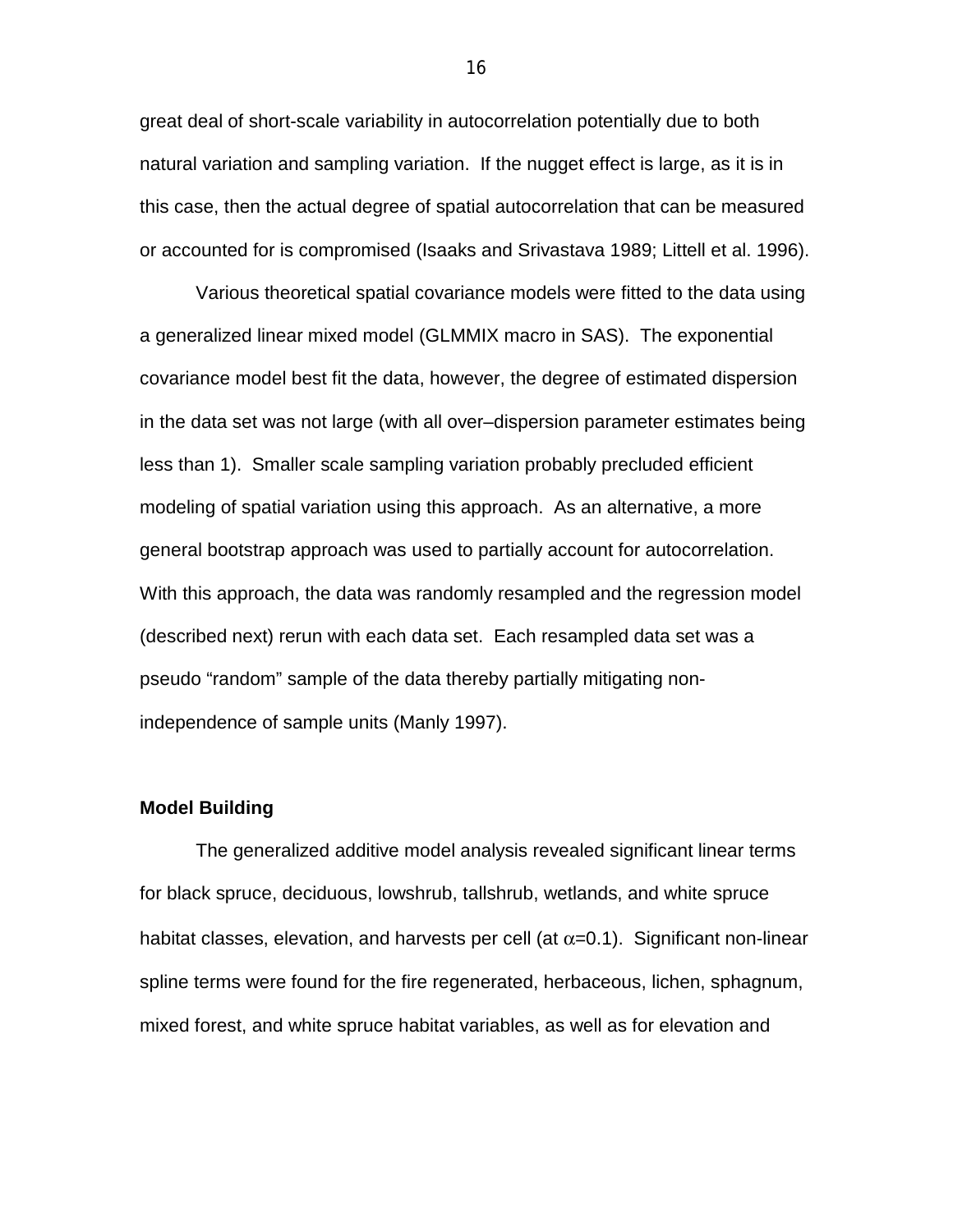harvests per cell. The non-linear relationships were generally quadratic or cubic which was considered in subsequent model building.

We used a logistic regression model to further build the model and test for parameter significance. All habitat terms were first entered into the model to test for correspondence with the generalized additive model analysis. A general correspondence was evident using the Type 3 analysis except for lichen and low shrub classes. Using the results of the generalized additive model analysis, higher order polynomial terms were added for the remaining terms that had significant spline terms in the generalized additive model analysis. Of these, quadratic fire regeneration, herbaceous, sphagnum, and a cubic mixed forest term were significant. From this a preliminary habitat model was derived (Table 2, Model 9).

At this time AICc model selection was used to determine if the model could be further reduced by pooling habitat classes identified to be related by the principal components analysis. Similar terms were pooled and resulting AICc scores were evaluated to determine subsequent gains in model fit. Only the pooling of herbaceous and tall shrubs improved model fit (Model 7). This model became the base habitat model. Non-habitat terms, namely elevation, harvests found per cell, and presence of bison and moose, were added to the model to determine if fit could be improved. Of these, elevation improved fit the most with a significant linear term. Presence of bison and moose did improve model fit as revealed by AICc model selection (Model 5) but addition of harvests per cell reduced model fit (Model 8). The most supported AICc model included elevation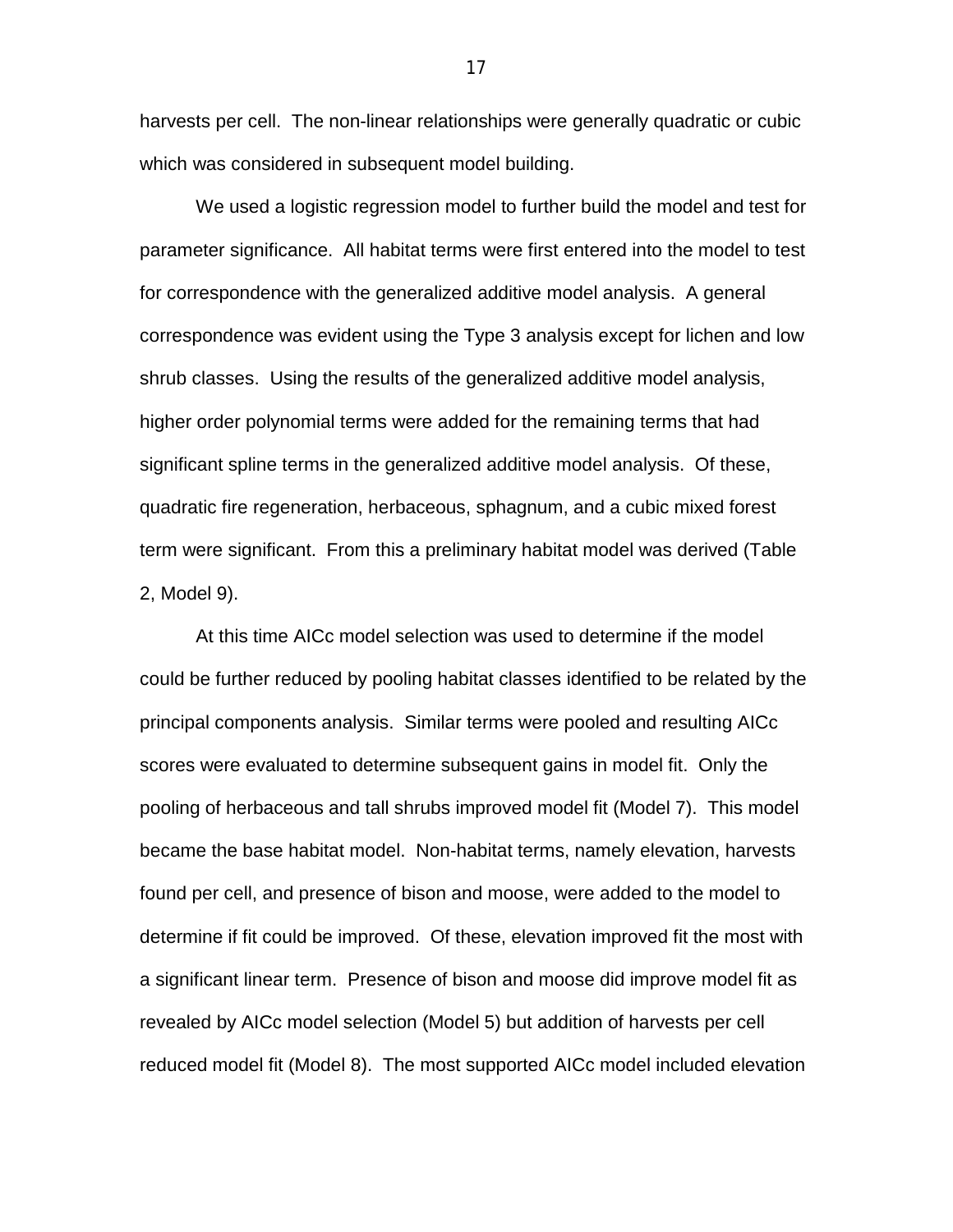and presence of bison and moose (Model 1), however, models that contained only elevation (Model 2), presence of bison and moose, harvests per cell, and elevation were also supported (Models 3 and 4). Because harvests per cell is a variable of interest it was kept in the model to allow further graphical evaluation of its predictive ability through interpretation of parameter estimates and corresponding confidence intervals.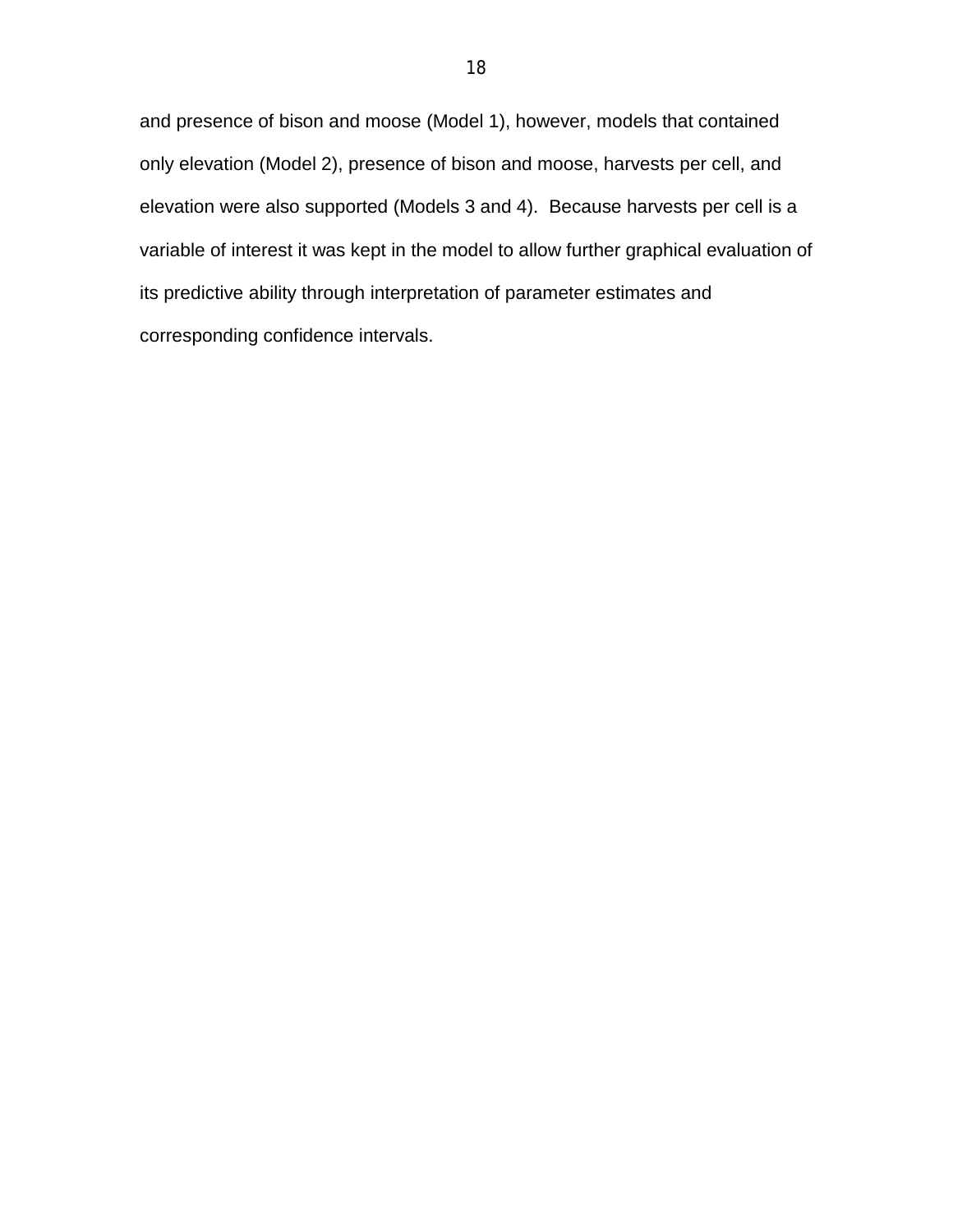**Table 2:** AIC model selection results

|                 | No. Habitat variables <sup>A</sup>                                                                           | <b>Other variables</b>  | <b>AICc</b> | AAICc k |                |
|-----------------|--------------------------------------------------------------------------------------------------------------|-------------------------|-------------|---------|----------------|
|                 | Blacksp, firereg <sup>1,2</sup> , sphag <sup>1,2</sup> (herb&tallshrub) <sup>1,2</sup> , mixfor <sup>3</sup> | elevation, bimoose      | 682.15      | 0.00    | 11             |
| 2               | Blacksp, firereg <sup>1,2</sup> , sphag <sup>1,2</sup> (herb&tallshrub) <sup>1,2</sup> , mixfor <sup>3</sup> | elevation               | 682.27      | 0.11    | 10             |
|                 |                                                                                                              | elevation,<br>bimoose,  |             |         |                |
| 3               | Blacksp, firereg <sup>1,2</sup> , sphag <sup>1,2</sup> (herb&tallshrub) <sup>1,2</sup> , mixfor <sup>3</sup> | harvest-cell            | 682.51      | 0.36    | 12             |
| 4               | Blacksp, firereg <sup>1,2</sup> , sphag <sup>1,2</sup> (herb&tallshrub) <sup>1,2</sup> , mixfor <sup>3</sup> | elevation, harvest-cell | 682.76      | 0.61    | 11             |
| 5               | Blacksp, firereg <sup>1,2</sup> , sphag <sup>1,2</sup> (herb&tallshrub) <sup>1,2</sup> , mixfor <sup>3</sup> | bimoose                 | 684.01      | 1.85    | 10             |
| 6               | Blacksp, firereg <sup>1,2</sup> , sphag <sup>1,2</sup> (herb&tallshrub) <sup>1,2</sup> , mixfor <sup>3</sup> | Elevation $1,2$         | 684.33      | 2.17    | 11             |
| $\overline{7}$  | Blacksp, firereg <sup>1,2</sup> , sphag <sup>1,2</sup> (herb&tallshrub) <sup>1,2</sup> , mixfor <sup>3</sup> |                         | 685.68      | 3.53    | 9              |
| 8               | Blacksp, firereg <sup>1,2</sup> , sphag <sup>1,2</sup> (herb&tallshrub) <sup>1,2</sup> , mixfor <sup>3</sup> | harvest-cell            | 685.98      | 3.83    | 10             |
| 9               | Blacksp, firereg <sup>1,2</sup> , herb <sup>1,2</sup> , sphag <sup>1,2</sup> tallshrub, mixfor <sup>3</sup>  |                         | 690.54      | 8.39    | 10             |
| 10              | Blacksp, firereg <sup>1,2</sup> , sphag <sup>1,2</sup> (herb&tallshrub) <sup>2</sup> , mixfor <sup>3</sup>   |                         | 692.29      | 10.14   | 8              |
|                 | firereg <sup>1,2</sup> ,<br>herb $^{1,2},$<br>sphag <sup>1,2</sup><br>Blacksp,<br>tallshrub,                 |                         |             |         |                |
| 11              | (whitespr&mixfor) $^{2}$                                                                                     |                         | 694.58      | 12.43   | 10             |
|                 | herb <sup>1,2</sup> , sphag <sup>1,2</sup><br>firereg <sup>1,2</sup> ,<br>Blacksp,<br>tallshrub,             |                         |             |         |                |
| 12 <sup>2</sup> | (firereg, fireshr, lichen) <sup>1,2</sup>                                                                    |                         | 696.10      | 13.94   | 11             |
|                 | herb <sup>1,2</sup> , sphag <sup>1,2</sup> tallshrub,<br>firereg <sup>1,2</sup> ,<br>Blacksp,                |                         |             |         |                |
| 13              | (whitespr&mixfor) <sup>1,2</sup>                                                                             |                         | 696.40      | 14.25   | 11             |
| 14              | PCA reduced model <sup>B</sup>                                                                               |                         | 717.63      | 35.48   | -9             |
| 15              | <b>Blacksp</b>                                                                                               |                         | 721.93      | 39.78   | $\overline{2}$ |
| 16              | all habitat variables                                                                                        |                         | 724.65      | 42.50   | 14             |
| 17              | blacksp, decid, herb, jackpine <sup>2</sup> , whitespr $c$                                                   |                         | 726.24      | 44.08   | 6              |
| 18              | harvest-cell                                                                                                 |                         | 780.14      | 97.99   | $\overline{2}$ |

<sup>A</sup>A superscript implies a polynomial term or terms were added to the variable<br><sup>B</sup>PCA-reduced model: (lowshr&wet&jackpine)<sup>1,2</sup>, (whitesp&mixfor)<sup>1,2</sup>, (firereg,lichen,firelshr)<sup>1,2</sup>, (herb&tallshrub)<sup>1,2C</sup><br><sup>C</sup>Preliminary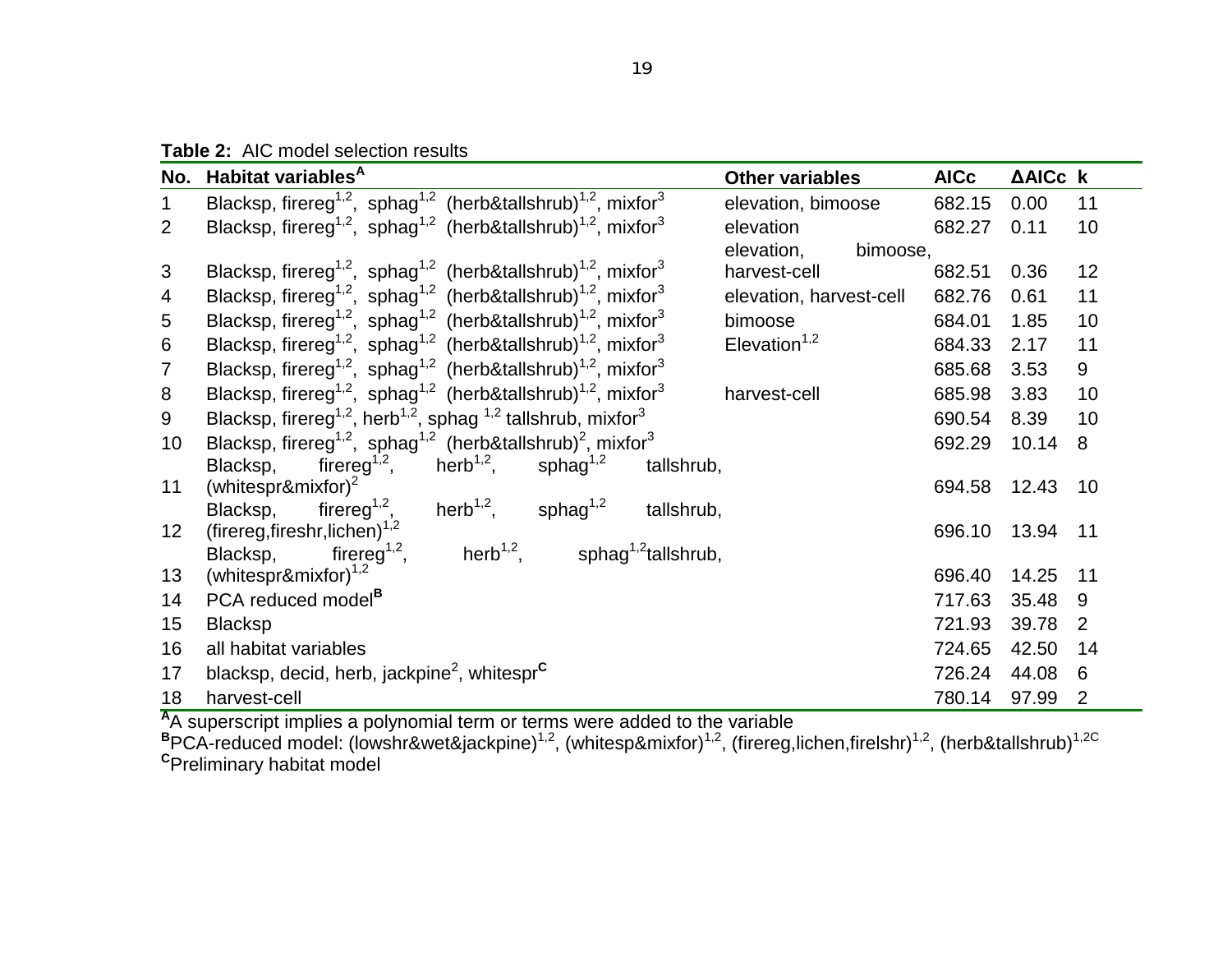Hypothesis tests for individual parameters from Model 3 (Table 3) indicate that most parameters are statistically significant (at  $\alpha$ =0.1), with the exception of the linear herb and tall shrub term, presence of bison and moose, and harvest per cell.

Bootstrapping allowed a randomization test of parameter significance through the percentile estimation of confidence intervals for model parameters. If the bootstrap confidence interval included 0, then the parameter is statistically nonsignificant. There was general agreement between type 3  $\chi^2$  tests and bootstrap results (p-value close to 0.1 or bootstrap CI near 0) except for the linear term elevation ( $\chi^2$  test significant; bootstrap non-significant). A generalized mixed model analysis with an exponential spatial covariance model was also run to determine if spatial autocorrelation may affect test results. There was no difference in terms of parameter significance between the mixed model and the model results (Table 3).

|                                 |    |            | <b>Stderr</b> |                |         |            |              |
|---------------------------------|----|------------|---------------|----------------|---------|------------|--------------|
| Parameter                       | DF | β          | (ß)           | CI (bootstrap) |         | $\gamma^2$ | $P(\beta=0)$ |
| Intercept                       | 1  | $-0.59$    | 0.22          | $-1.01$        | $-0.16$ | 7.39       | 0.0066       |
| <b>Blacksp</b>                  | 1  | 0.80       | 0.13          | 0.58           | 1.11    | 39.65      | < 0.0001     |
| Firereg                         | 1  | 1.05       | 0.33          | 0.51           | 1.82    | 11.75      | 0.0006       |
| Firereg <sup>2</sup>            | 1  | $-0.16$    | 0.07          | $-0.33$        | $-0.07$ | 6.20       | 0.0128       |
| Sphagnum                        | 1  | $-0.45$    | 0.25          | $-0.99$        | 0.00    | 4.35       | 0.0371       |
| Sphagnum <sup>2</sup>           | 1  | 0.14       | 0.06          | 0.05           | 0.27    | 8.82       | 0.0030       |
| mixfor <sup>3</sup>             | 1  | $-0.04$    | 0.03          | $-0.13$        | $-0.01$ | 2.96       | 0.0855       |
| herb&tallshrub                  | 1  | 01.23 0.19 |               | $-0.13$        | 0.61    | 1.84       | 0.1748       |
| (herb&tallshrub) <sup>2</sup> 1 |    | $-0.44$    | 0.15          | $-0.79$        | $-0.21$ | 9.50       | 0.0021       |
| Elevation                       | 1  | 0.19       | 0.10          | $-0.01$        | 0.39    | 3.75       | 0.0528       |
| <b>Bimoose</b>                  | 1  | 0.33       | 0.11          | $-0.05$        | 0.39    | 2.31       | 0.1288       |
| harvest-cell                    | 1  | 0.12       | 0.12          | $-0.05$        | 0.42    | 1.65       | 0.1994       |

 **Table 3:** Analysis of logistic model terms.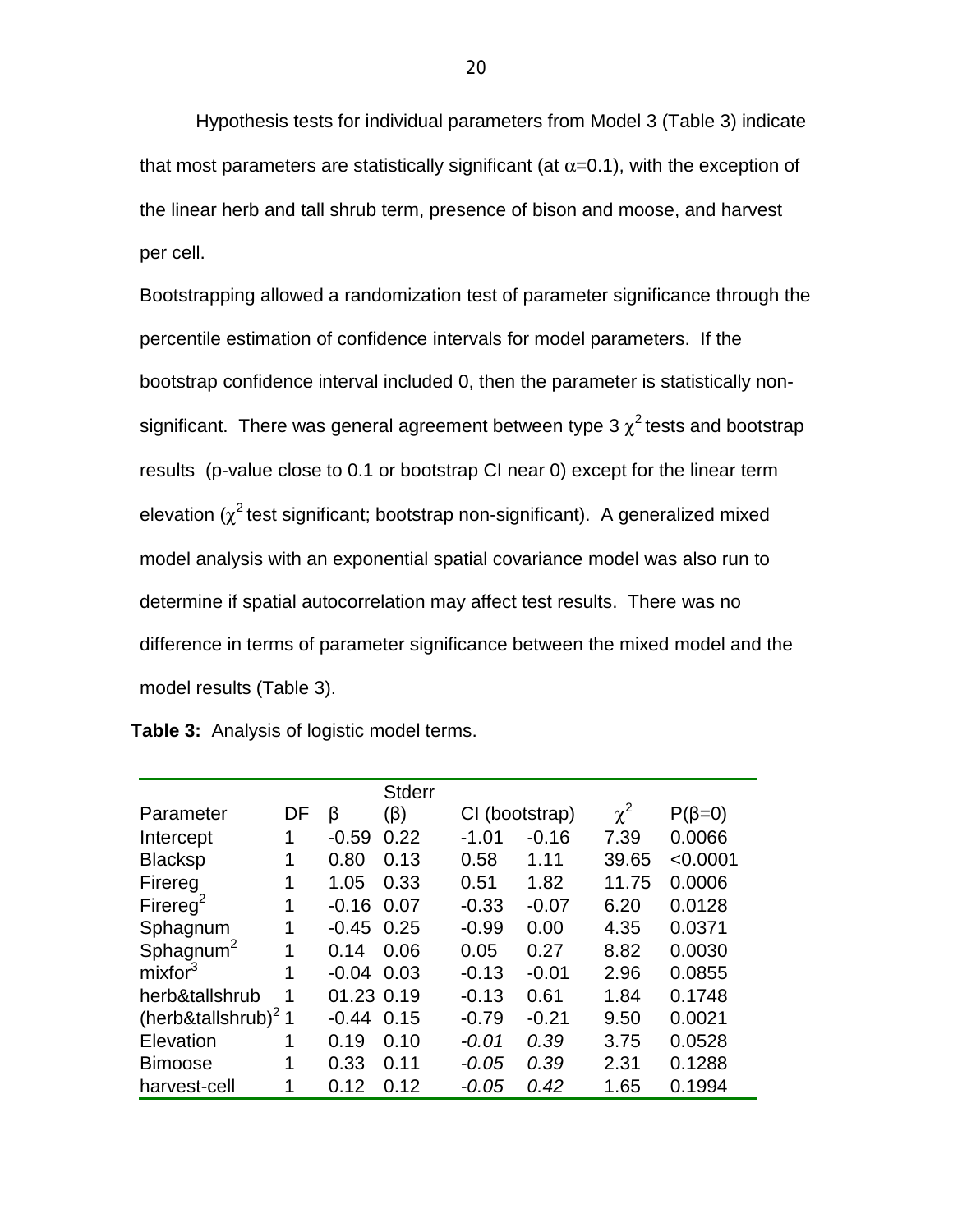Hypothesis testing is a subjective approach and the best method to consider parameter significance is though observation of estimates and associated standard errors presented in Figure 4 (Johnson 1999). In terms of the predictive ability of the model, results of the Hosmer and Lemenshow (2000) goodness of fit test suggested adequate model fit ( $\chi^2$ =8.81, df=8, p=0.42). The ROC score was 0.77 (Bootstrap CI=0.73-0.81) indicating "useful" predictive ability (Cummings 2000; Boyce et al. In press).

The predicted relationships for each of the predictor variables (Figure 4) reveals that the strongest and most precise relationship is between caribou probability of occurrence and proportion of black-spruce/lichen in a grid cell. Relatively strong relationships exist between the probability of caribou occurrence and the proportion of sphagnum, the proportion of tall shrub and herbaceous habitat, and lower proportions of fire regeneration habitat. Less precise relationships exist between the probability of caribou occurrence and the proportion or mixed forest, elevation, and higher proportions of fire regeneration.

One variable not shown is the presence of bison and moose that was a binary variable. The predicted probability of occurrence for caribou when bison and moose were present was 0.35 (CI=0.26-0.44) whereas the probability of occurrence when bison and moose were absent was 0.43 (CI=0.35-0.51) suggesting that presence of bison and moose reduced the probability of boreal caribou presence.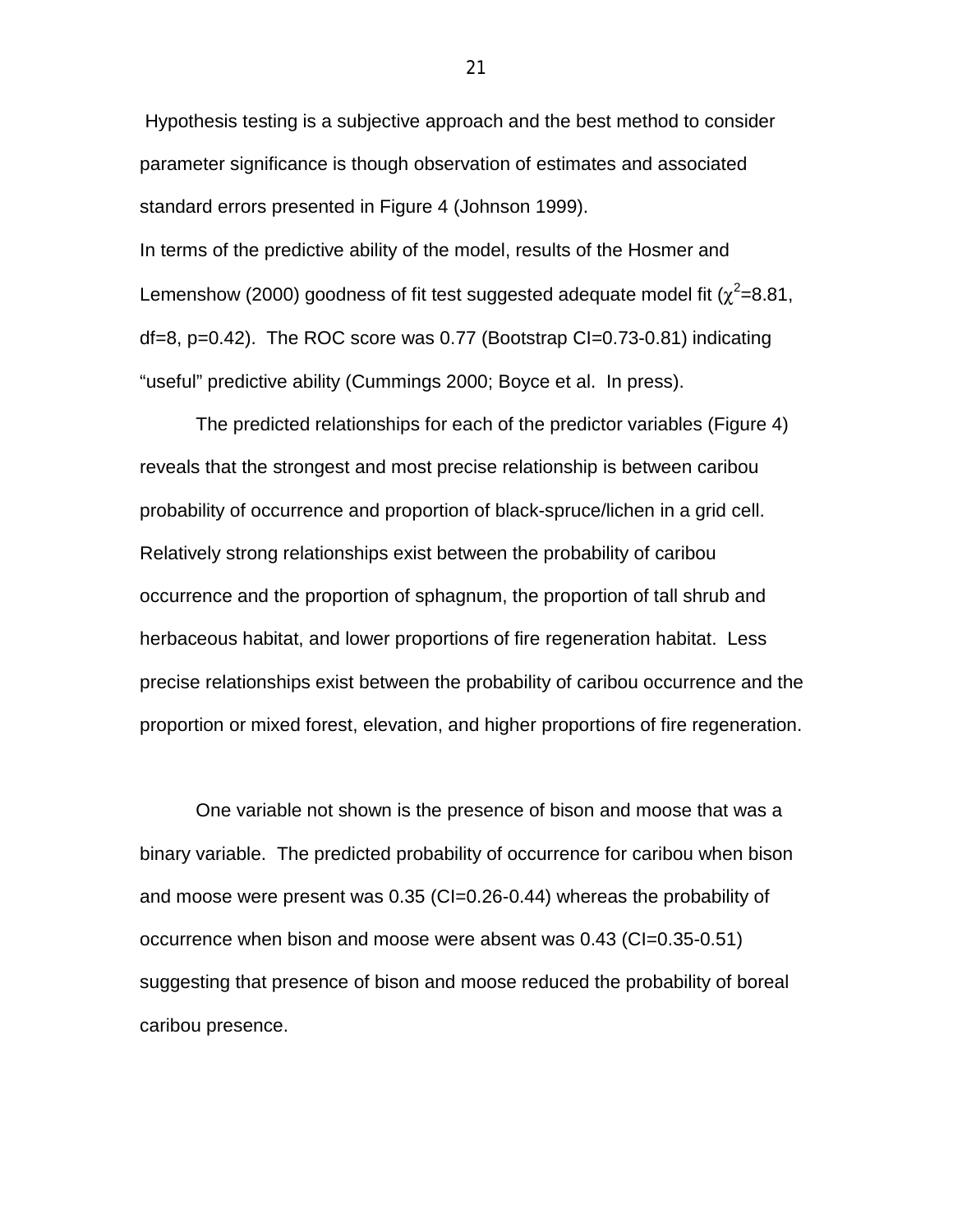

**Figure 4:** Predicted probability of occurrence for each of the significant habitat predictor variables. The range of the x-axis represents the approximate<br>observed range of each variable. All values of other variables were standardized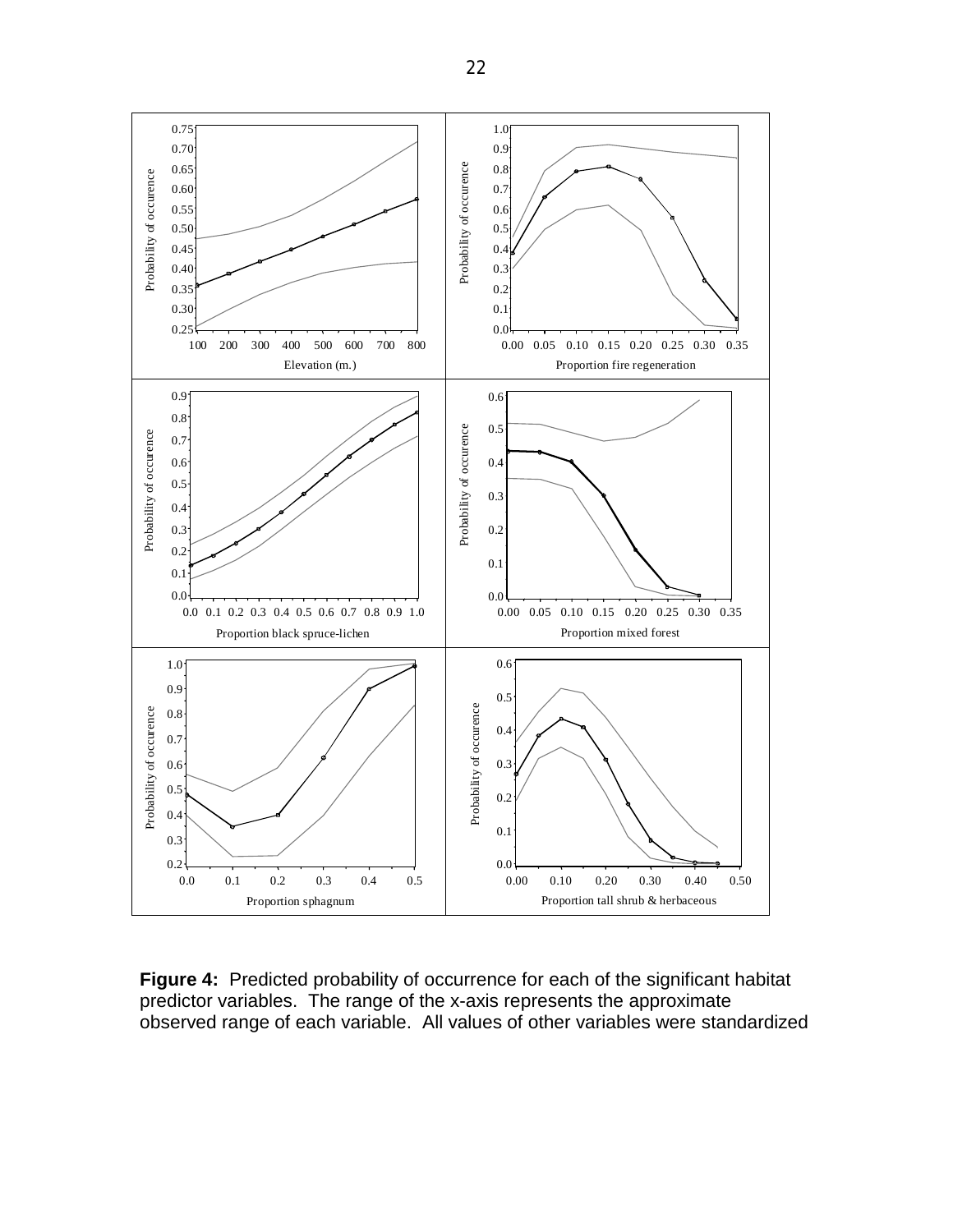to mean values for predictions (and absence of bison and moose). 95% confidence limits are given on predicted lines.

The predicted relationship between harvests per cell and probability of

occurrence (Figure 5) reveals only a weak relationship where caribou are more

likely to be found as a function of the number of harvests. However, the

precision of the relationship is low at higher harvest numbers.



**Figure 5:** Probability of occurrence as a function of number of harvested caribou found per grid cell from the model described in Table 3. All other variables were standardized to mean values.

# **Analysis of incomplete predictor variables**

# **Canopy**

Of the 605 cells surveyed, 443 had ratings in terms of canopy closure.

Ratings were reduced to open and closed with 242 open and 201 closed cells .

This term was non-significant  $(x=1.81, p=0.17, df=1)$  when added to the most

supported AICc model. In addition, interaction between canopy closure and

black spruce was also non-significant.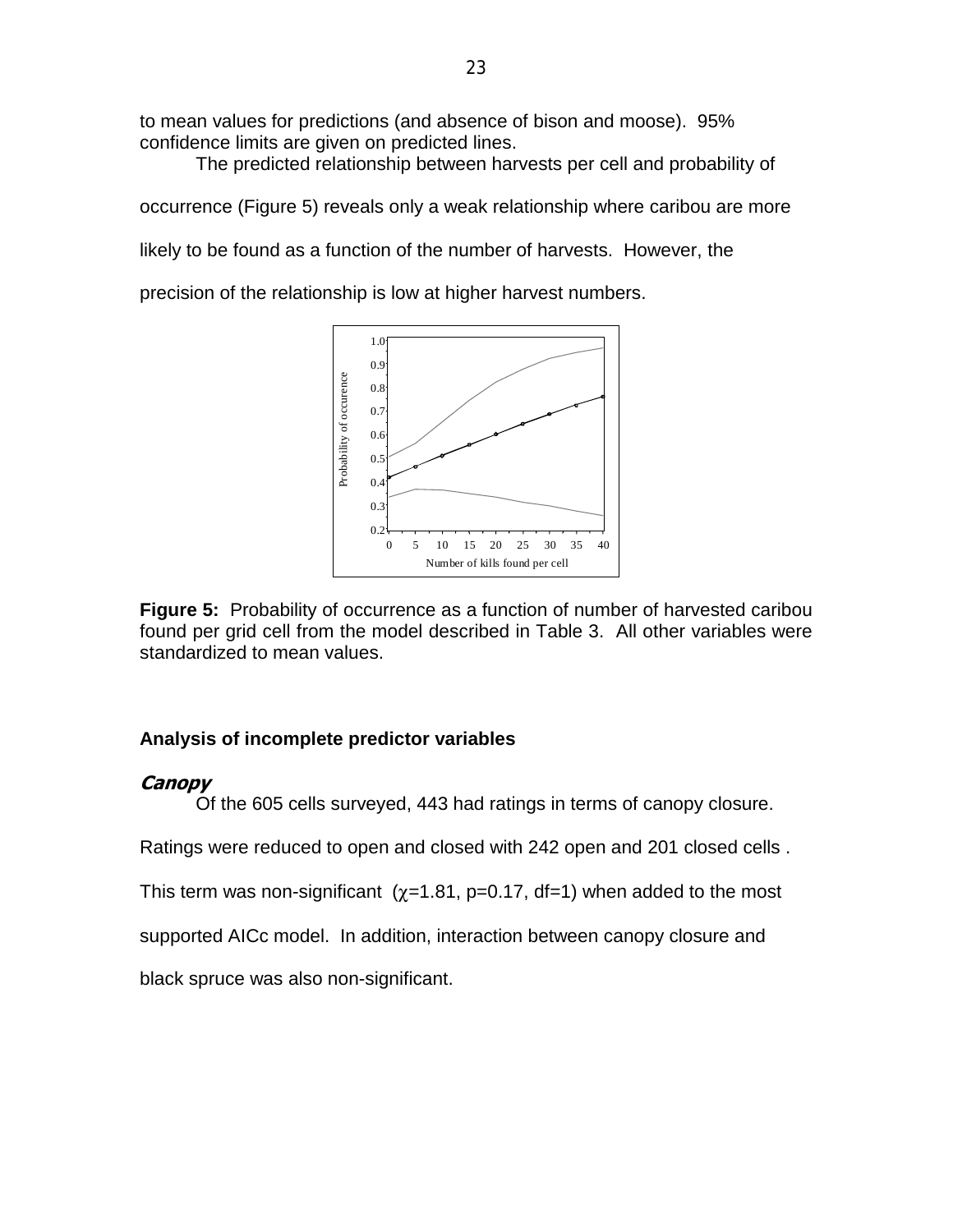### **Fire history**

Of the 605 cells surveyed, 295 had data for the years since last fire. A linear years since last fire term was not significant ( $\chi^2$ =0.022, p=0.96, df=1) when added to the AICc chosen model. The years since fire variable was significantly correlated with the significant fire regenerated predictor variable with the highest proportion of fire regenerated habitat occurring in cells that had fires 7 years ago.

## **Length of seismic lines**

Of the 605 cells surveyed, 534 had seismic line data. A linear length of seismic line term was significant when added to the AICc model ( $\chi^2$ =4.23, p=0.0397, df=1). A plot of this relationship (Figure 6) reveals a positive relationship between cutline length and probability of caribou occurrence. However, that apparent relationship could mean that caribou use the type of habitat in which cutlines occur or that caribou are attracted to cutlines as habitat. Given that we included cutlines regardless of the time since they were cut, the amount of vegetation regeneration is an unknown, which may affect caribou use.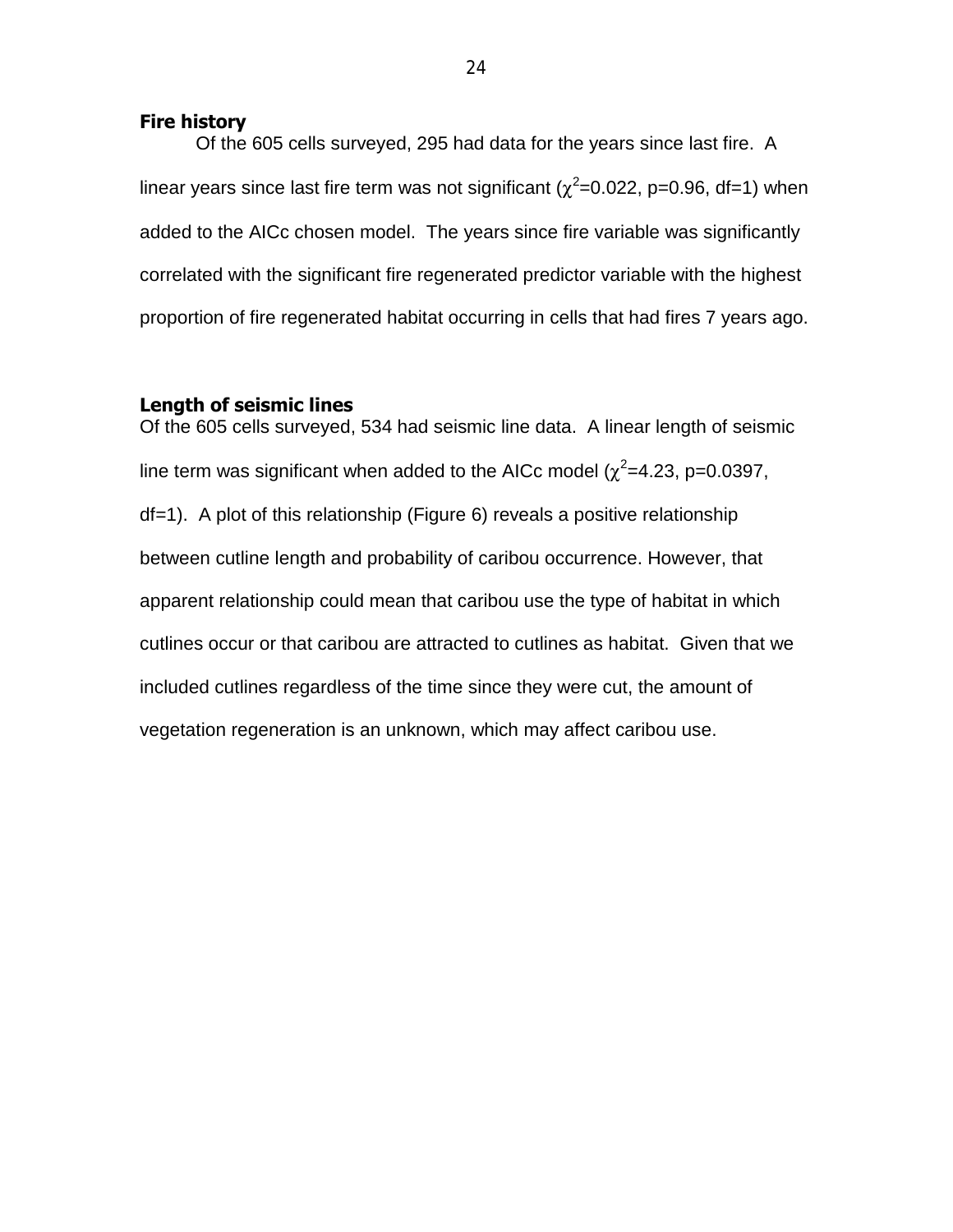

**Figure 6:** Probability of occurrence as a function of length of seismic cutlines from the model described in Table 3 (with seismic cutlines added). All other variables were standardized to mean values.

## **Analysis with availability defined as the area visually sampled**

An analysis was conducted to determine the sensitivity of the most supported model in Table 3 to the scale that habitat availability was defined in the analysis. For this analysis, only the area visually sampled in March 2002 during the aerial survey (approximately 1X10 km for each cell) was considered as available habitat. A logistic analysis with bootstrapping of model parameters was conducted in a similar fashion to the large-scale model. The results (Table 4) are similar to the larger scale model. Slight exceptions to this are the nonsignificance of the pooled herbaceous and tall shrub habitat terms. The ROC score for this model was 0.79 (bootstrap percentile CI 0.75-0.82) suggesting reasonable predictive ability.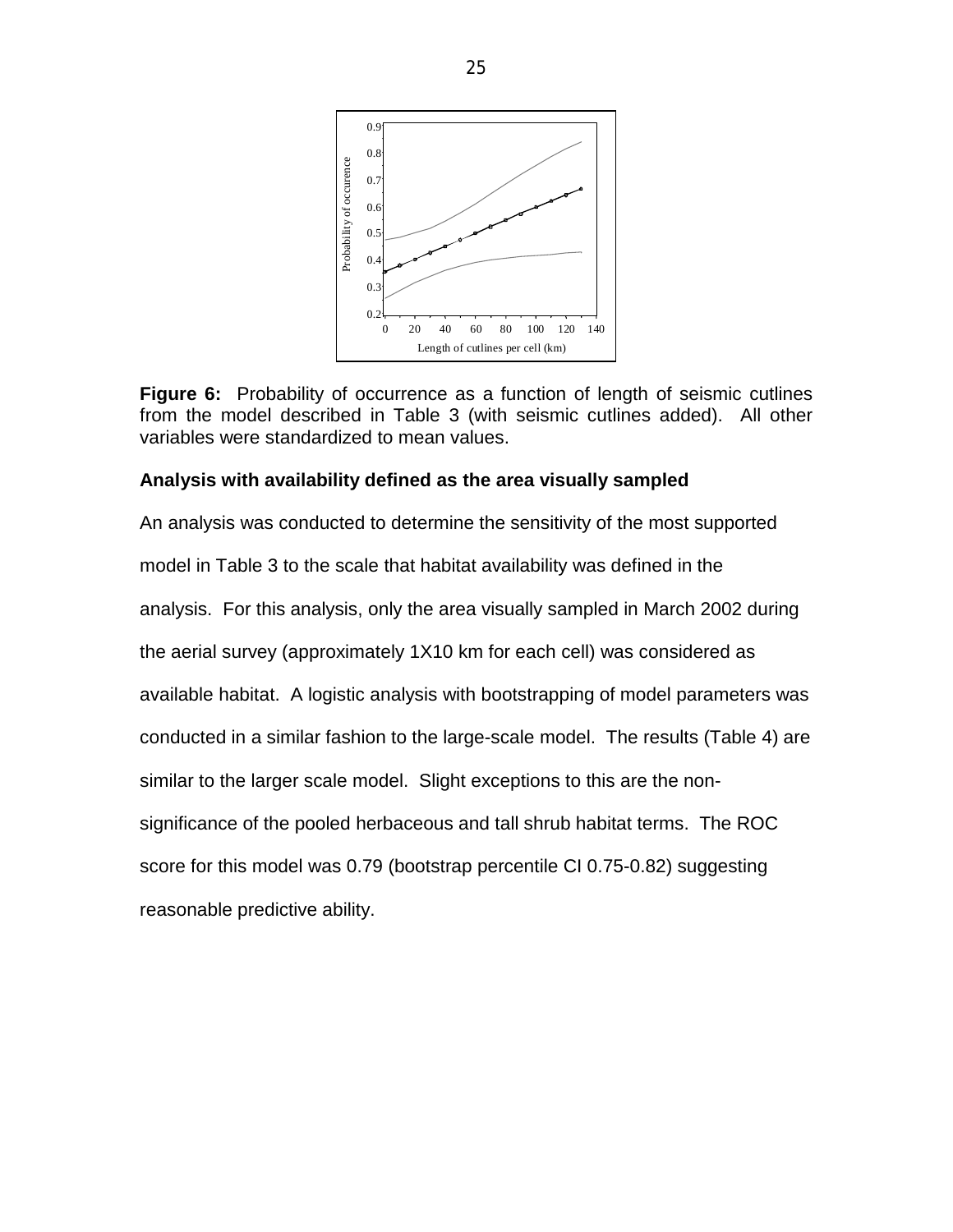|                                 |    |         | <b>Stderr</b> |         |              |            |              |
|---------------------------------|----|---------|---------------|---------|--------------|------------|--------------|
| Parameter                       | DF | ß       | (ß)           | СL      | (bootstrap)  | $\gamma^2$ | $P(\beta=0)$ |
| Intercept                       | 1  | $-0.84$ | 0.16          | $-0.94$ | $-0.30$      | 14.89      | 0.0001       |
| <b>Blacksp</b>                  | 1  | 0.95    | 0.15          | 0.72    | 1.32         | 59.57      | 0.0000       |
| Firereg                         | 1  | $-0.18$ | 0.34          | 0.57    | 1.94         | 7.46       | 0.0063       |
| Firereg <sup>2</sup>            | 1  | 1.16    | 0.07          | $-0.33$ | $-0.08$      | 12.81      | 0.0003       |
| Sphagnum                        | 1  | $-0.41$ | 0.30          | $-1.05$ | 0.12         | 3.24       | 0.0719       |
| Sphagnum <sup>2</sup>           | 1  | 0.12    | 0.06          | $-0.02$ | 0.24         | 5.99       | 0.0144       |
| mixfor <sup>3</sup>             | 1  | $-0.04$ | 0.04          | $-0.17$ | $-0.02$ 3.86 |            | 0.0493       |
| herb&tallshrub                  | 1  | 0.05    | 0.19          | $-0.28$ | 0.46         | 0.06       | 0.8081       |
| (herb&tallshrub) <sup>2</sup> 1 |    | $-0.08$ | 0.15          | $-0.47$ | 0.04         | 0.57       | 0.4520       |
| elevation                       | 1  | 0.23    | 0.11          | 0.03    | 0.44         | 5.20       | 0.0226       |
| bimoose                         | 1  | 0.40    | 0.12          | $-0.04$ | 0.43         | 3.22       | 0.0729       |
| harvest-cell                    | 1  | 0.15    | 0.14          | $-0.03$ | 0.49         | 2.67       | 0.1020       |

**Table 4:** Logistic model results with availability defined by aerial survey strip width

## **Comparison with preliminary model**

The main differences between the preliminary model and the 2002 model are the addition of fire-regenerated and sphagnum habitat classes and the deletion of white spruce, herbaceous and jackpine habitat classes. The addition of fire-regenerated and sphagnum classes is not surprising given that each of these classes were minimally present in the area surveyed in 2001. The full range of values found in the study area for white spruce, herbaceous, and jackpine was not represented by the area sampled in 2001 (see Figure 2 of preliminary model report), which may explain why these habitat classes did not appear significant when more thorough sampling was conducted.

The preliminary model was not supported by the full data set in terms of the AICc model selection criteria (Table 2, Model 17). However, the ROC value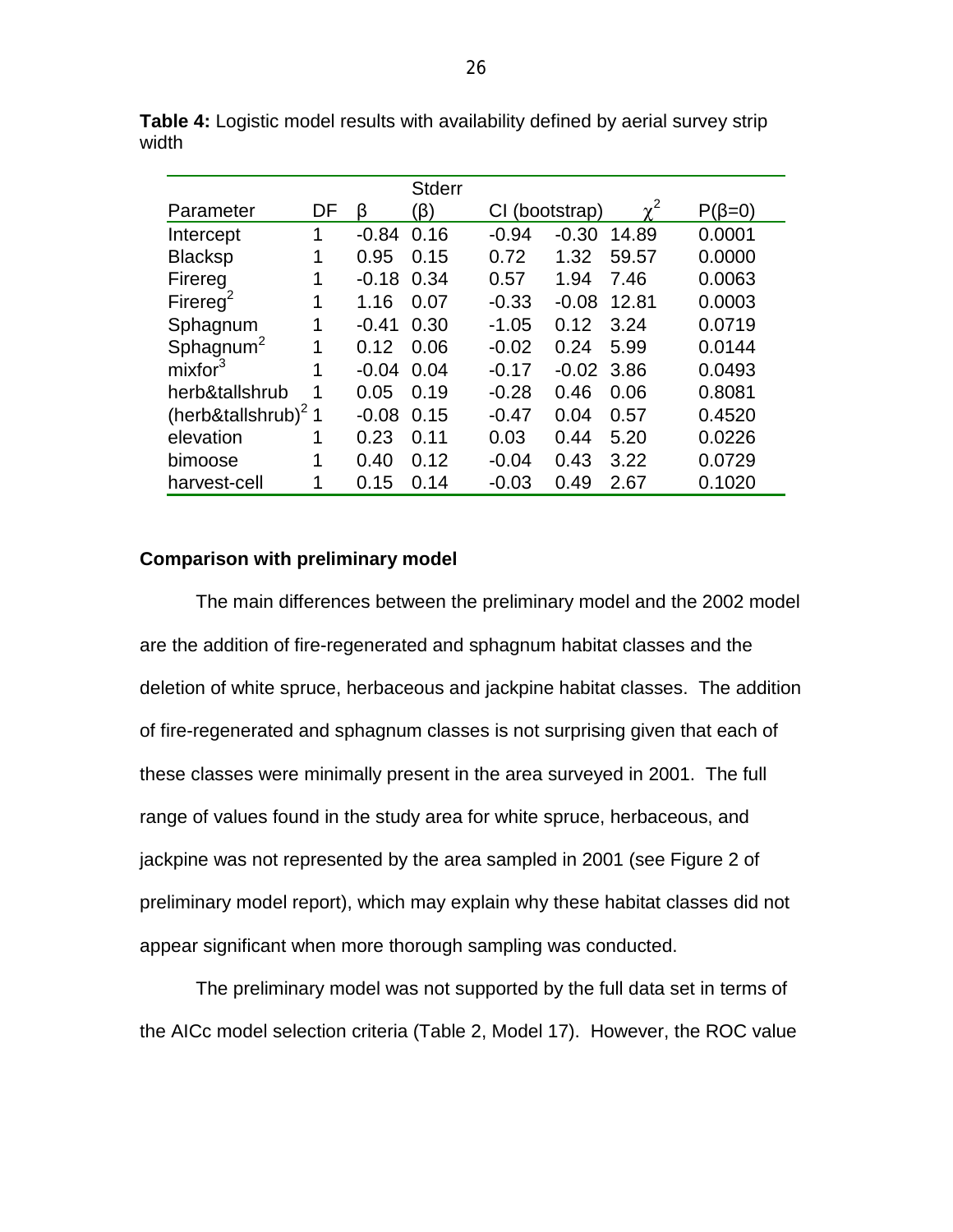for the model was 0.69 suggesting this model still provided useful predictive ability. In addition, the ROC value for the preliminary model was 0.8 when applied to the 2001 data set that it was derived from, suggesting that the model had good predictive ability.

In contrast, the 2002 model was unable to converge when applied to the 2001 data set, presumably due to the non-presence of fire regenerated habitat variable. If fire-regenerated habitat classes were removed, the 2002 full model displayed a ROC value of 0.75 suggesting good predictive power. The main point here is that the 2001 model, while not being supported by the 2002 data set, was the best predictor of the 2001 data set and a reasonable predictor of the 2002 data set. The main differences between models can probably be accounted for by differences in coverage and value ranges of habitat predictor variables. This general conclusion highlights why ranges of predictor variables should always be compared when extrapolating model predictions to areas outside the original sampled area.

A related question is whether inclusion of the 2001 preliminary data in the 2002 data set would affect the fit or general relationships documented using the 2002 data set. Statistically, this is tricky as cells that were surveyed both years will be over-represented in the data set leading to issues of psuedo-replication. This could be partially accommodated by a repeated-measures analysis. However, low sample sizes and the fact that only a proportion of cells in the 2002 data set were surveyed twice compromised this strategy. For exploratory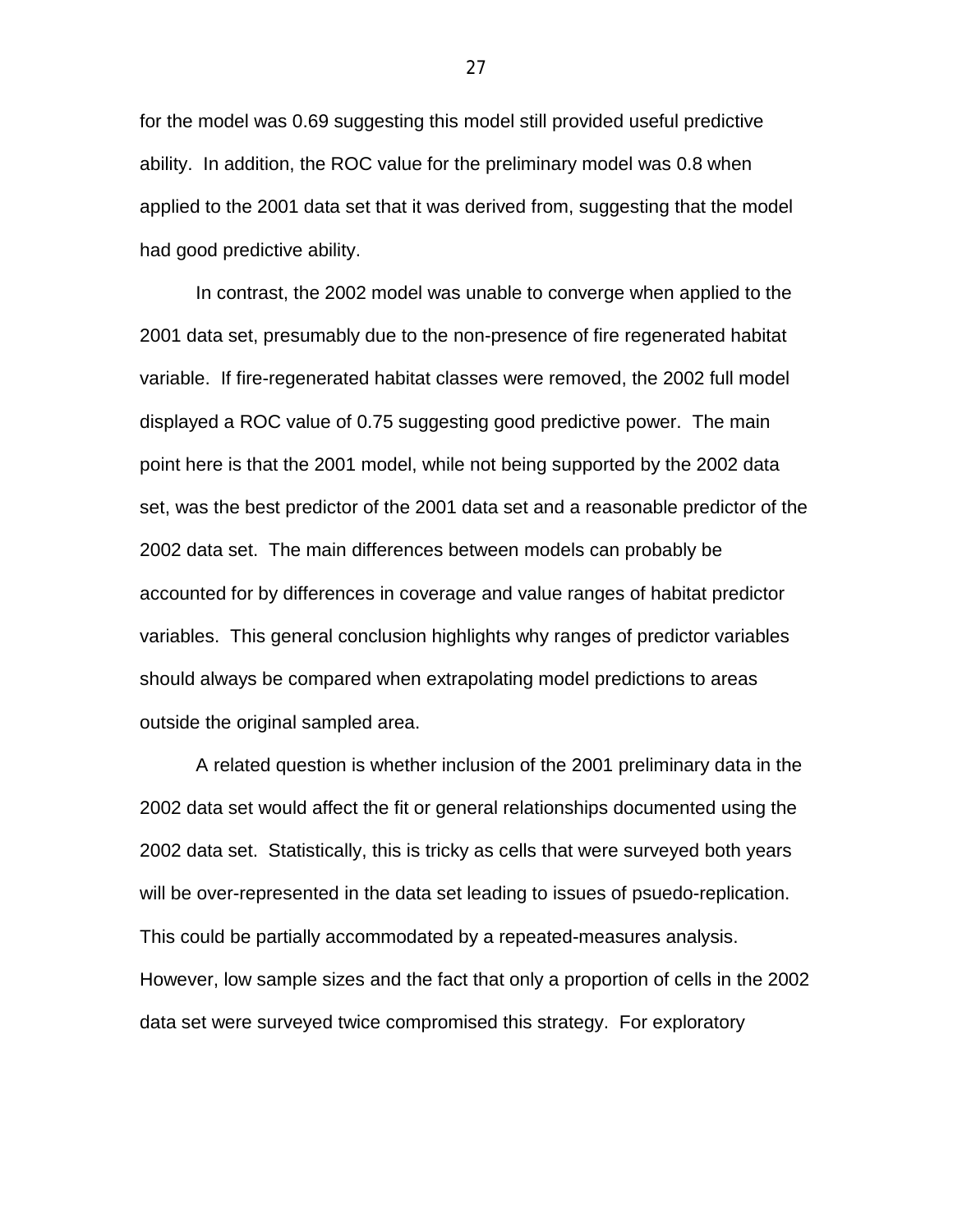purposes an analysis was run with data sets pooled. The results in terms of model parameter significance were the same as Table 3 except for nonsignificance of the tall shrub and herbaceous category.

**Table 5:** Presence and absence of caribou for cells surveyed in 2001 and 2002.

| 2001 Survey |    |                |  |  |  |  |  |
|-------------|----|----------------|--|--|--|--|--|
| 2002 survey |    | Absent Present |  |  |  |  |  |
| Absent      | 22 | 15             |  |  |  |  |  |
| Present     | 14 | 9              |  |  |  |  |  |

Of the 194 cells surveyed during the bison surveillance flights in winter 2001, 60 were also surveyed in March 2002. Comparison of presence-absence data from both years also shows a reasonable degree of variation in terms of presence and absence of caribou in cells surveyed both years (Table 5). For example, in only 9 of the cells were caribou present both years, whereas in 29 cells caribou were present in one of the 2 years.

## **Model predictions applied to study area**

The AICc model applied to the entire study area predicts a wide range of probabilities of caribou occurrence (Figure 7).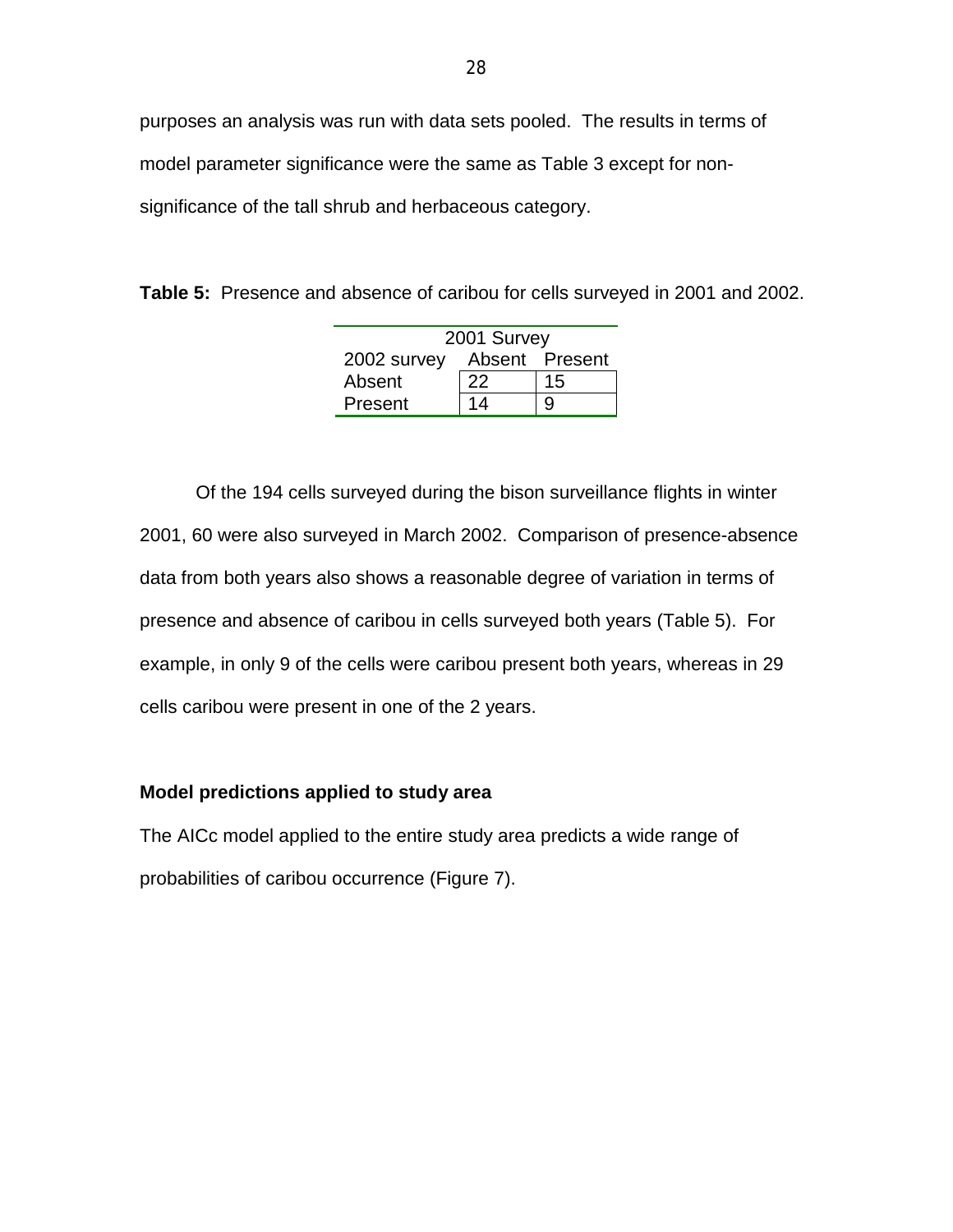

**Figure 7:** Predicted probability of occurrence of boreal caribou from the 2002 model, Deh Cho, NWT.

One way to interpret the fit of the model is to overlay the original transect data on the predicted probabilities of occurrence (Figure 8). From this it can be seen that occurrence and model predictions correspond well with the possible exception of the far northern area where the model predicts moderate levels of caribou but none were observed. The presence of boreal caribou in this area was likely masked by the presence of barren–ground caribou. The model is able to predict pockets of low abundance such as those observed in the central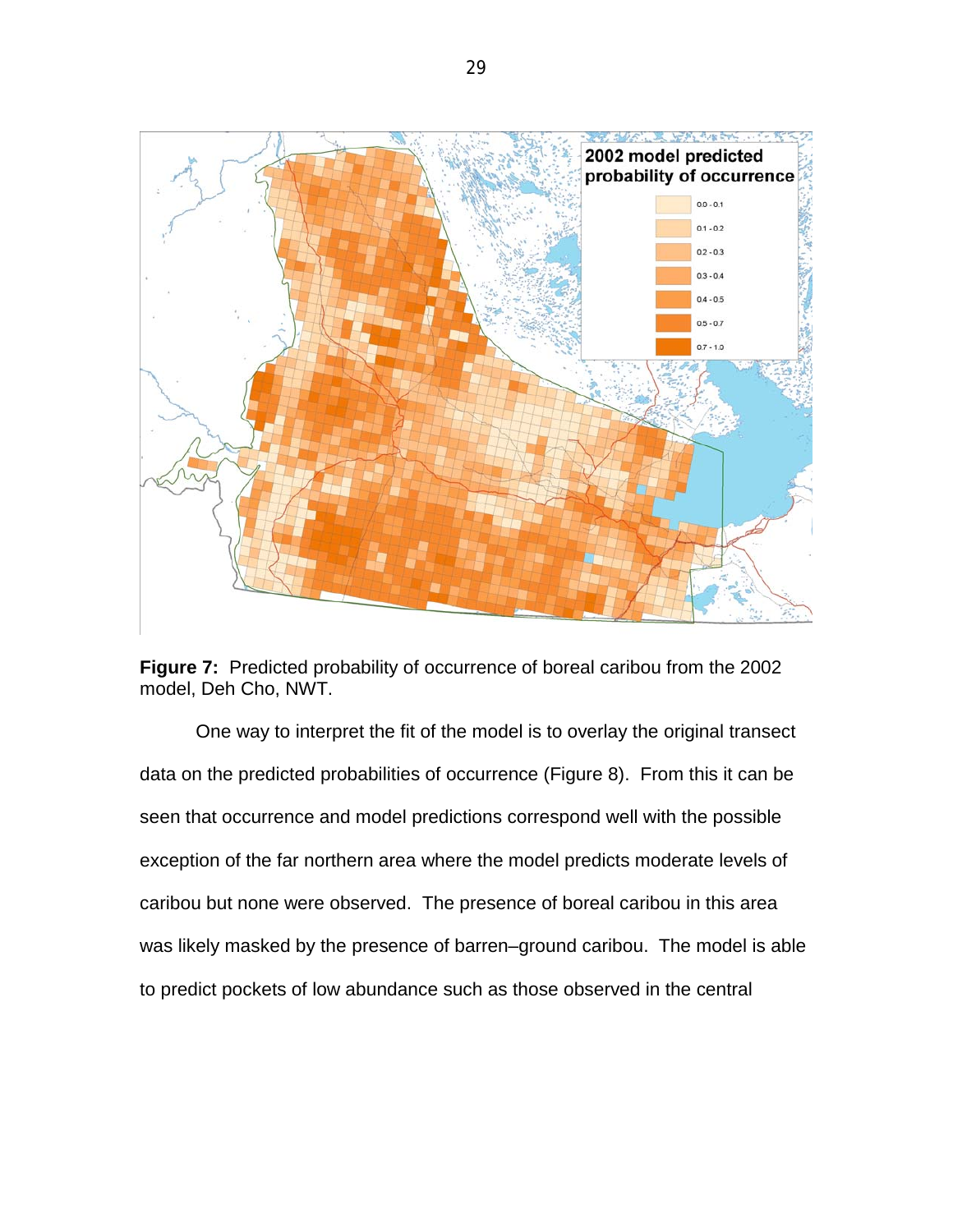northern study area as well as pockets of high abundance such as those observed in the western study area.



**Figure 8:** Predicted probability of occurrence and observations from 2002 aerial transects, Deh Cho, NWT, March 2002.

The strongest predictor is the proportion of black spruce and lichen

present, which is exemplified when model predictions are compared with the

distribution of black spruce and lichen in grid cells (Figure 9).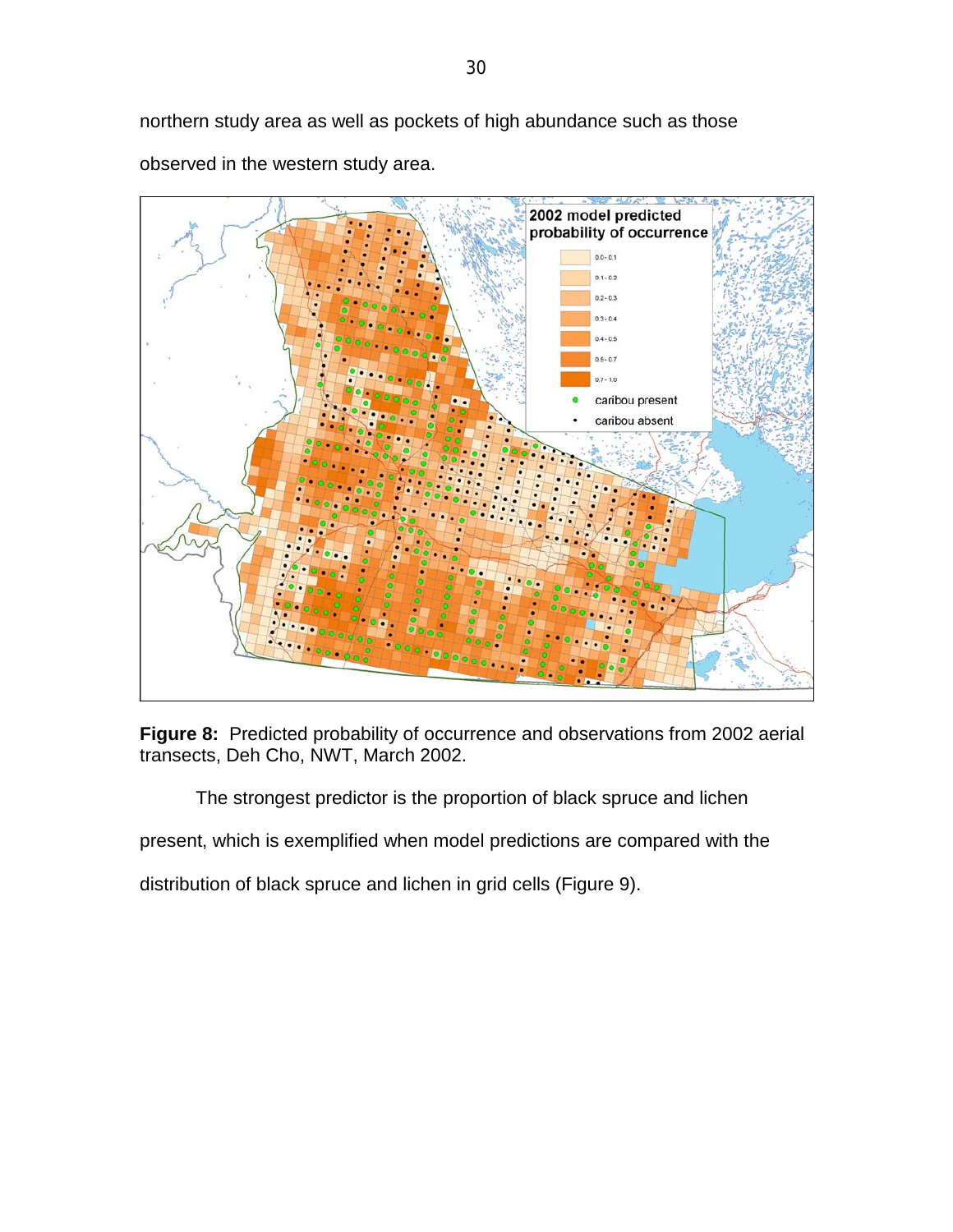

**Figure 9:** Proportion black spruce and lichen in grid cells, Deh Cho, NWT, March 2002.

One other factor that might explain absence of caribou from certain areas is the presence of bison and moose (Figure 10). The main clusters of bison and moose were in areas of low caribou sign. Many of these areas are also lower in elevation and therefore it is difficult to determine if this relationship is due to habitat or other factors such as predation.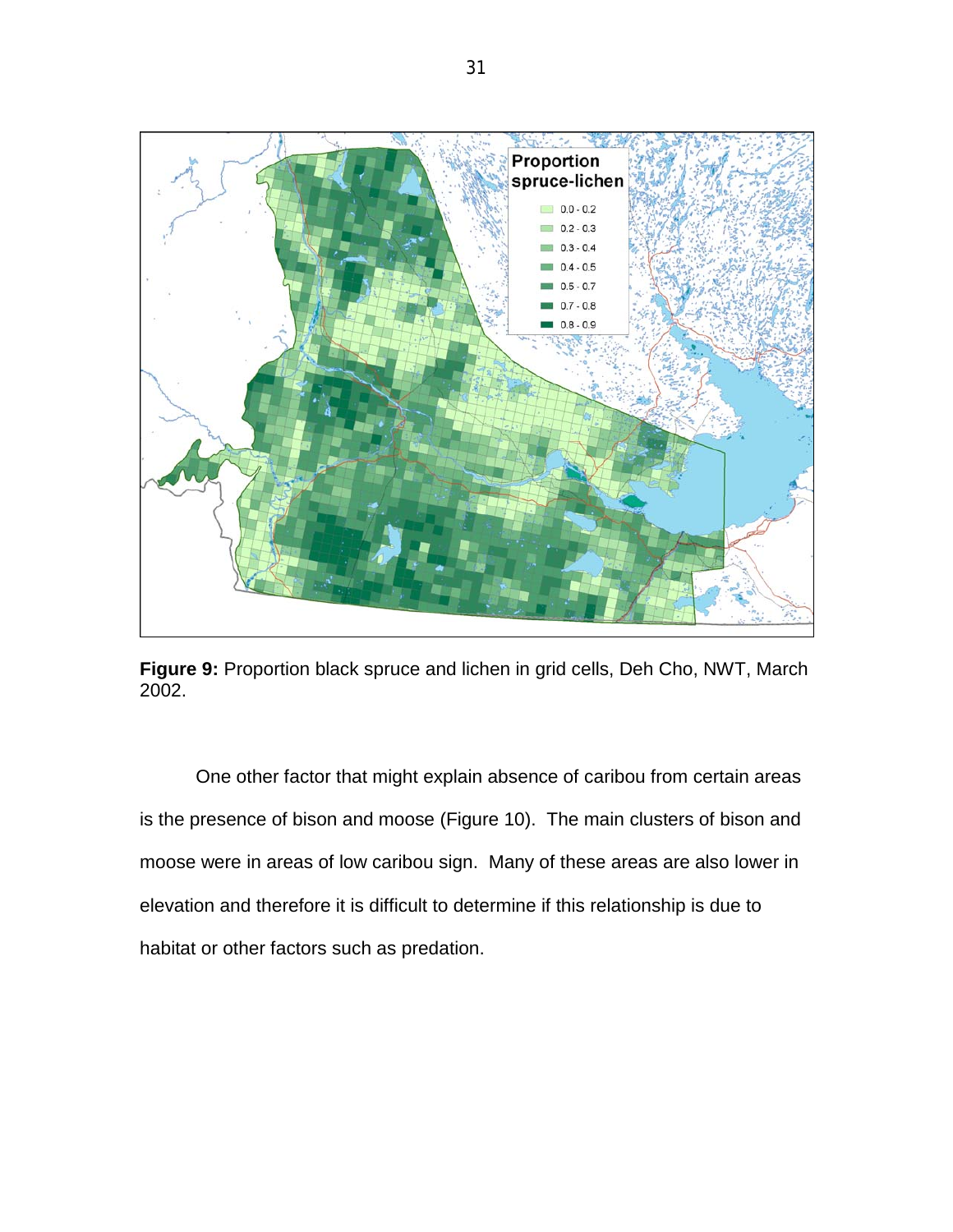

**Figure 10:** Presence of bison and moose compared to predicted caribou distribution, Deh Cho, NWT, March 2002.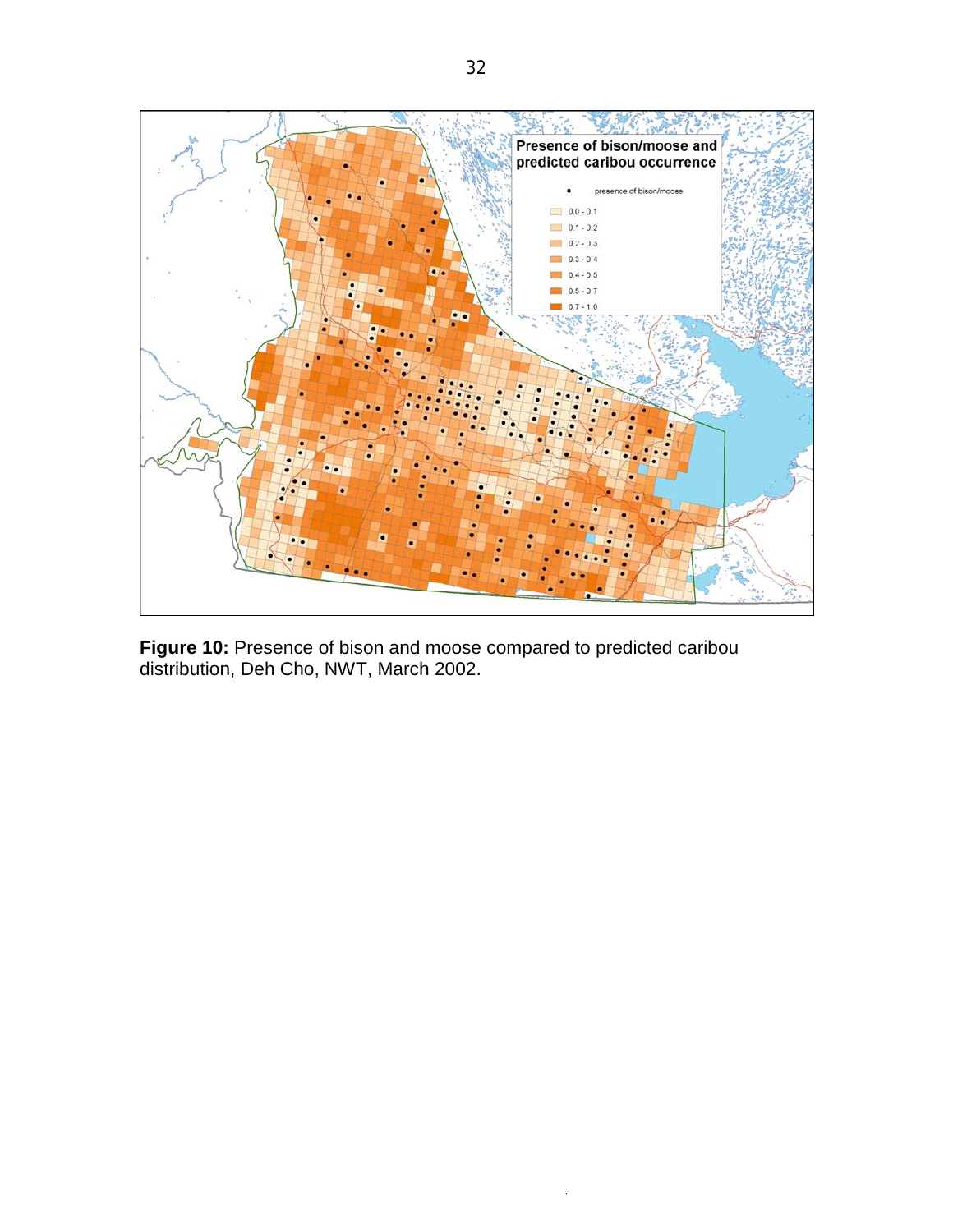### **DISCUSSION**

Habitat occupied by boreal caribou and habitat where boreal caribou are predicted to occur (potential habitat) are widespread across the Deh Cho. Lifetime memory harvest sites and the March 2002 sampling reveal that current and longer–term boreal caribou occupation does not appear to have changed greatly at the regional scale (Figure 11). One apparent difference west of Fort Simpson is appears because we did not sample for caribou occupation in March due to turbulence.



**Figure 11:** Boreal caribou occupation based on fixed kernal analysis of lifetime kill sites (left map) and March 2002 aerial survey (right map), Deh Cho, NWT, March 2002.

During the aerial survey northeast of Fort Providence, we saw plentiful sign of moose and bison but less sign of boreal caribou, although the area had relatively high quality habitat. Local knowledge and Tom Chowns (pers. comm.) identified the area as where boreal caribou used to occur. The model suggests that moose and bison presence is less likely to coincide with the occurrence of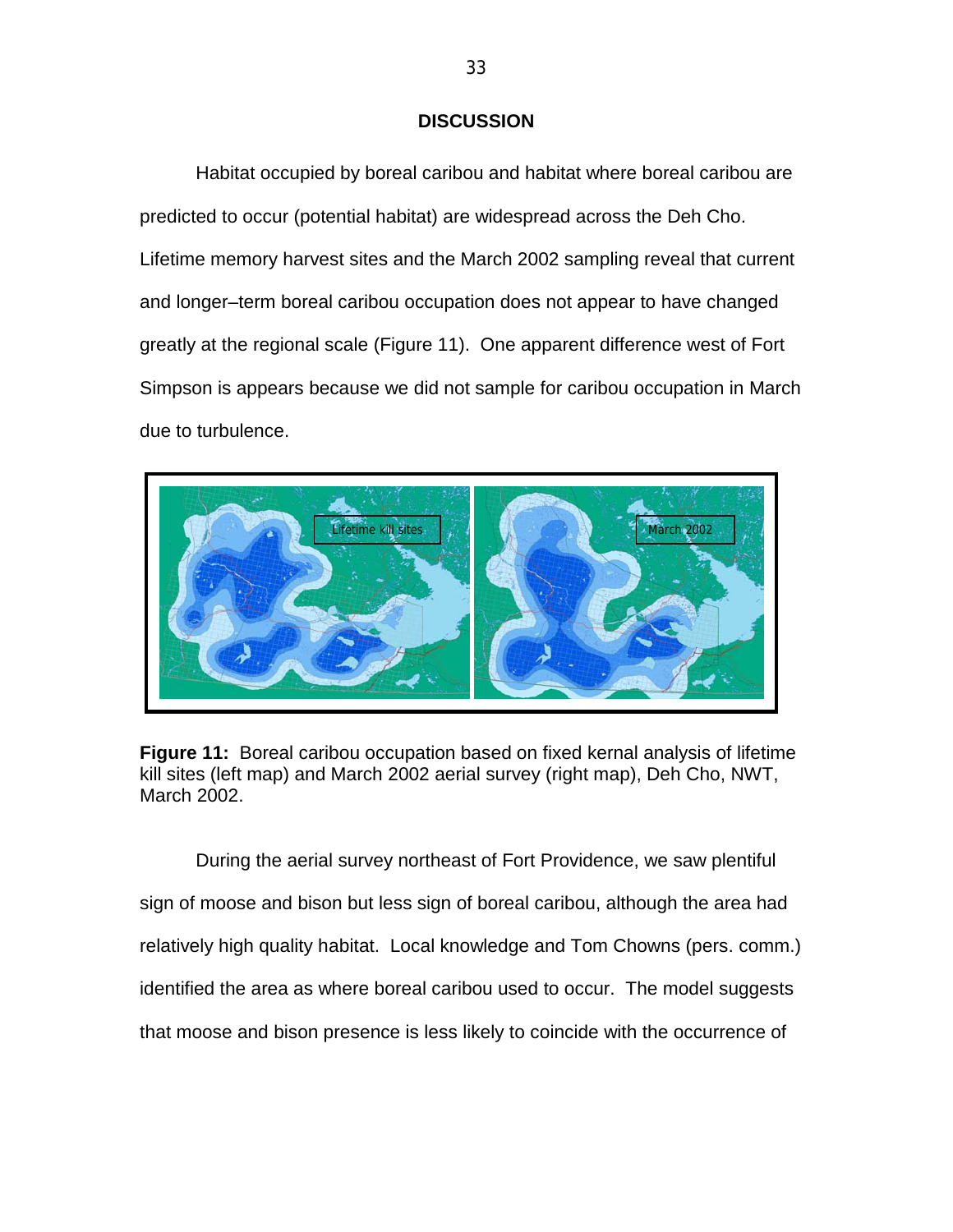boreal caribou. Boreal caribou may avoid the habitat preferred by moose and bison or may be spacing themselves away from an increased risk of predation as wolves or black bears may be more abundant where there are moose and bison. Avoidance of predation is the key factor driving caribou habitat selection at the scale of seasonal range use (Rettie and Messier 2000).

Although the habitat model predicted that boreal caribou would occur northeast of Wrigley, we saw large numbers of barren–ground caribou tracks which would have obscured any boreal caribou sign. We saw groups of barrenground caribou and at least one of those groups included a conspicuously longlegged dark bull – possibly a boreal caribou. The barren-ground caribou were likely the Bluenose East herd and it was their first reappearance in the area for some 20 years (Tim Lennie pers. comm.).

The occupation map based on lifetime kill sites underestimates caribou distribution in the vicinity of Wrigley, Fort Liard and Fort Providence as data were unavailable at the time the map was produced. We also lack information from aboriginal people living in northern Alberta who may have traditional knowledge about areas along the NWT Alberta border such as the Cameron Hills. The lifetime kill sites had, in the model, more predictive power at the lower probabilities of caribou occurrence. This is likely a consequence of hunting for boreal caribou being opportunistic, influenced by ease of access and hunting for moose.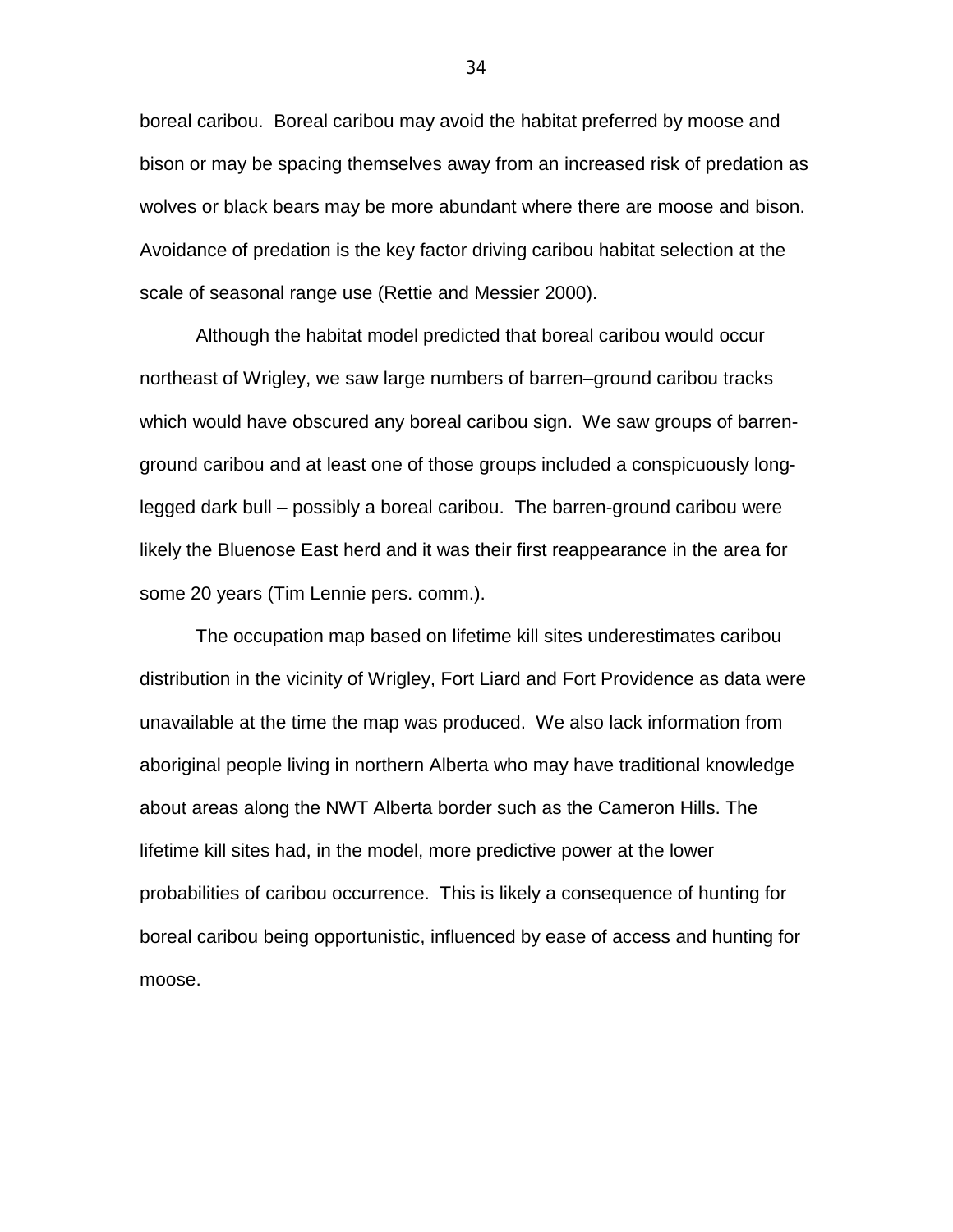Boreal caribou were strongly associated with black spruce and lichen on uplands and in lowlands. The uplands include the uplands west and east of Trout Lake, the uplands west of Fort Simpson (Martin and Ebbut Hills, Sibbeston Lake) and the Horn Plateau. Lowlands include the vicinity of Fort Simpson and Antoine Lake and the lowlands north of Kakisa extending to the southern shore of Great Slave Lake west of Hay River.

The Mackenzie and Liard Rivers and associated lowlands seemingly divide caribou distribution into a southern central block (Trout Lake and Kakisa), a western block and a northeast block (Figure 11). Recent findings in northern Alberta suggest that the likely role of major rivers in dividing distribution has implications for population structure. McLoughlin et al. (2002) used microsatellite markers to quantify genetic diversity within and among boreal caribou in northern Alberta and northeast British Columbia. Their analyses identified a region of relatively low gene flow, which corresponded to the valley of the Peace River.

The modeling described in this report is more a snapshot of factors associated with the distribution of caribou during late winter than a definitive study of habitat selection by caribou, which would have to consider several scales (Johnson et al. In Press, Johnson et al. Submitted). One assumption of this model and of the field sampling is that a snapshot of caribou abundance in late winter is an adequate representation of seasonal caribou distribution within the study area. The amount this assumption is violated depends on how much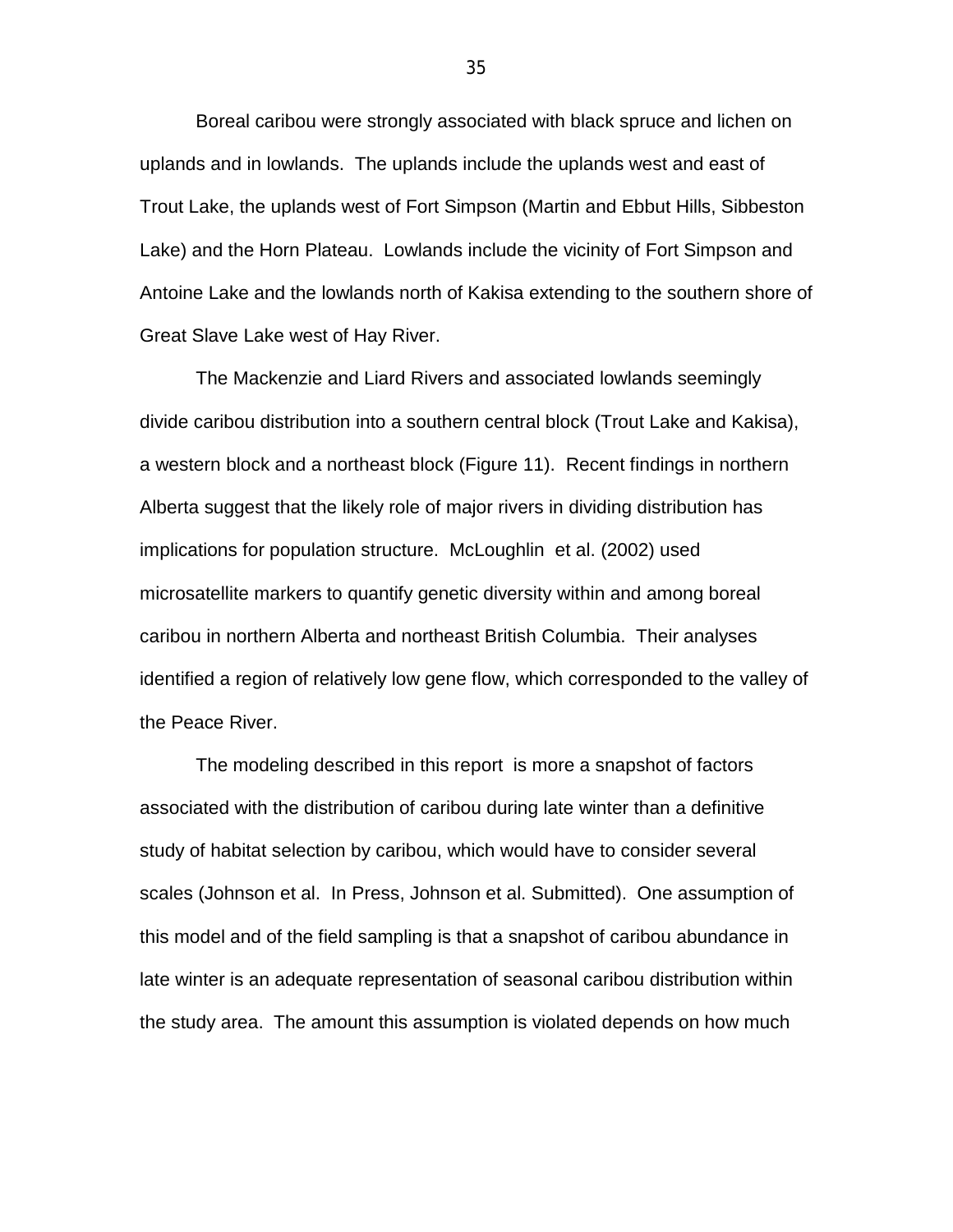the caribou seasonally migrate between habitat types throughout the year. However, published papers on boreal caribou refer to their lack of seasonal migrations and relatively small home ranges (for example, Rettie and Messier In Press).

The associations documented in this study should not be interpreted as a causal relationship between predictor variables and caribou distribution. An experimental-based approach with treatment and control sampling such as the BACI design (Underwood 1997) would have to be undertaken to document causation between predictor variables and caribou distribution (Bradshaw et al. 1997).

Two factors that we had thought might influence boreal occurrence were fire history and density of cutlines. We had fire history for just under half the 10 X 10 km cells surveyed, and the term 'years since last fire' was not significant when added to the AICc chosen model. However, the years since fire variable was significantly correlated with fire regenerated vegetation with the highest proportion of fire regenerated habitat occurring in cells that had fires 7 years ago. Caribou occurrence was predicted to increase with lower proportions of fireregenerated vegetation but decrease with higher proportions. Possibly, the higher proportions of fire-regenerated vegetation provide attractive forage for moose. Caribou likely space themselves away from moose to reduce predation risk. In northern Alberta research currently underway (J. Dunford pers. comm. 2002) suggests that caribou used burned areas in a proportion greater than their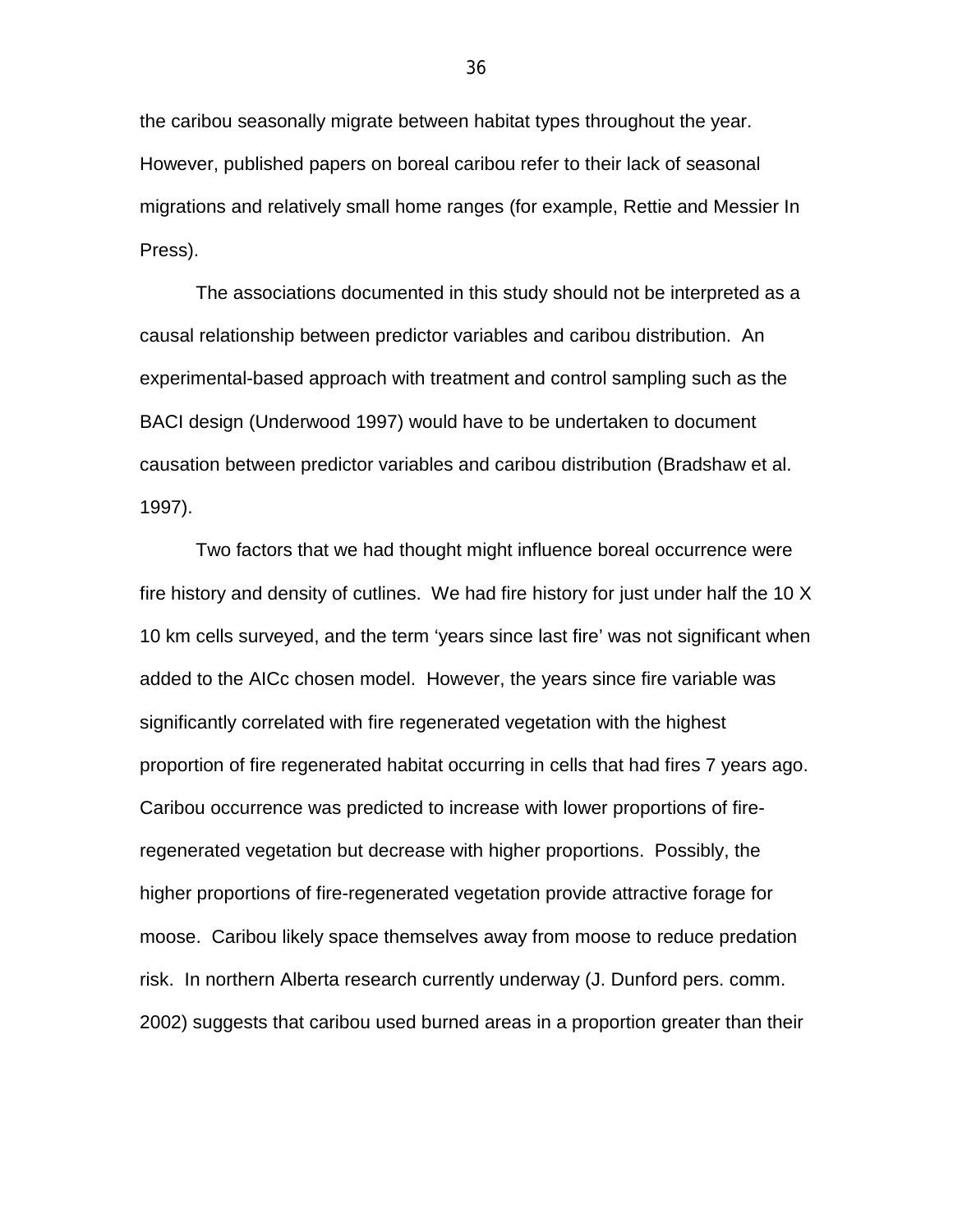availability. The research has also determined that lichens in northern Alberta grow more rapidly after fires than on barren–ground caribou ranges.

We had expected that predicted caribou occurrence would decrease with increasing cutline density as boreal caribou in Alberta tend to avoid seismic lines and roads (Dyer et al. 2001, 2002). Caribou may avoid seismic lines because of increased travel by wolves on seismic lines. Caribou in close proximity to seismic lines are at higher risk of being killed by wolves (James 1999, James and Stuart-Smith 2000). Our model was at a landscape scale and the cut lines were mostly older lines with varying amounts of vegetation regrowth. These two reasons may explain why the model predicts higher probability of caribou occurrence with increasing cut line length. During the aerial survey in March we could see tracks where caribou traveled along some lines.

Using 10 X 10 km cells as the unit of habitat availability while only surveying a 1 km x 10 km area of the cell carries the assumption that caribou select habitat on a broad scale. The degree to which this assumption is met is related to the typical area traversed by caribou (i.e. their home range area). The analysis of data at smaller scales (the transect strip width 1X10km for each cell) suggests a relationship similar to that suggested by the larger-scale model. The agreement of models defined at the large and small scale suggests that either caribou may select habitat on a broader scale or that the resolution of habitat classification limits the resolution of finer-scale habitat types.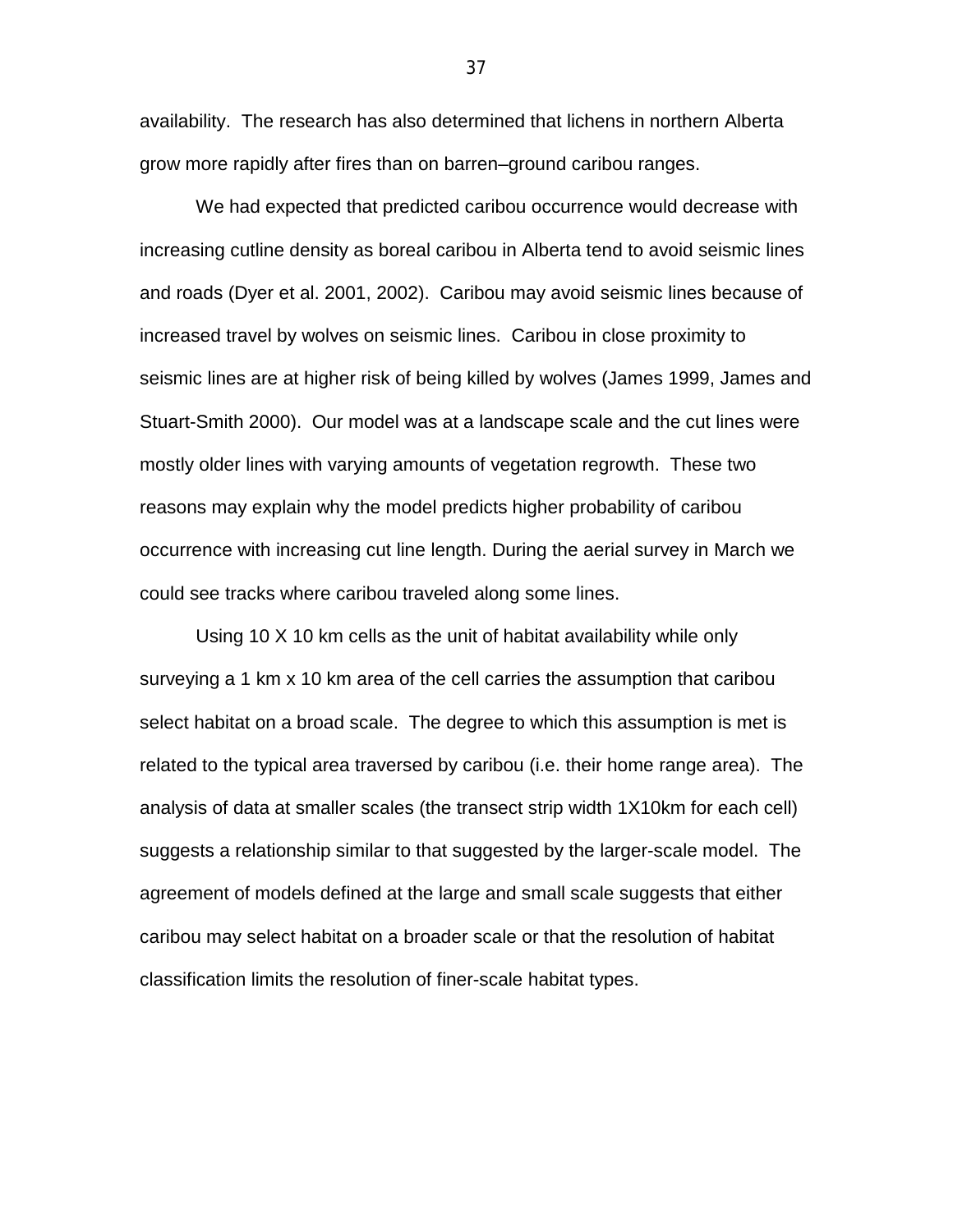Another potential issue is the non-independence of sample units, since adjacent cells were sampled during aerial surveys. Non-independence usually causes increased autocorrelation of observations and negatively biased variance estimates of model parameters. Ideally, non-adjacent cells would be sampled in a systematic fashion (i.e. checkerboard) to minimize issues with nonindependence. This sampling design is more complex and less cost effective. To confront this issue, both spatial covariance models and bootstrapping was used to assess and account for non-independence issues. These analyses suggest that results are reasonably robust. However, a simulation-based approach would provide a more definitive conclusion about this sampling issue.

Differences in visibility of caribou as a function of habitat type might result in habitats being excluded from the habitat selection model where caribou are obscured by vegetation. To confront this, the canopy closure was measured for a subset of cells with no significant difference detected. However, this only provides a partial test, especially if the visibility of caribou is low in certain habitat types. There are documented ways to estimate sightability bias if a segment of the caribou population has radio collars (Krebs 1998). This would provide further evaluation of aerial based survey techniques for modeling distribution.

Significance tests are useful for evaluating model terms but they are very limited for model fitting. There are a variety of reasons for this. One main reason is that the alpha level (0.05) chosen for significance tests is subjective. For example, a term can still be helping a model in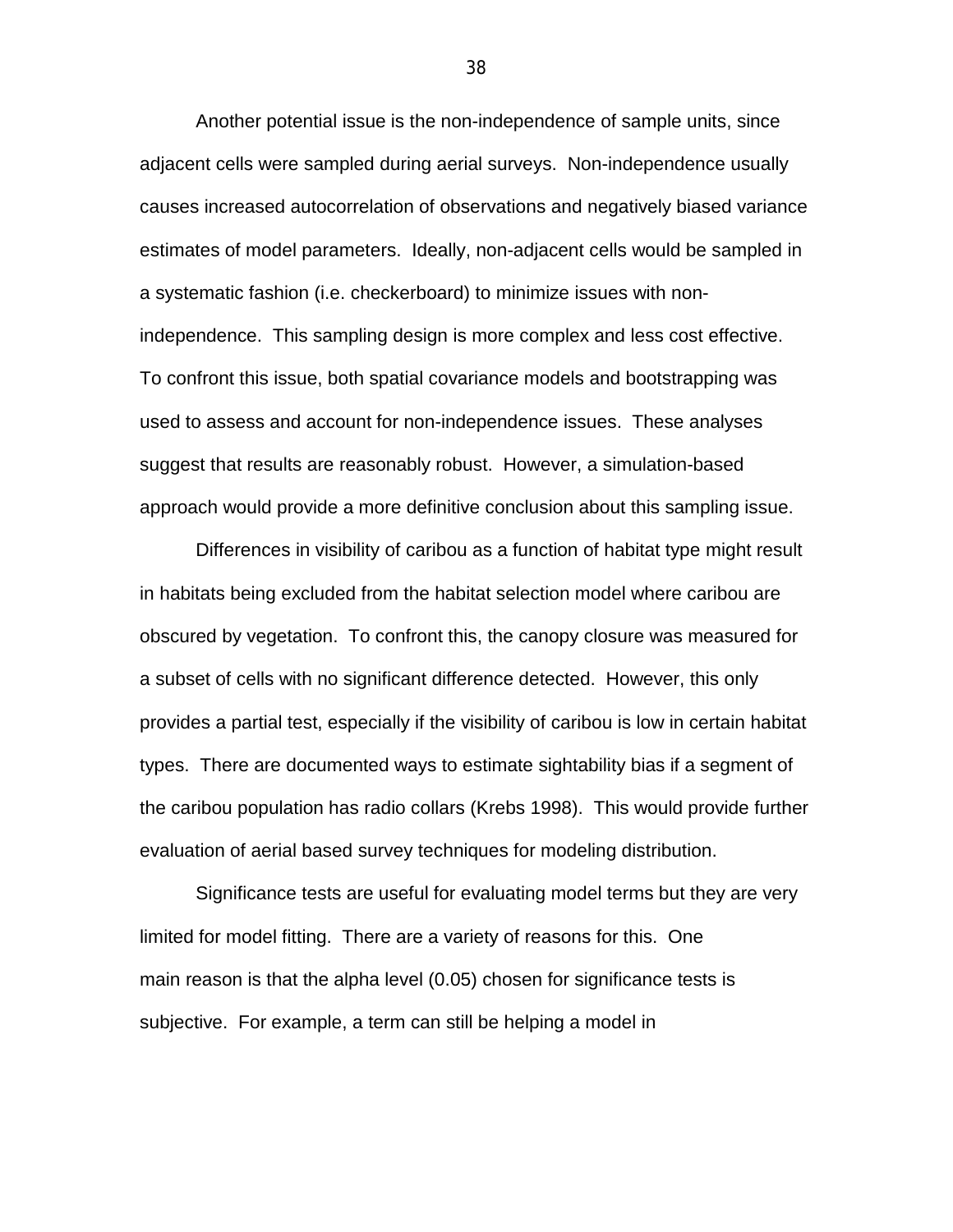terms of prediction even though its alpha level is greater than 0.05.

The model has potential application elsewhere in the NWT to generate a standardized map of occurrence, but given the latitudinal differences in vegetation, caution is warranted in extrapolating this model beyond the Deh Cho study area. As shown in comparing the preliminary to the subsequent full model, the actual best fitting model is partially determined by the distributions and ranges of values of predictor variables in the data used when the model is built. For example, proportions of some predictor variables in the full model (i.e. fireregenerated, mixed forest, and sphagnum) were low in cells, and had limited range of occurrence across the study area. Therefore the relationship between caribou presence/absence and higher abundance of these habitat variables is unknown. Comparison of the ranges of predictor variables used for the full model and the ranges of predictor variables found in other areas is a good first step if the model is to be considered in other areas. Additionally, a cross-validation exercise that samples new areas for caribou could also be used to validate the predictive ability of the model (Boyce *et al.* In press).

The federal Species At Risk Act requires that critical habitat be identified for Threatened and Endangered species. Building habitat models is a preliminary step toward identifying critical habitat (Scott et al. 2001). This project identified boreal caribou habitat through mapping boreal caribou occurrence (potential habitat) and occupied habitat in the Deh Cho. Our initial step in identifying critical habitat is to predict high value boreal caribou habitat in the Deh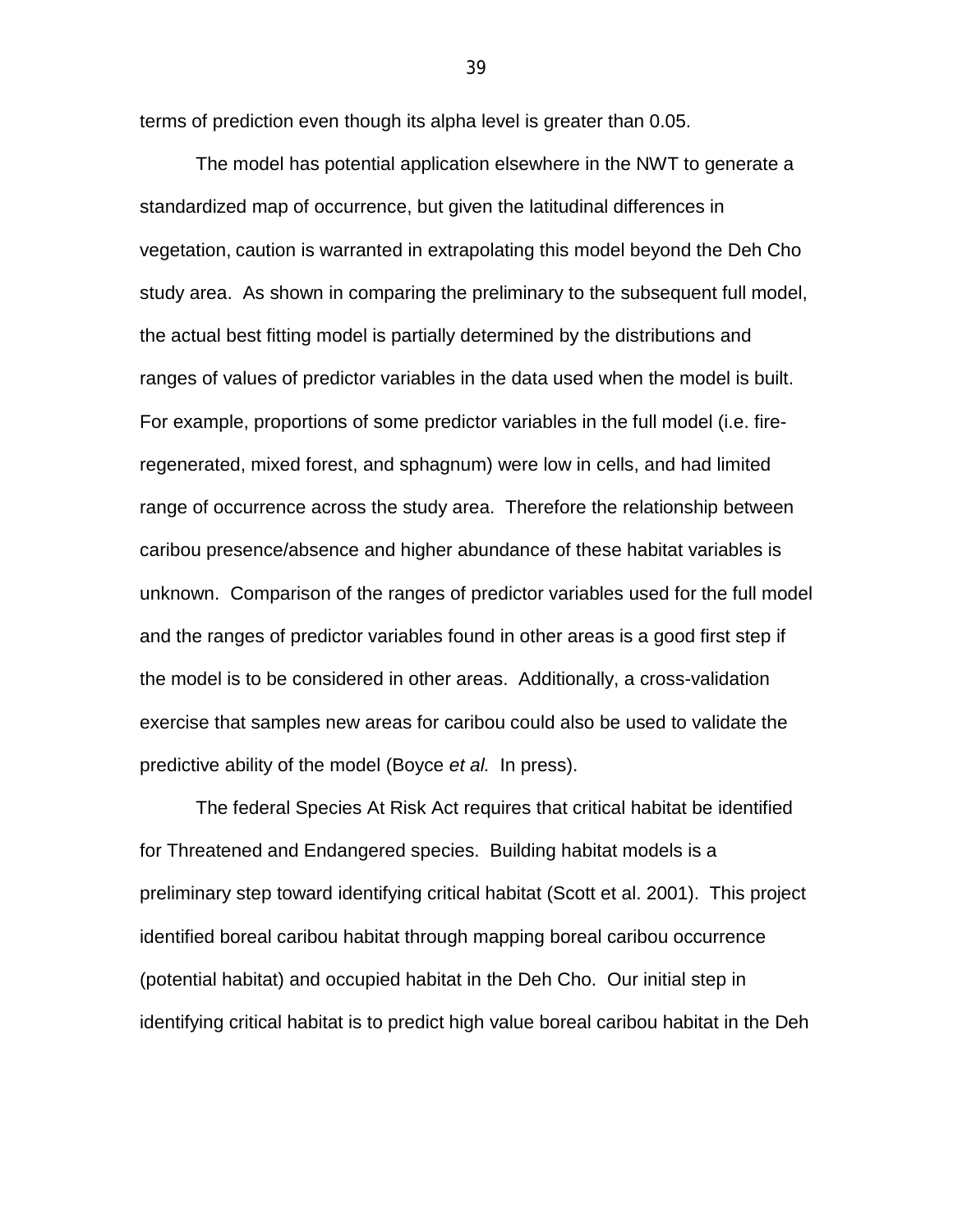Cho (Figure 12), based on the probability of occurrence classes higher than 50%. Our ranking of habitat importance with a higher likelihood of occurrence is based on the logic that habitat use is related to selection and preference, which in turn relate to resource-dependent fitness. This chain of logic allows us to equate patterns of use with habitat importance. Disproportionate use is assumed to demonstrate selection of habitat. However, we are also aware of methodological pitfalls in describing those relationships (Garshelis 2000).



**Figure 12:** Predicted high value boreal caribou habitat, Deh Cho, NWT, March 2002 (based on the probability of occurrence classes  $(50 - 100\%)$  and with 10 x 10 km and 100 km x 100 km grids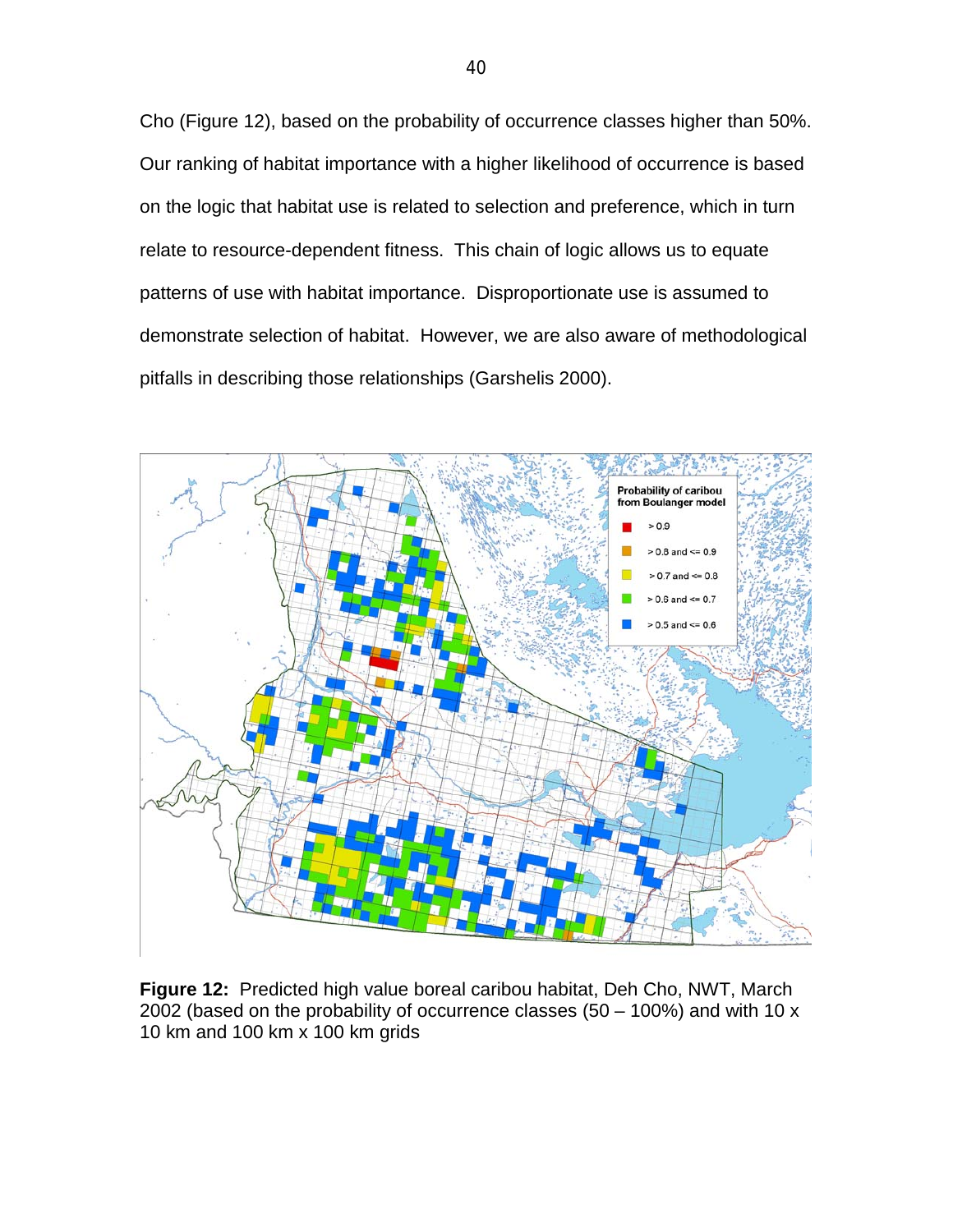Our designation of high value caribou habitat based on the model requires further investigation of both habitat attributes and the survival of caribou in those areas. In the meantime, it can be considered as advice for land–use planning where, for example, particular measures may be necessary. One illustrative example is that, within a 900  $km^2$  block centered on an oil company's 2002 request to undertake 3–D seismic line cutting in the Cameron Hills, two thirds of the area is high value boreal caribou habitat according to our model. The risk of increased predation by wolves or black bears is a possibility given the high density of existing cutlines and the presence of moose. The predicted high quality caribou habitat in the area and the likely risks to boreal caribou that would result from additional cutlines are strong arguments for requiring the use of best practices such as hand cut lines and reduced line of sight along the lines rather than allowing 4 or 6 m wide cutlines.

The project's goal is to enable land use jurisdictions (including the local communities and regional organizations) to identify, steward and monitor critical habitat for boreal caribou as a conservation contribution to land use planning in the Deh Cho and recovery planning in the NWT and Canada. Our results, describing caribou at the landscape rather than finer scales, is appropriate for land–use planning as it is based on findings elsewhere. Research in Alberta, Saskatchewan and Ontario suggests that it is necessary to conduct resource management at the landscape scale to maintain large blocks of contiguous habitat and avoid creating corridors favourable to moose thereby increasing the risk of predation (Rettie and Messier In Press, Racey et al. 1991, James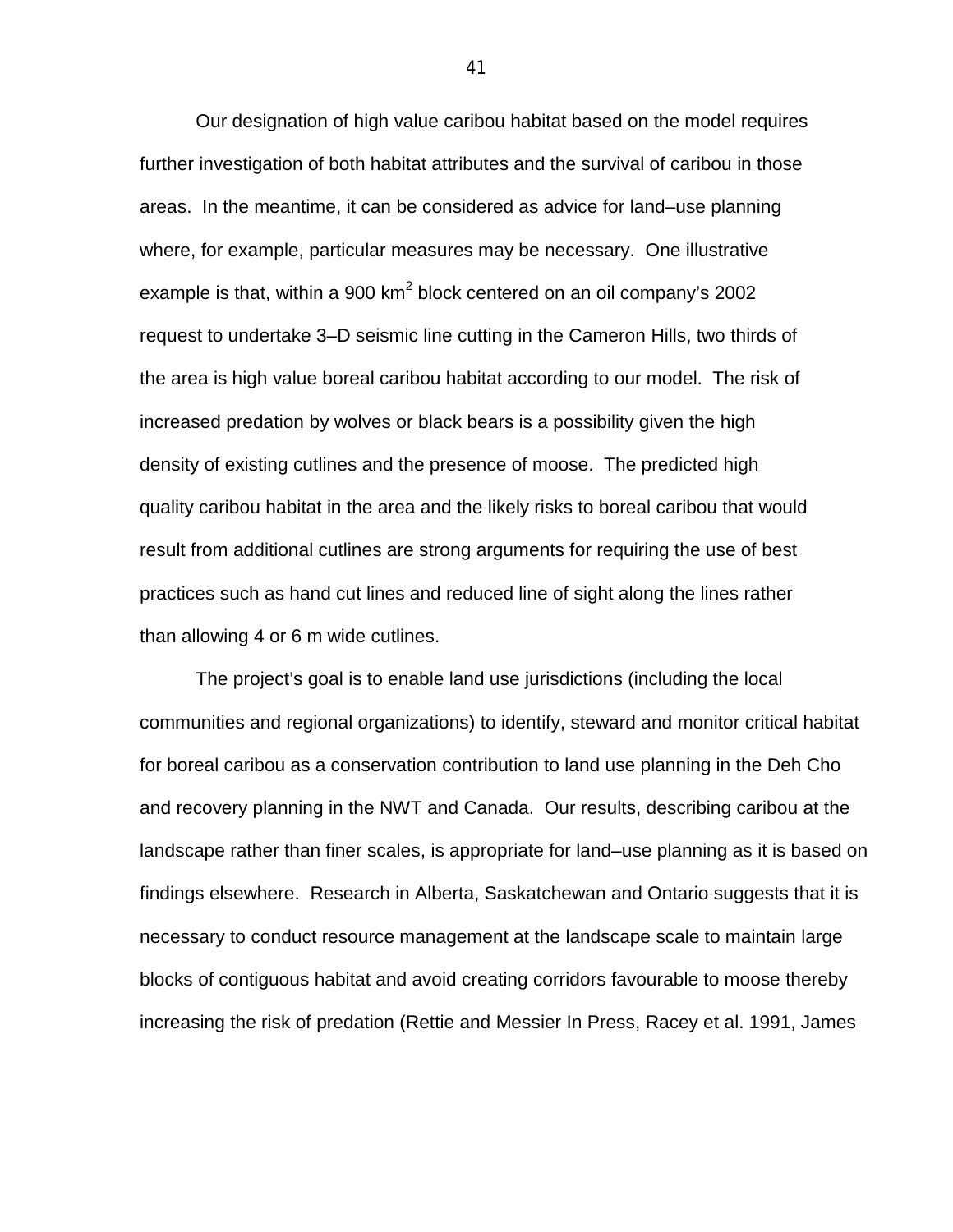and Stuart–Smith 2000). We have mapped (Figure 12) the predicted high quality habitat with a 1000 km<sup>2</sup> grid to emphasize the larger blocks.

Mapping boreal caribou occurrence and occupation in the Deh Cho is a first step in both land use and recovery planning. We suggest that we now need to ensure that traditional land use information from Fort Providence, Wrigley and Fort Liard is included in the mapping. Other follow–up steps would be to measure caribou survival in what we predict is high–quality caribou habitat and to investigate lichen and herbaceous plant growth relative to fire–history. Radio–collars are used in Alberta to determine both adult and calf survival. Using those collars would be useful to describe seasonal habitat use and identify habitat types where sightability prevented inclusion in the model. Our predictions for boreal caribou occurrence are based on modeling at a relatively coarse (landscape) scale. Although testing the model with the two independent data sets (lifetime memory kill sites and an aerial survey) gives us confidence in the model predictions, we will need different models using other approaches and validation to further investigate boreal caribou relationships with their habitat (for example, Wilson et al. 1998).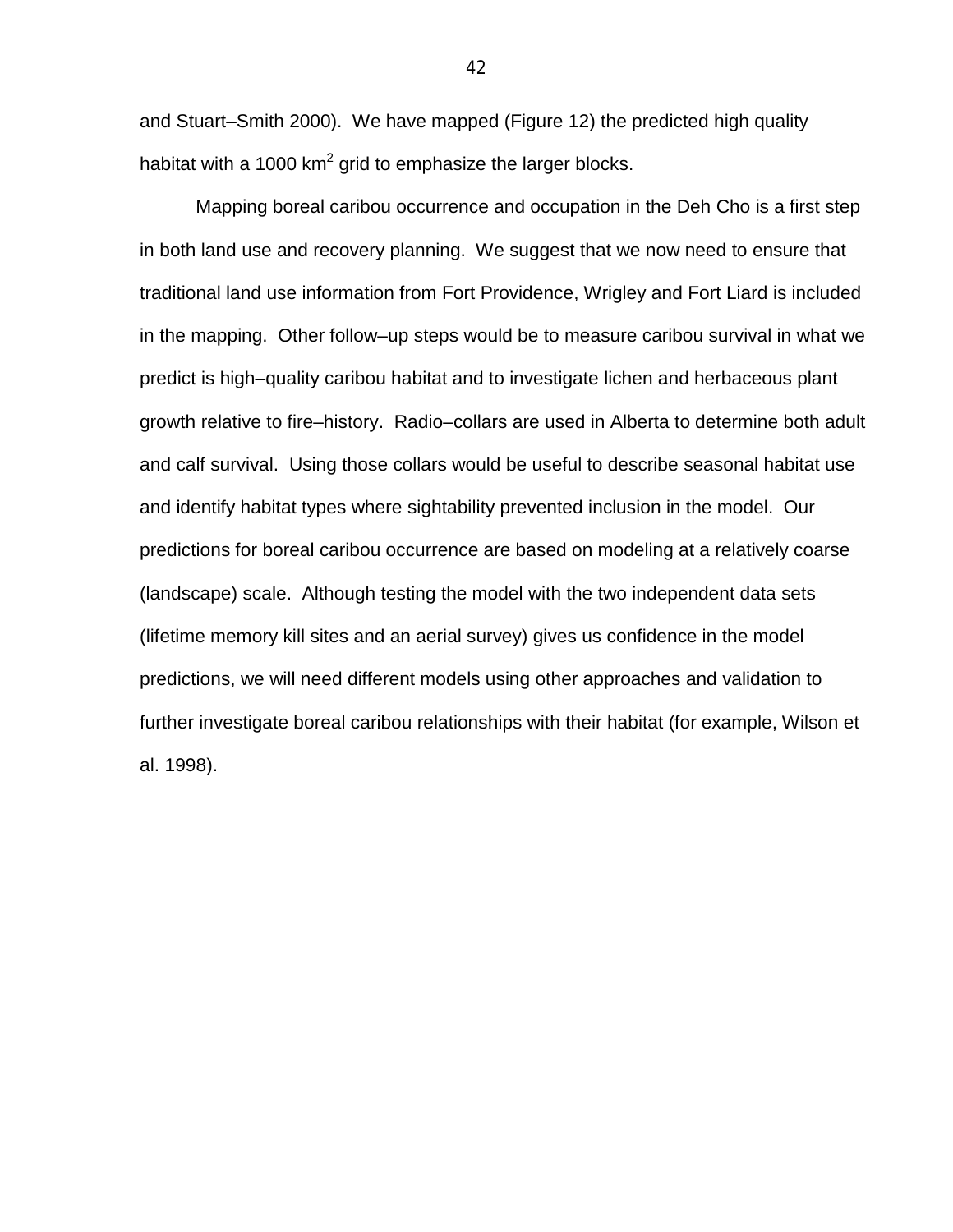### **ACKNOWLEDGEMENTS**

Deh Cho First Nations, Environment Canada's Habitat Stewardship Fund and the Department of Resources, Wildlife and Economic Development funded the study. We thank Herb Norwegian and Ricky Tsetso (Fort Simpson), George Moses (Wrigley), Victor Jumbo (Trout Lake), D'Arcy Simba (Kakisa) and Joe Lacorne (Fort Providence) who shared their local knowledge during the aerial surveys. Dave Taylor's knowledge and experience with mapping and computers made the March 2002 survey both possible and enjoyable and Perry Linton (North-Wright Air Ltd) flew with his usual skill. We were also fortunate with the technical advisors to the project who contributed their experience and expertise: Dr. Jim Rettie (Ontario Ministry of Natural Resources); Petr Cizek (Cizek Environmental Services), Yellowknife; and Dr. Chris Johnson (University of Alberta). We appreciated Paul Latour's (Canadian Wildlife Service) patience for his help with project administration. Deborah Johnson (RWED) and Petr Cizak gave helpful comments when they reviewed the paper.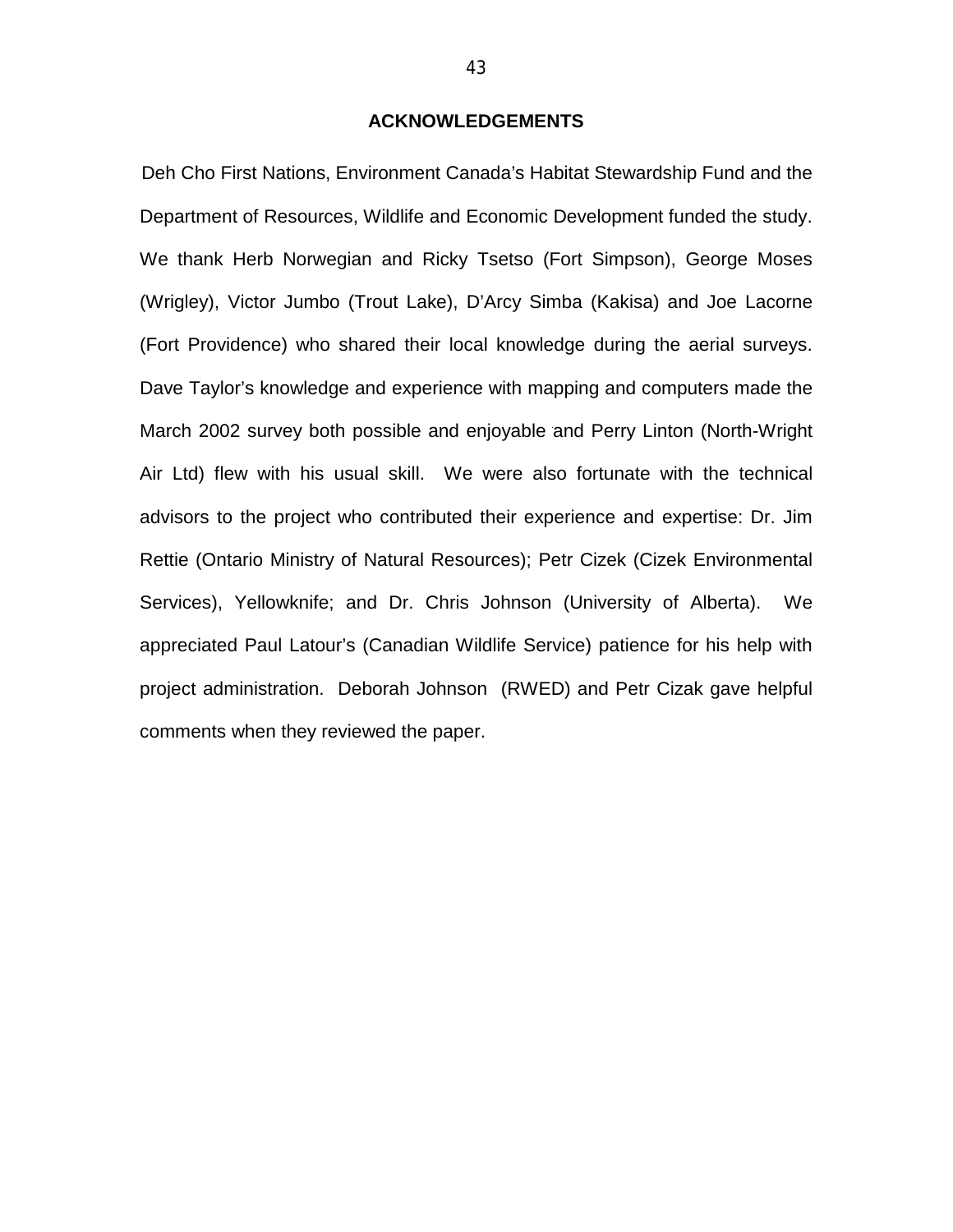## PERSONAL COMMUNICATIONS

Dunford, Jess. University of Alberta, Edmonton, Alberta.

Nishi, John, Bison Ecologist, Resources, Wildlife and Economic Development, Fort Smith, NT.

Lennie, T. Wrigley, NWT

Chowns, T. Resources, Wildlife and Economic Development, Hay River, NT.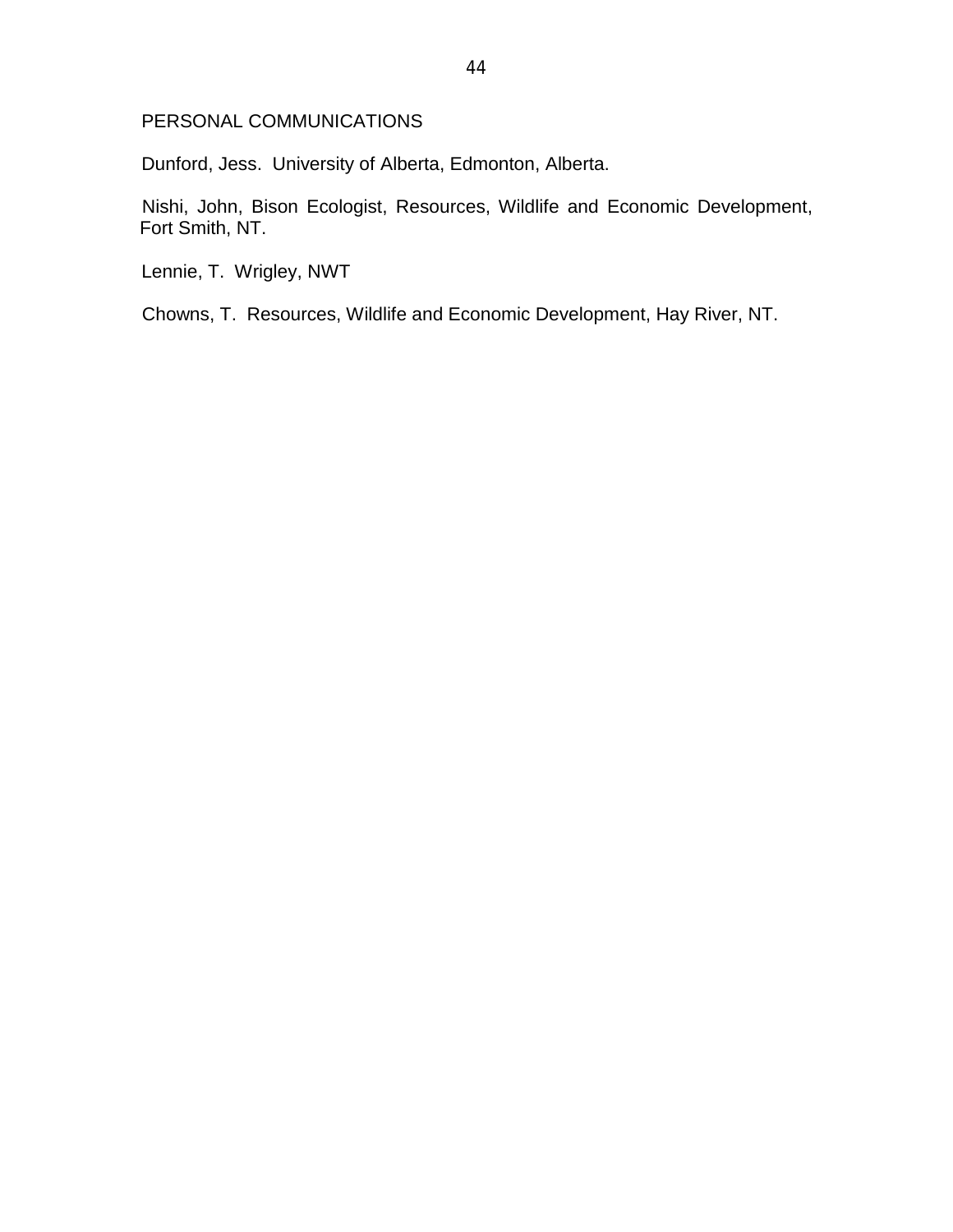## **LITERATURE CITED**

- Anderson, D. R., K. P. Burnham and W. L. Thompson. 2000. Null hypothesis testing: problems, prevalence and an alternative. Journal of Wildlife Management 64:912-923.
- Bio, A.M.F., R. Alkemade and A. Barendregt. 1998. Determining alternative models for vegetation response analysis: a non-parametric approach. Journal of Vegetation Science 9:5-16.
- Boyce, M.S., P.R. Vernier, S.E. Nielsen and F.K.A. Schmeigelow. In press. Evaluating resource selection functions. Ecological Modeling.
- Bradshaw, C.J.A., S. Boutin and D.M. Hebert. 1997. Effects of petroleum exploration on woodland caribou in northwestern Alberta. J. Wildl. Manage. 611(4):1127-1133.
- Burnham, K.P. and D.R. Anderson. 1992. Data-based selection of the appropriate model: The key to modern data analysis. In: McCullough D.R., Barrett R., editors. Wildlife 2001: Populations. New York: Elsevier. p 16-30.
- Cummings, G.S. 2000. Using between model comparisons to fine tune linear models of species ranges. J. Biogeography 27:441-455.
- Deh Cho First Nations. 2002. Traditional Land Use and Occupancy Mapping Database, Unpublished and classified data, Deh Cho First Nations, Fort Simpson, NWT.
- Dyer, S.J., J.P. O'Neill, S.M. Wasel and S. Boutin. 2001. Avoidance of industrial development by woodland caribou. Journal of Wildlife Management 65:531–542.
- Dyer, S.J., J.P. O'Neill, S.M. Wasel and S. Boutin. 2002. Quantifying barrier effects of roads and seismic lines on movements of female woodland caribou in northeastern Alberta. Can. J. Zool. 80 (5) 839-845.
- Garshelis, D. L. 2000. Delusions in habitat evaluation: measuring use, selection and importance. eds L. Boitani and T. K. Fuller. Pages 111-153 In Research Techniques in Animal Ecology, Columbia University Press, New York.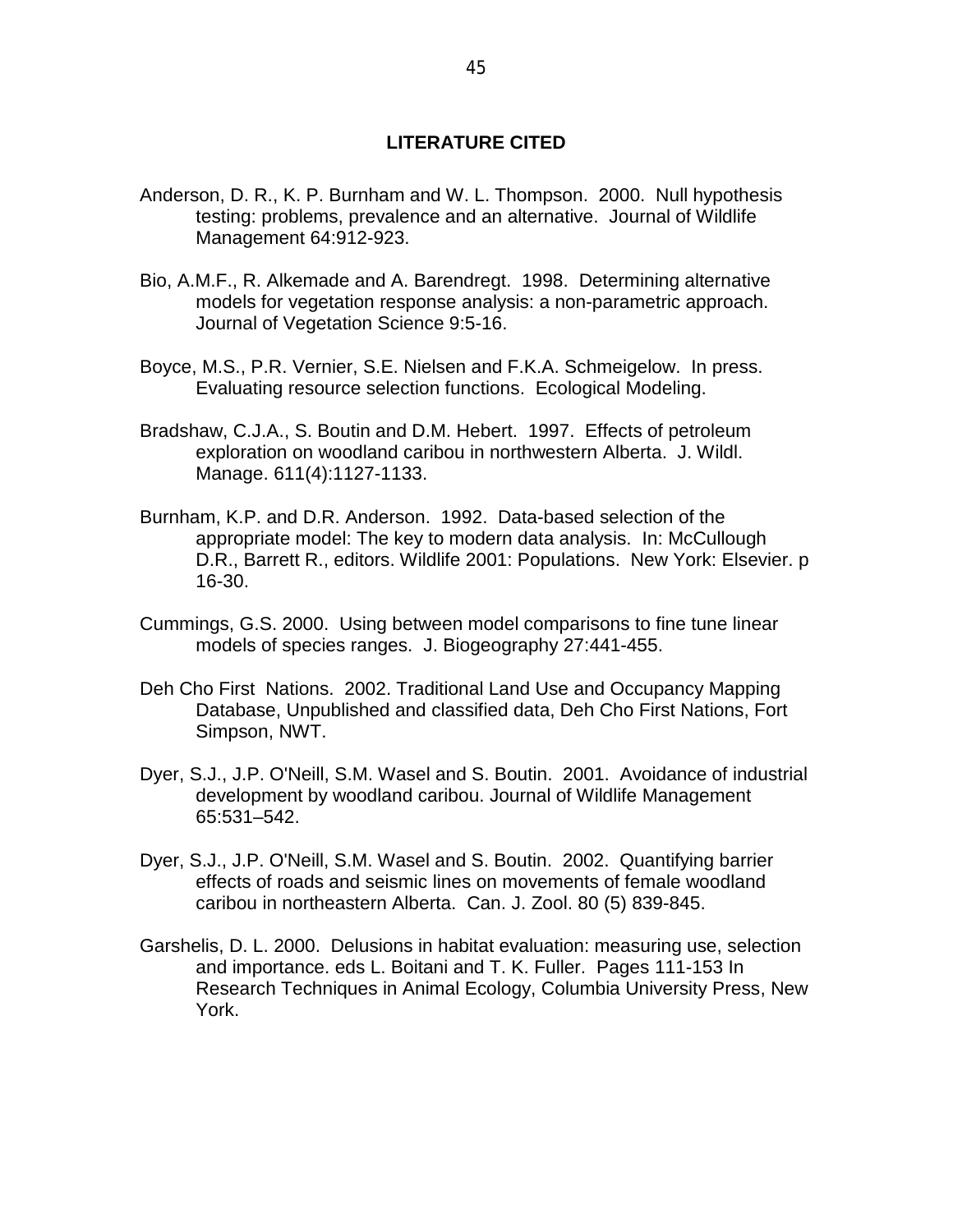- Gumpertz, M., C.T. Wu and J.M. Pye. 2000. Logistic regression for southern pine beetle outbreaks with spatial and temporal autocorrelation. Forest Science 46: 95-107.
- Hastie, T.J. and R.J. Tibshirani. 1990. Generalized additive models. Chapman and Hall. New York.
- Hosmer, D.W. and S. Lemeshow. 2000. Applied Logistic Regression Analysis: Second Edition. Wiley and Sons. New York., 375 p.
- Isaaks, E.H. and R.M. Srivastava. 1989. An introduction to applied geostatistics. Oxford University Press. New York., 561 p.
- James, A.R.C. 1999. Effects of industrial development on the predator-prey relationship between wolves and caribou in northeastern Alberta. Dissertation, University of Alberta, Edmonton Alberta. 70 pp.
- James, A.R.C. and A.K. Stuart-Smith. 2000. Distribution of caribou and wolves in relation to linear corridors. Journal of Wildlife Management 64(1): 154- 159.
- Johnson, C.J., K.L. Parker and D.C. Heard. In Press. Foraging across a variable landscape: behavioral decisions made by woodland caribou at multiple spatial scales. Oecologia.
- Johnson, C.J., K.L. Parker, D.C. Heard and M.P. Gillingham. Submitted. Movement parameters of ungulates and scale-specific responses to the environment. Landscape Ecology.
- Johnson, D.H. 1999. The insignificance of statistical significance testing. Journal of Wildlife Management 63:763-772.
- Krebs, C.J. 1998. Ecological Methodology (Second edition). Benjamin Cummins. Menlo Park, CA., 620 p.
- Littell, R.C., G.A. Milliken, W.W. Stroup and R.D. Wolfinger. 1996. SAS system for mixed models. SAS Institute. Cary, North Carolina.
- Manly, B.F.J. 1997. Randomization and Monte Carlo Methods in Biology. Chapman and Hall. New York, 281 p.
- Manly, B.F.J., L.L. McDonald and D.L. Thomas. 1993. Resource Selection by Animals: Statistical Design and Analysis for Field Studies. Chapman &